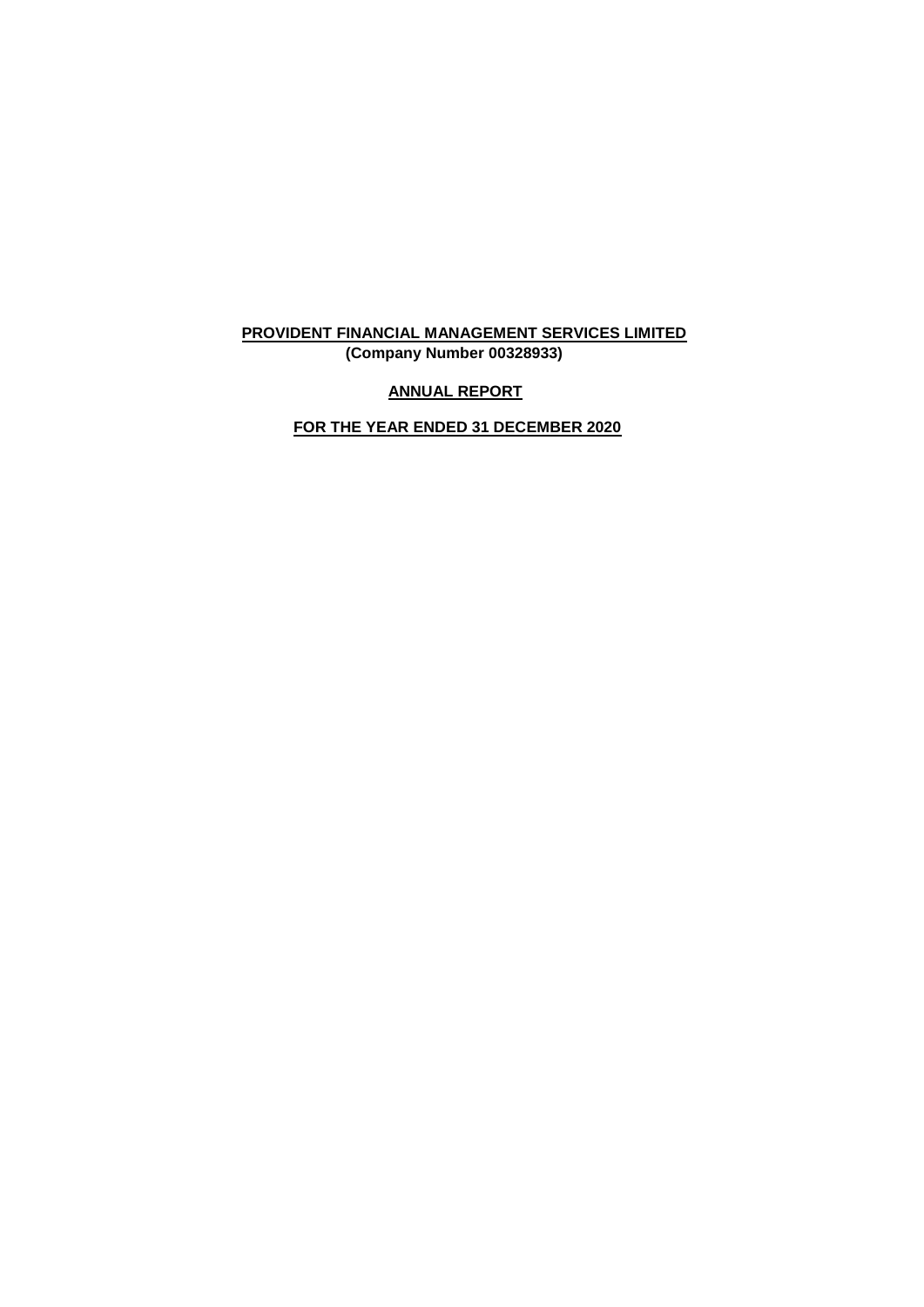Page

# **CONTENTS**

| Directors' report                            | 1  |
|----------------------------------------------|----|
| Strategic report                             | 4  |
| Directors' responsibilities statement        | 13 |
| Independent auditor's report                 | 14 |
| Statement of comprehensive income            | 18 |
| <b>Balance sheet</b>                         | 18 |
| Statement of changes in shareholder's equity | 19 |
| Statement of cash flows                      | 19 |
| Statement of accounting policies             | 20 |
| Financial and capital risk management report | 27 |
| Notes to the financial statements            | 29 |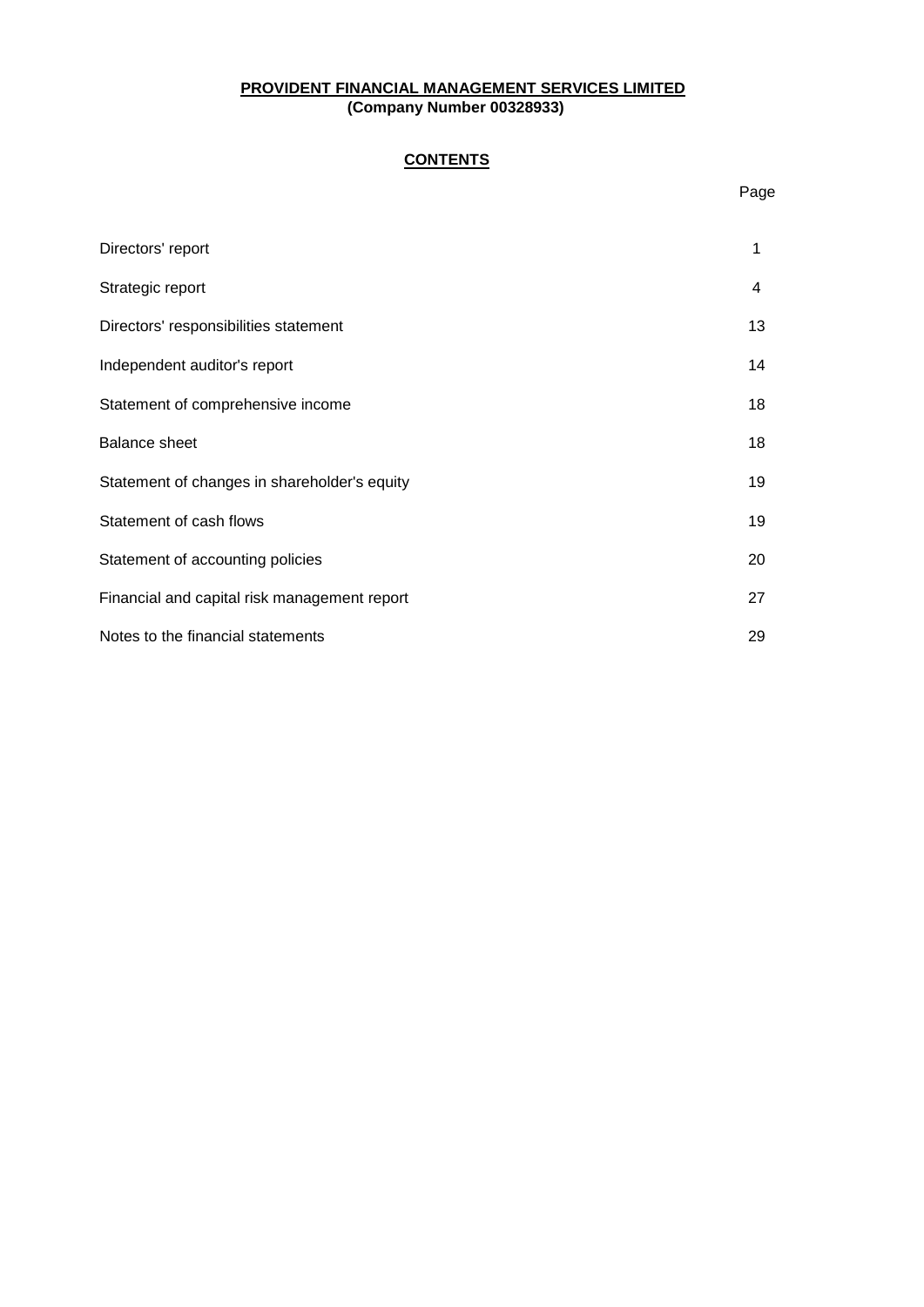# **DIRECTORS' REPORT**

Provident Financial Management Services Limited (the 'company') is a wholly-owned subsidiary of Provident Financial plc which, together with its subsidiaries, forms the Provident Financial group (the 'group'). Provident Financial plc is a public limited company, listed on the London Stock Exchange.

The following reporting requirements, which the directors are required to report in the Directors' Report, have been included in the Strategic Report:

- how the directors have engaged with colleagues, how they have had regard to colleague interests and the effect of that regard, including on the principal decisions taken by the company in the financial year (page 7); and,
- how the directors have had regard to the need to foster the company's business relationship with suppliers, customers and others, and the effect of that regard, including on the principal decision taken by the company in the financial year (pages 5 to 9).

#### **Principal activity and review of business**

The principal activity of the company is to provide management services to its subsidiaries within the Consumer Credit Division ('CCD') of Provident Financial plc. During 2020, the company provided management services of £79.6m (2019: £99.4m).

#### **CCD operational review**

In November 2020, the group communicated its intention to initiate an operational review of CCD. In response to evolving customer demand, changing home credit market dynamics and the desire to focus on larger market segments, on 10 May 2021 the group announced its intention to withdraw from the home credit market entirely and is considering a sale of this business. Further details on the CCD operational review are provided on page 11.

Due to the company's net liability position at the year-end, the ultimate parent undertaking, Provident Financial plc, has confirmed its intention to support the company for a period of at least twelve months from the date of approval of the financial statements. Accordingly, the financial statements of the company have been prepared on a going concern basis.

#### **Results**

The statement of comprehensive income for the year is set out on page 18. The loss for the year of £124.9m (2019: £191.7m) has been deducted from reserves. The company's loss before taxation and exceptional items in 2020 was £12.3m compared to profit before taxation and exceptional items of £1.2m in 2019. Further details are set out within the Strategic Report on page 4.

# **Dividends**

The directors are unable to recommend the payment of a final dividend in 2020 (2019: £nil).

#### **Directors**

The directors of the company during the year ended 31 December 2020, all of whom were directors for the whole year then ended, and to the date of this report, were:

| M J Le May    | Chairman                     |
|---------------|------------------------------|
| N Kapur       | (Appointed 30 June 2020)     |
| N L M Moore   | (Appointed 30 April 2021)    |
| H S Paton     | (Appointed 30 December 2020) |
| C D Gillespie | (Resigned 28 August 2020)    |
| S G Thomas    | (Resigned 31 March 2020)     |
| E C Thornhill | (Resigned 18 November 2020)  |
|               |                              |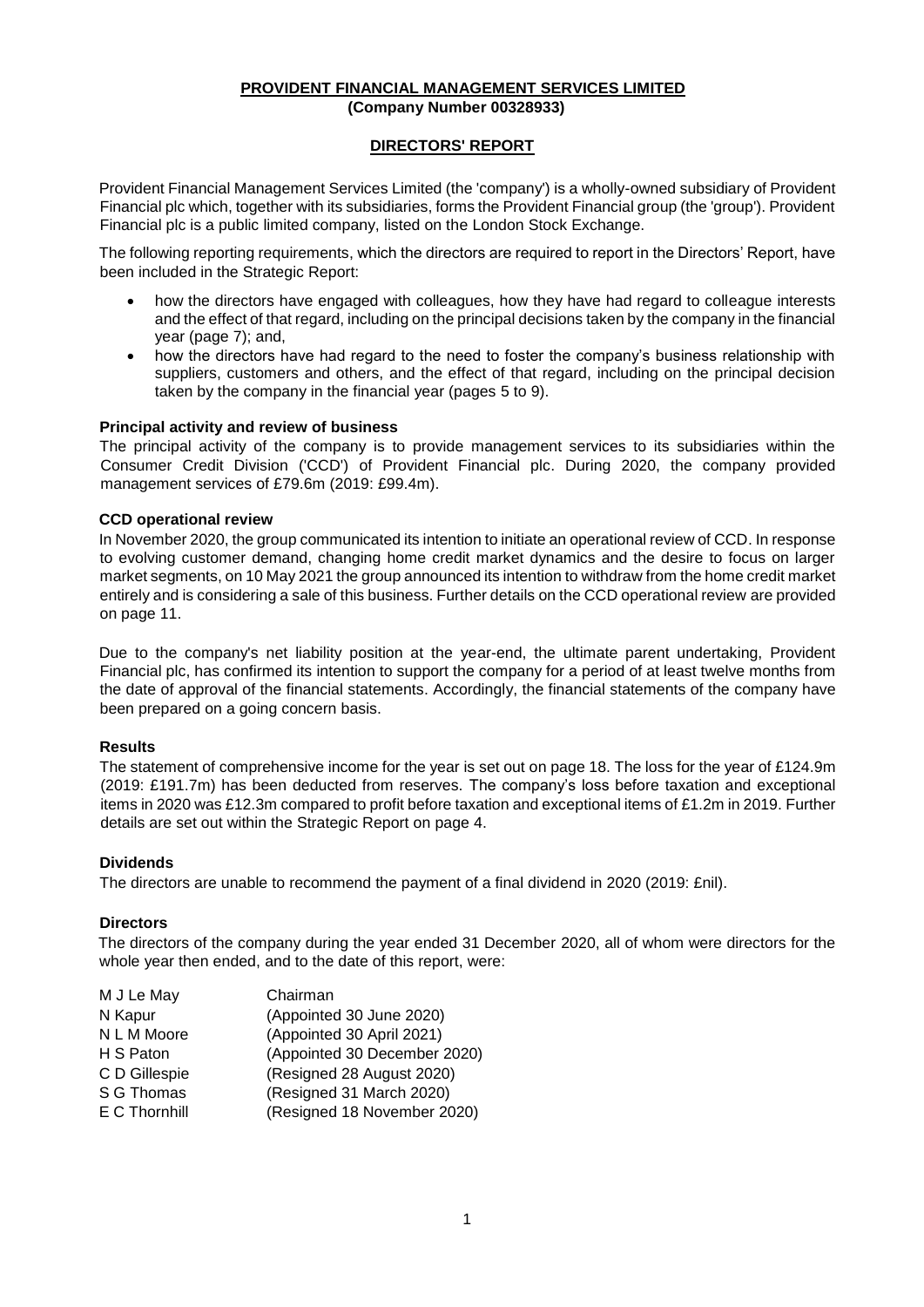# **DIRECTORS' REPORT (CONTINUED)**

#### **Indemnities**

The company has made qualifying third party indemnity provisions for the benefit of its directors which were made during the year and remain in force at the date of this report.

#### **Consolidation exemption**

The company is not required to produce consolidated financial statements for its subsidiaries as the ultimate parent of the company, Provident Financial plc, produces consolidated financial statements which includes the company and its subsidiaries. The annual report and financial statements for Provident Financial plc are publicly available.

#### **Financial risk management**

The financial and capital risk management reports of the company are set out on pages 27 to 28.

#### **Post balance sheet events**

Post balance sheet events have been disclosed in note 22 of the accounts. Further details are also set out within the Strategic Report on page 4.

#### **Employee involvement**

The company systematically provides employees with information on matters of concern to them, consulting them or their representatives regularly, so that their views can be taken into account when making decisions that are likely to affect their interests. Employee involvement in the company and group is encouraged as achieving a common awareness amongst all employees of the financial and economic factors affecting the company and group plays a major role in maintaining its competitive position. The company encourages the involvement of employees by means of newsletters, performance updates, regular management team briefings, staff meetings and conferences. The company also carries out regular employee engagement surveys. Save As You Earn (SAYE) and Buy As You Earn (BAYE) share schemes are operated by the group to reinforce staff involvement in the group and to encourage an interest in its progress. These schemes are open to all permanent employees of the company with more than six months' service.

# **Climate change**

Disclosures are made in the annual report and financial statements of Provident Financial plc in respect of the group's:

- scope 1 and 2 greenhouse gas emissions in tonnes of carbon dioxide equivalent;
- a relevant intensity ratio (i.e. kilograms of carbon dioxide equivalent per customer); and
- information on underlying energy use for 2020.

The disclosures are produced In accordance with the UK Government's Streamlined Energy and Carbon Reporting (SECR) policy that has been implemented through the Companies (Directors' Report) and Limited Liability Partnership (Energy and Carbon Report) Regulations 2018,. This disclosure covers the greenhouse gas emissions and energy use for the Group and its operating divisions incorporating the Company.

# **Equal opportunities**

The company is committed to employment policies, which follow best practice, based on equal opportunities for all employees, irrespective of gender, pregnancy, race, colour, nationality, ethnic or national origin, disability, sexual orientation, age, marital or civil partner status, gender reassignment or religion or belief. The group gives full and fair consideration to applications for employment from disabled persons, having regard to their particular aptitudes and abilities. Appropriate arrangements are made for the continued employment and training, career development and promotion of disabled persons employed by the group including making reasonable adjustments where required. If members of staff become disabled, every effort is made by the group to ensure their continued employment, either in the same or an alternative position, with appropriate retraining being given if necessary.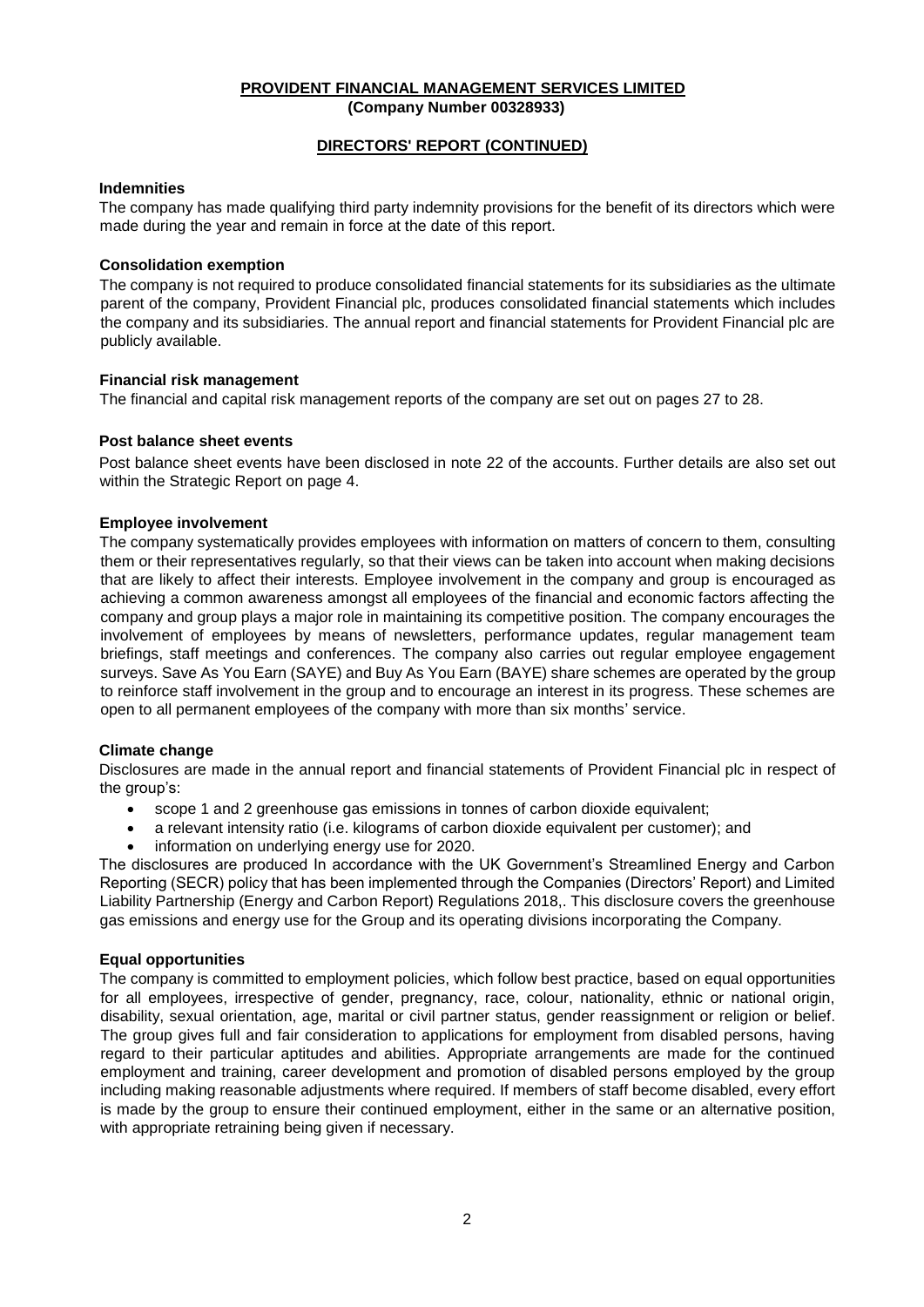# **DIRECTORS' REPORT (CONTINUED)**

#### **Auditor information**

In accordance with section 418 of the Companies Act 2006, each person who is a director at the date of this report confirmed that:

- i) so far as he/she is aware, there is no relevant audit information of which the company's auditor is unaware; and
- ii) he/she has taken all reasonable steps that he/she ought to have taken as a director in order to make himself/herself aware of any relevant audit information and to establish that the company's auditor is aware of that information.

# **Auditor**

Deloitte LLP will continue as auditor to the company for the next financial year.

BY ORDER OF THE BOARD

*<u>DulliMoon*</u>

N L M Moore **Director** Bradford 19 July 2021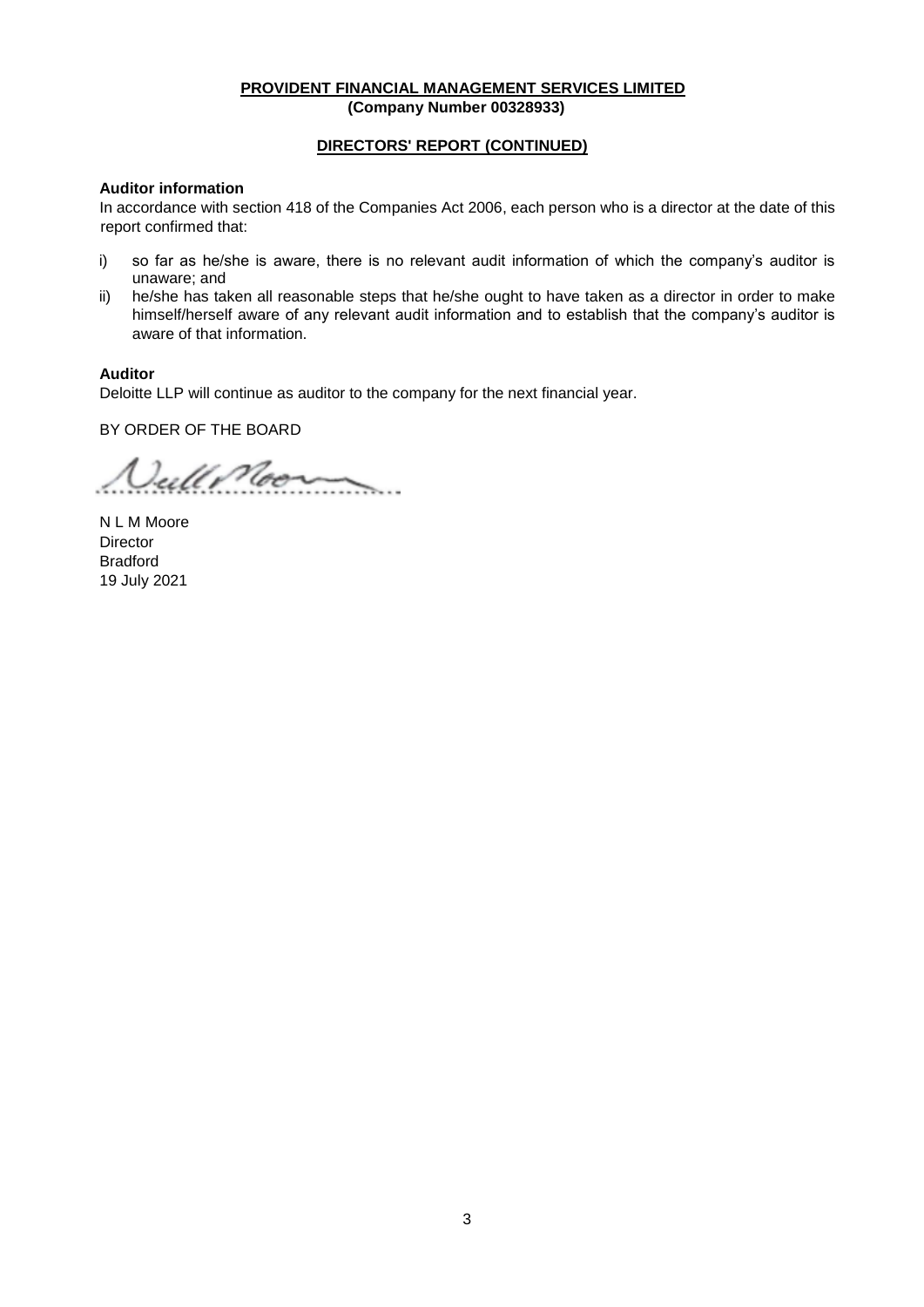# **STRATEGIC REPORT**

The principal activity of the company is to provide management services to its subsidiaries within the Consumer Credit Division ('CCD') of Provident Financial plc. As a result there are no key performance indicators for the company.

# **CCD operational review and Scheme of Arrangement**

In November 2020, the group communicated its intention to initiate an operational review of CCD. In response to evolving customer demand, changing home credit market dynamics and the desire to focus on larger market segments, on 10 May 2021 the group announced its intention to withdraw from the home credit market entirely and is considering a sale of this business. Further details on the CCD operational review are provided on page 11.

On 15 March 2021, the group informed the market of its decision to launch a Scheme of Arrangement (the 'Scheme') to address the liability of ongoing customer complaints based on historic lending at CCD. Further details on the Scheme are provided on page 11.

#### **Review of the business**

The company's loss before taxation and exceptional costs in 2020 was £12.3m; the company's profit before taxation and exceptional costs in 2019 was £1.2m.

Exceptional costs in 2020 of £115.0m reflect a further impairment charge of £115.0m against the investment held in the subsidiary undertaking, Provident Personal Credit Limited ('PPC'), following continued significant losses incurred in PPC since 2017. Exceptional costs in 2019 of £194.4m reflect: (i) an impairment charge of £185.0m against the investment held in the subsidiary undertaking, Provident Personal Credit Limited ('PPC'), following the losses incurred in PPC since 2017 following the poor execution of the migration to the employed home credit operating model in July 2017; (ii) redundancy costs of £7.0m following the voluntary redundancy programme in the company in January 2019 which reduced headcount by approximately 200; and (iii) £2.4m in respect of the ongoing turnaround of the home credit business including £2.0m of asset disposals.

Revenue recognised through the provision of management services to other group undertakings of £79.6m is 19.9% lower than the prior year comparative (2019: £99.4m), broadly consistent with the reduction in costs detailed below.

Administrative and operating costs prior to exceptional impairment charge costs of £77.4m in 2020 are 18.5% lower than the prior year comparative of £95.0m, due to lower employment costs, lower property costs, as well as reduced amortisation and depreciation charges following rationalisation of the company's asset base in the prior period.

# **Principal risks and uncertainties**

The company participates in the group-wide risk management framework of Provident Financial plc. Details of the group's risk management framework together with the group's principal risks and uncertainties are set out in the annual report and financial statements of Provident Financial plc.

# **Statement regarding section 172 Companies Act 2006**

Our purpose, as part of the Provident Financial group, is predicated on our customers and is underpinned by a number of strategic drivers and behaviours. These aim to deliver an appropriate balance between the needs of our customers, our regulators, investors and our employees, in order to ensure that we are successful and sustainable for all of our stakeholders. Our stakeholders are individuals or groups who have an interest in, or are affected by, the activities of our business and our key stakeholders are set out in the table below. We seek to engage with them regularly to ensure that we are aware of their views and concerns with regard to a wide range of issues and we do this in a number of ways, as detailed on this page and pages 5 to 9. By balancing the interests of our stakeholders, lending responsibly, contributing to wider society and ensuring the appropriate corporate governance arrangements are in place, we can seek to maintain a reputation for high standards of business conduct. You can read about how the group has generated and preserved value over the long term in the strategic report and review of business within the annual report and financial statements of Provident Financial plc.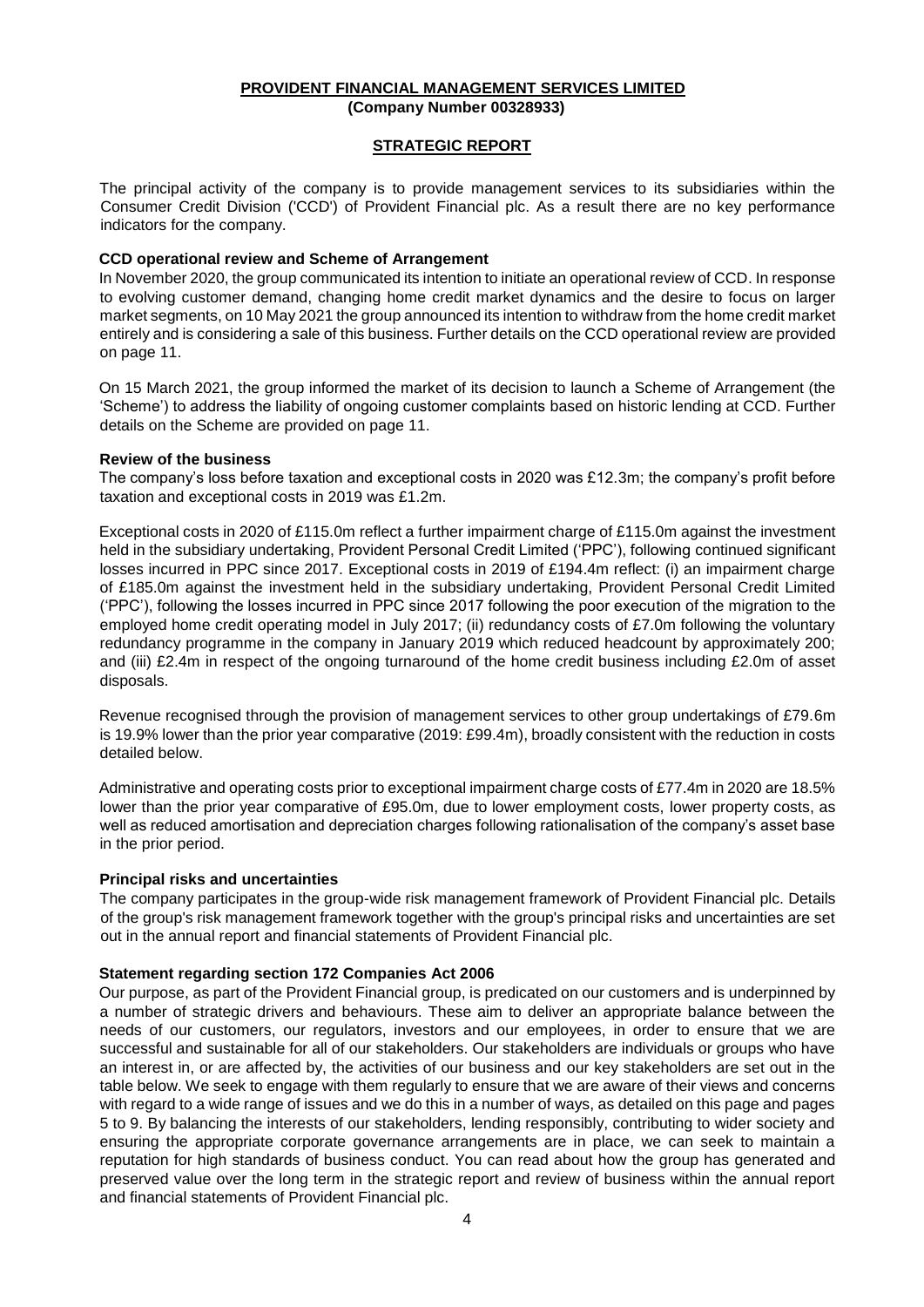**(Company Number 00328933)**

| <b>Our Stakeholders</b><br>and why we<br>engage with them                                                                                                                                                                                                                    | • How? (How management<br>and/or directors engaged with<br>and considered our<br>stakeholders)                                                                                                                                                                                                                                                                                   | • What? (What were the key<br>topics of engagement and<br>consideration)                                                                                                                                                                                                                                                                                                                                                                                                                                                                                                                                                                                                                                                            | • Key outcomes and<br>actions (What was the<br>impact of the<br>engagement and/or<br>consideration?)                                                                                                                                                                                                                                                                                                                                                                                                                                                                                                                                                                                                                                                                                                                                                                                                                                                                                                                                                           |
|------------------------------------------------------------------------------------------------------------------------------------------------------------------------------------------------------------------------------------------------------------------------------|----------------------------------------------------------------------------------------------------------------------------------------------------------------------------------------------------------------------------------------------------------------------------------------------------------------------------------------------------------------------------------|-------------------------------------------------------------------------------------------------------------------------------------------------------------------------------------------------------------------------------------------------------------------------------------------------------------------------------------------------------------------------------------------------------------------------------------------------------------------------------------------------------------------------------------------------------------------------------------------------------------------------------------------------------------------------------------------------------------------------------------|----------------------------------------------------------------------------------------------------------------------------------------------------------------------------------------------------------------------------------------------------------------------------------------------------------------------------------------------------------------------------------------------------------------------------------------------------------------------------------------------------------------------------------------------------------------------------------------------------------------------------------------------------------------------------------------------------------------------------------------------------------------------------------------------------------------------------------------------------------------------------------------------------------------------------------------------------------------------------------------------------------------------------------------------------------------|
| <b>Our Customers</b><br>We engage with our<br>customers to<br>determine whether<br>we are delivering<br>our business<br>activities in<br>accordance with our<br>purpose and<br>ensuring that we<br>deliver good<br>outcomes for them<br>throughout their<br>journey with us. | • Utilising a wide variety of<br>customer engagement<br>methods including<br>engagement surveys, third<br>party research and complaints<br>monitoring<br>• Continually reviewing the<br>customer proposition<br>• Monitoring performance<br>against good customer<br>outcomes<br>• Considering the customer<br>experience, customer contact<br>strategy and customer<br>journeys | • Financial inclusion and<br>well-being<br>• Responsible lending<br>• Understanding our<br>customers<br>• Our current products,<br>possible future products<br>and digital integration of<br>the customer journey<br>• Customer outcomes,<br>satisfaction, care, service<br>levels and complaints<br>• Customer affordability,<br>vulnerability and persistent<br>debt<br>• Safeguarding our<br>Customers' personal data<br>• Clear and transparent<br>customer communications<br>• Policy suite pertaining to<br>customers, processes and<br>safeguards including, but<br>not limited to: Anti Money<br>Laundering ('AML'), Data<br>Protection and Record<br>Retention, Vulnerable<br><b>Customers and Financial</b><br>Promotions | • Adapted the business<br>model to reflect a<br>better understanding<br>of customer needs<br>• Accelerated the roll<br>out of Provident Direct<br>in the UK by Q1 2020<br>to meet rapidly<br>changing customer<br>needs<br>• Oversaw the inception<br>of a dedicated<br><b>Complaints Model</b><br>Office during 2020 to<br>facilitate the timely<br>and efficient<br>processing of<br>complaints and<br>investigate root<br>causes<br>• Oversaw the progress<br>of a programme of<br>work undertaken to<br>understand the<br>feasibility and<br>appropriateness of a<br>Scheme of<br>Arrangement for<br>customer complaints<br>• Remote lending and<br>collections facilities to<br>enable customers to<br>safely make payments<br>throughout the Covid-<br>19 pandemic<br>• Tightened credit<br>underwriting reflective<br>of the desire to lend<br>responsibly through a<br>period of<br>unprecedented<br>disruption<br>• Designed and<br>implemented<br>enhanced policies in<br>order to continue to<br>best protect<br>customers and their<br>information |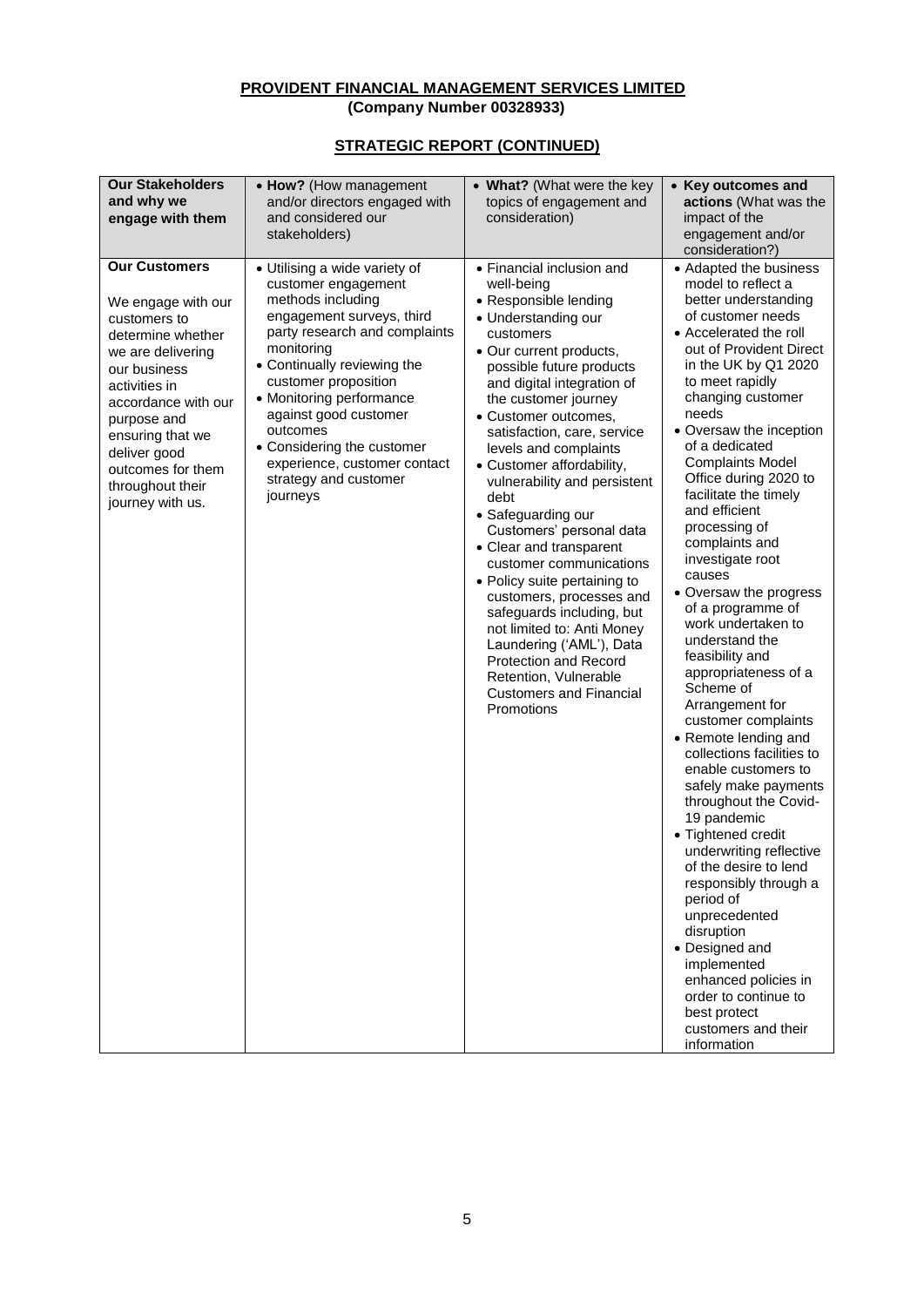**(Company Number 00328933)**

| <b>Our Stakeholders</b><br>and why we<br>engage with them                                                                                                                                                                                                                                                                                                                                                                                                                                                       | • How? (How management<br>and/or directors engaged with<br>and considered our<br>stakeholders)                                                                                                                                                                                                                                                                                                                                                                                                                                                                                                                                                                                                                                                                                                                                                                                                                                                                                                                              | • What? (What were the key<br>topics of engagement and<br>consideration)                                                                                                                                                                                      | • Key outcomes and<br>actions (What was the<br>impact of the<br>engagement and/or<br>consideration?)                                                                                                                                                                                                                                                                                                                                                                                                                        |
|-----------------------------------------------------------------------------------------------------------------------------------------------------------------------------------------------------------------------------------------------------------------------------------------------------------------------------------------------------------------------------------------------------------------------------------------------------------------------------------------------------------------|-----------------------------------------------------------------------------------------------------------------------------------------------------------------------------------------------------------------------------------------------------------------------------------------------------------------------------------------------------------------------------------------------------------------------------------------------------------------------------------------------------------------------------------------------------------------------------------------------------------------------------------------------------------------------------------------------------------------------------------------------------------------------------------------------------------------------------------------------------------------------------------------------------------------------------------------------------------------------------------------------------------------------------|---------------------------------------------------------------------------------------------------------------------------------------------------------------------------------------------------------------------------------------------------------------|-----------------------------------------------------------------------------------------------------------------------------------------------------------------------------------------------------------------------------------------------------------------------------------------------------------------------------------------------------------------------------------------------------------------------------------------------------------------------------------------------------------------------------|
| <b>Our shareholders</b><br>The company is a<br>wholly owned<br>subsidiary of<br><b>Provident Financial</b><br>plc, and as such it is<br>of paramount<br>importance that the<br>group is kept<br>updated on the<br>company's progress<br>in delivering the<br>group's shared<br>purpose, its budget,<br>its strategy,<br>governance and<br>culture. Direct and<br>regular engagement<br>with our shareholder<br>ensures that the<br>company has a<br>clear understanding<br>of its role as part of<br>the group. | • Adapting the business model<br>to take into account the group-<br>wide purpose, our Blueprint<br>• The group CEO and group<br>CFO are members of the<br>company Board<br>• Reporting on financial<br>performance, strategy and<br>common accounting principles<br>at group committee meetings<br>• Budget and financial plan<br>developed as part of wider<br>group process<br>• The Directors and CRO of the<br>company participate in the<br>group Executive Risk<br>Committee to support<br>alignment of risk strategy to<br>group<br>• The group has an aligned<br>corporate governance<br>framework and structure<br>including complementary<br><b>Delegated Authorities</b><br>Manuals<br>• The group has a centralised<br>Corporate Responsibility team<br>and a group-wide approach to<br><b>CSR</b><br>• Participation in the group<br>credit underwriting review<br>• The Directors and CRO<br>participate in the group<br><b>Executive Committee to</b><br>support alignment of business<br>model and strategy | • Strategy and long-term<br>value creation<br>$\bullet$ Culture<br>• Financial and operational<br>performance<br>• Risk Management<br>• Corporate Governance<br>arrangements and<br>alignment<br>• Corporate Responsibility<br>• Interactions with regulators | • Business model aligns<br>with evolving<br>regulatory expectations<br>• Continued alignment<br>and evolution of the<br>business model with<br>the group's vision and<br>purpose<br>• Operational review of<br>CCD initiated in<br>response to financial<br>underperformance<br>• Group approved<br>budget and operational<br>plan<br>• Enterprise Risk<br>Management<br>Framework aligned to<br>that of the group<br>• Tightened underwriting<br>standards in April 2020<br>aligned with the group<br><b>Risk Appetite</b> |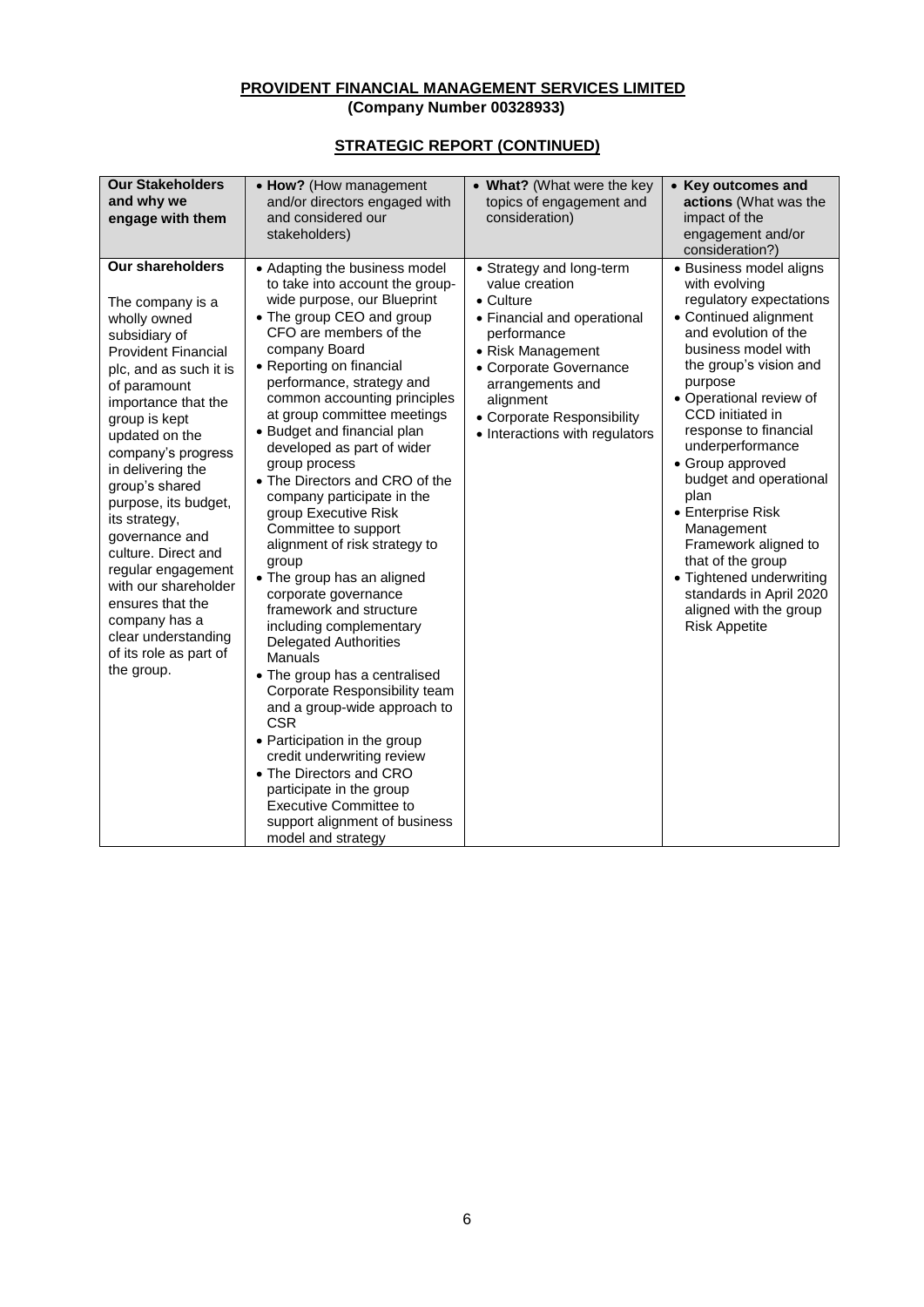**(Company Number 00328933)**

| <b>Our Stakeholders</b><br>and why we<br>engage with them                                                                                                                                                                                                                                                                | • How? (How management<br>and/or directors engaged with<br>and considered our<br>stakeholders)                                                                                                                                                                                                                                                                                                                                                                                                                                                                                                                                                                                                                                                                                                                                                                                                                                                                                                                                                                                                                                                          | • What? (What were the key<br>topics of engagement and<br>consideration)                                                                                                                                                                                                                                                             | • Key outcomes and<br>actions (What was the<br>impact of the<br>engagement and/or<br>consideration?)                                                                                                                                                                                                                                                                                                                                                                                                                                                                                                                                                                                                                                                                                                                                                                                                                                                                                                                                                                                                                                     |
|--------------------------------------------------------------------------------------------------------------------------------------------------------------------------------------------------------------------------------------------------------------------------------------------------------------------------|---------------------------------------------------------------------------------------------------------------------------------------------------------------------------------------------------------------------------------------------------------------------------------------------------------------------------------------------------------------------------------------------------------------------------------------------------------------------------------------------------------------------------------------------------------------------------------------------------------------------------------------------------------------------------------------------------------------------------------------------------------------------------------------------------------------------------------------------------------------------------------------------------------------------------------------------------------------------------------------------------------------------------------------------------------------------------------------------------------------------------------------------------------|--------------------------------------------------------------------------------------------------------------------------------------------------------------------------------------------------------------------------------------------------------------------------------------------------------------------------------------|------------------------------------------------------------------------------------------------------------------------------------------------------------------------------------------------------------------------------------------------------------------------------------------------------------------------------------------------------------------------------------------------------------------------------------------------------------------------------------------------------------------------------------------------------------------------------------------------------------------------------------------------------------------------------------------------------------------------------------------------------------------------------------------------------------------------------------------------------------------------------------------------------------------------------------------------------------------------------------------------------------------------------------------------------------------------------------------------------------------------------------------|
| Our colleagues<br>To ensure that they<br>understand the<br>group's purpose and<br>how they can<br>support its delivery,<br>which we believe<br>helps our customer<br>base. To maintain<br>high levels of<br>colleague<br>engagement in<br>order to enable us<br>to attract, retain and<br>develop the talent<br>we need. | • A group-wide colleague<br>survey was carried out during<br>the year together with<br>additional Covid-19 specific<br>surveys<br>• A workforce panel<br>consultation was undertaken<br>to establish Covid-19 secure<br>working environment and<br>practices<br>• Our Designated Group Non-<br><b>Executive Director Colleague</b><br>Champion plays the lead role<br>in Board engagement with<br>employees, understanding<br>and representing employee<br>interests across the group<br>• The group's inclusion<br>programme was launched via<br>a dedicated remote roll-out<br>during the year and included<br>hosted discussion panels<br>• Group recognition platform,<br>'Better Everyday' to help<br>create a culture where we say<br>'thank you' or 'well done' to<br>colleagues who demonstrate<br>our Blueprint behaviours<br>• A confidential externally<br>facilitated whistleblowing line<br>is available for colleagues to<br>raise concerns<br>• Board oversight of policies<br>that protect employees, their<br>rights and their personal data<br>• Gender pay gap report<br>produced<br>• Review of internal<br>communications strategy | • Culture, purpose and<br>behaviours<br>• Financial and operational<br>performance<br>• Reward and recognition<br>• Employee engagement<br>• Leadership performance<br>and succession<br>• Development, training and<br>career opportunities<br>• Diversity and Inclusion<br>• Health and safety<br>• Colleague wellbeing at<br>work | • Review of colleague<br>survey results and<br>action plans<br>• Introduction of<br>personal protective<br>equipment to<br>Customer<br>Representatives to<br>enable safe customer<br>visits<br>• Provision of Colleague<br><b>Mental Health Toolkits</b><br>for managers and the<br>roll-out of the 'Thrive'<br>mental health app<br>across the group<br>• Launch of the 'Be<br>yourself' diversity and<br>inclusion initiative<br>including hosted<br>discussion panels<br>• Review of the<br>whistleblowing process<br>and output<br>• Embedded<br>mechanisms for<br>colleague recognition<br>'Better Everyday'<br>• The Board and<br>Executive<br>Management agreed a<br>20% pay reduction for<br>a three month period<br>whilst operations were<br>impacted by Covid-19<br>related disruption<br>• The purchase and<br>distribution of<br>equipment to enable<br>colleagues to work<br>from home<br>• More frequent and<br>broader types of<br>colleague<br>communications<br>including regular Vlogs<br>from the group CEO<br>and company MD<br>• Programme of work<br>initiated to update the<br>group and Divisional<br>Intranets |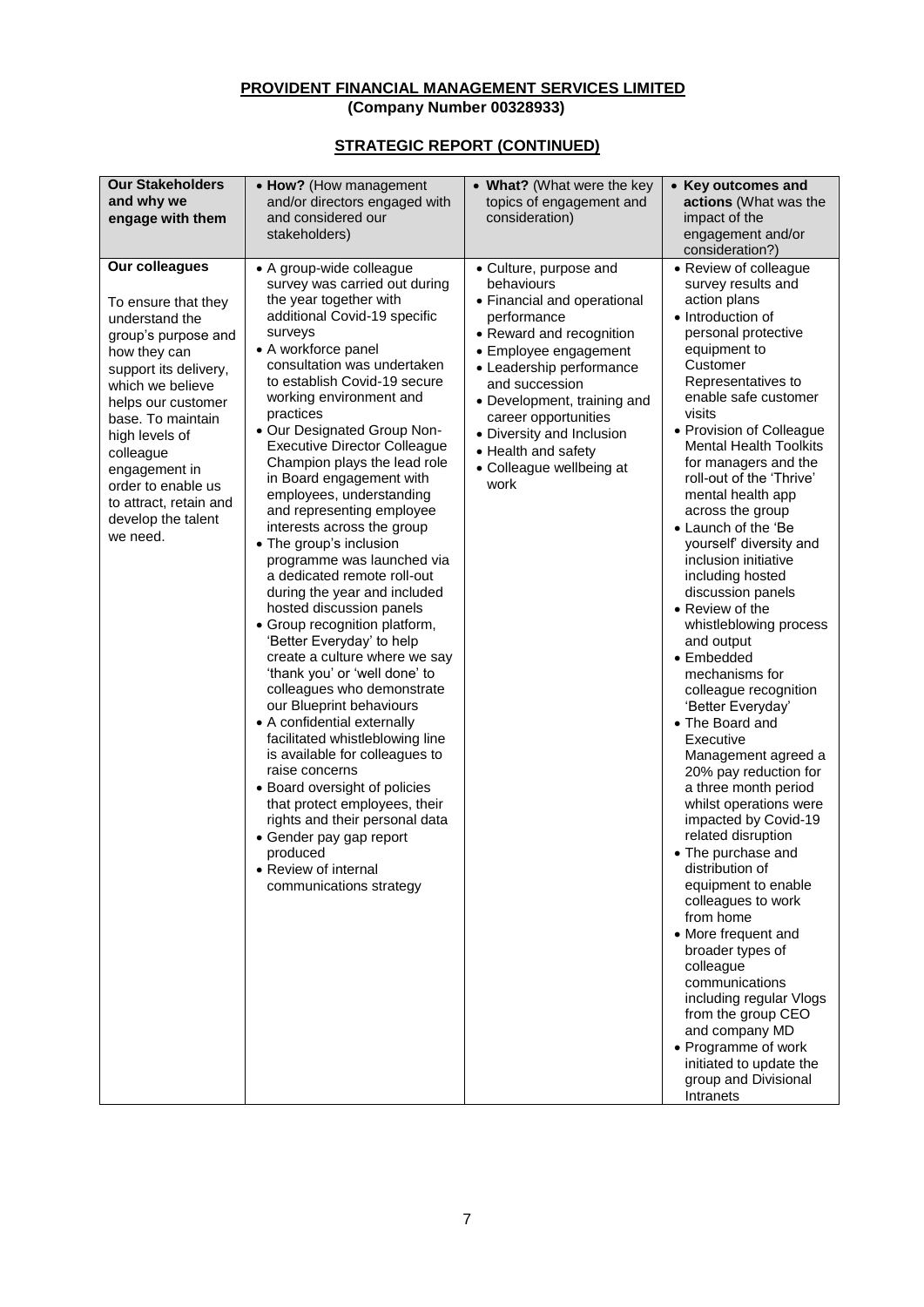**(Company Number 00328933)**

| <b>Our Stakeholders</b><br>and why we<br>engage with them                                                                                                                                                                                        | • How? (How management<br>and/or directors engaged with<br>and considered our<br>stakeholders)                                                                                                                                                                                                                                                                                                                                                                                                                                                                                                                                                                                                                                                                                                                                                                                                             | • What? (What were the key<br>topics of engagement and<br>consideration)                                                                                                                                                                                                                                                                                                                                                                         | • Key outcomes and<br>actions (What was the<br>impact of the<br>engagement and/or<br>consideration?)                                                                                                                                                                                                                                                                                                                                                                                                                                                             |
|--------------------------------------------------------------------------------------------------------------------------------------------------------------------------------------------------------------------------------------------------|------------------------------------------------------------------------------------------------------------------------------------------------------------------------------------------------------------------------------------------------------------------------------------------------------------------------------------------------------------------------------------------------------------------------------------------------------------------------------------------------------------------------------------------------------------------------------------------------------------------------------------------------------------------------------------------------------------------------------------------------------------------------------------------------------------------------------------------------------------------------------------------------------------|--------------------------------------------------------------------------------------------------------------------------------------------------------------------------------------------------------------------------------------------------------------------------------------------------------------------------------------------------------------------------------------------------------------------------------------------------|------------------------------------------------------------------------------------------------------------------------------------------------------------------------------------------------------------------------------------------------------------------------------------------------------------------------------------------------------------------------------------------------------------------------------------------------------------------------------------------------------------------------------------------------------------------|
| <b>Our communities</b><br>To invest in<br>activities and<br>initiatives which<br>seek to address<br>some of the key<br>factors which, on<br>their own or acting<br>together, may<br>reduce someone's<br>likelihood to be<br>accepted for credit. | • Participation in the group<br>Social Impact Programme that<br>delivers community<br>investment<br>• The company participates in<br>the group Customer, Culture<br>and Ethics Committee at<br>which group-wide community<br>matters are discussed and<br>overseen by the group Board<br>• Group Board oversight of<br>community matters and the<br>approach to external<br>engagement regarding the<br>company's purpose and role<br>in society                                                                                                                                                                                                                                                                                                                                                                                                                                                           | • Community contributions<br>and charitable giving<br>• Volunteering<br>• Matched employee<br>fundraising<br>• Relationships with debt<br>charities                                                                                                                                                                                                                                                                                              | • Group volunteering<br>policy<br>• Group approved<br>approach to external<br>engagement regarding<br>the company's purpose<br>and role in society<br>• Matched employee<br>charitable fundraising<br>• The group Social<br>Impact Fund<br>constituted a<br>foundation in Scotland<br>and provided 800<br>printed information<br>packs for the first<br>Virtual Numeracy day,<br>in keeping with the<br>group's purpose                                                                                                                                          |
| Our regulators<br>To plan for<br>regulatory change<br>with greater<br>certainty and<br>confidence, to<br>maintain our<br>reputation as a<br>responsible lender<br>and to maintain our<br>sustainable<br>business model.                          | • Board members and<br>executive management<br>engage proactively with<br>regulators via regular face to<br>face and telephone meetings<br>• Proactive interaction with<br>regulators on business and<br>operational models and<br>product design<br>• Regulatory risk reporting,<br>including horizon scanning, is<br>carried out and reported to the<br>company's dedicated Risk<br>Committee and Board which<br>is attended by the Company<br><b>CRO</b><br>• Regulatory engagement and<br>correspondence is reported to<br>and discussed by the Board<br>and escalated to the group<br>Board as appropriate<br>• Dialogue and engagement<br>regarding current and<br>potential products, customer<br>outcomes and digitisation<br>• Appropriate Risk Office<br>structure and resource levels<br>via the Risk Management<br>Framework<br>• Company CRO attends the<br>group Executive Risk<br>Committee | • Customer vulnerability and<br>persistent debt<br>• Our products, our potential<br>products and digitisation<br>• The company's<br>Governance Framework<br>• The company's regulatory<br>capital level and wind<br>down plan<br>• Customer proposition<br>improvements<br>• Complaints levels and<br>handling<br>• Senior Management &<br><b>Certification Regime</b><br>(SM&CR) embedding and<br>ongoing compliance<br>• Culture and Blueprint | • The views of regulators<br>and the regulatory<br>environment have<br>informed the business<br>model updates and<br>any amendments to<br>our product offering<br>during the year.<br>• Enhanced oversight<br>and monitoring of<br>customer lending and<br>collections processes<br>• The implementation of<br>wearable technology<br>within the ROI field<br>teams following<br>discussion with the<br>Central Bank of Ireland<br>• Engaging with FOS on<br>areas of mutual<br>interest<br>$\bullet$ SM&CR<br>responsibilities<br>mapped and policy<br>embedded |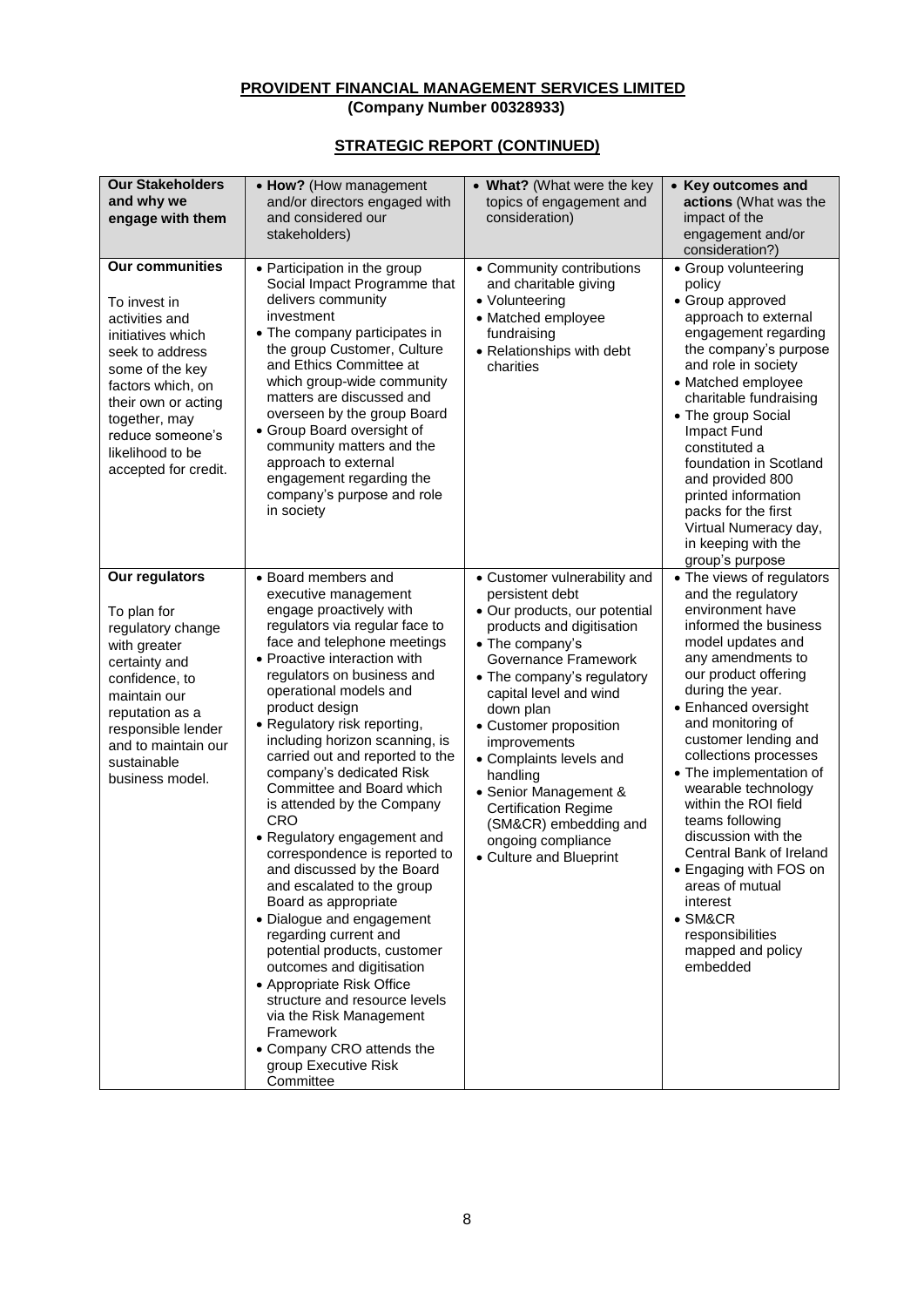**(Company Number 00328933)**

| Our<br><b>Stakeholders</b><br>and<br>why<br>we<br>engage with them                                                                                                                                                                                                      | • How? (How management<br>and/or directors engaged with<br>and considered our<br>stakeholders)                                                                                                                                                                                                                                                                                                                                                                                                                                                                           | • What? (What were the key<br>topics of engagement and<br>consideration)                                                                                                                                                                                                                                     | • Key outcomes and<br>actions (What was the<br>impact of the<br>engagement and/or<br>consideration?)                                                                                                                                                                                                                                                                                                                                                                                             |
|-------------------------------------------------------------------------------------------------------------------------------------------------------------------------------------------------------------------------------------------------------------------------|--------------------------------------------------------------------------------------------------------------------------------------------------------------------------------------------------------------------------------------------------------------------------------------------------------------------------------------------------------------------------------------------------------------------------------------------------------------------------------------------------------------------------------------------------------------------------|--------------------------------------------------------------------------------------------------------------------------------------------------------------------------------------------------------------------------------------------------------------------------------------------------------------|--------------------------------------------------------------------------------------------------------------------------------------------------------------------------------------------------------------------------------------------------------------------------------------------------------------------------------------------------------------------------------------------------------------------------------------------------------------------------------------------------|
| <b>Our suppliers</b><br>To treat our<br>suppliers fairly and<br>develop strong<br>relationships with<br>them which ensure<br>that we only buy<br>products and<br>services from those<br>who operate<br>responsibly and<br>mitigates risk in our<br>supply chain.        | • There is an established due<br>diligence process to manage<br>supply chain-based risks and<br>comply with company policies<br>• There are standardised<br>contractual terms that we<br>attempt to use with all of our<br>suppliers to reduce<br>contractual risks<br>• The company is a signatory to<br>the Prompt Payment Code,<br>and we publish our Payment<br>Practices Reporting at<br><b>Companies House</b><br>• There is a Supplier<br>Relationship Management<br>Framework in place which<br>highlights supplier<br>performance and enables joint<br>roadmaps | • Prompt payment<br>• Data protection<br>• Information Security<br>• CCO and Tax Evasion<br>• Environmental issues<br>• Supplier on-boarding<br>process<br>· Supplier performance<br>• Delegated authorities<br>• Anti-bribery and corruption<br>• Modern Slavery<br>• Conduct, behaviour and<br>performance | • Signatories of the<br><b>Prompt Payment Code</b><br>• Compliance with SYSC<br>regulations and<br>European Banking<br><b>Authority Outsourcing</b><br>Guidelines                                                                                                                                                                                                                                                                                                                                |
| <b>Our environment</b><br>To minimising our<br>environmental<br>impact, in particular<br>to reducing the<br>greenhouse gas<br>emissions<br>associated with our<br>business activities.<br>thereby lessening<br>our contribution to<br>issues such as<br>climate change. | • The company utilises and<br>contributes to the group's<br><b>Environmental Management</b><br>System (EMS)<br>• The company participates in<br>the group Customer, Culture<br>and Ethics Committee at<br>which group-wide<br>environmental matters are<br>discussed and overseen by<br>the group Board Committee<br>• Participation in the group<br>submission to the Carbon<br><b>Disclosure Project</b><br>• Execution of activities to<br>support achievement of ISO<br>14001                                                                                        | • Climate change<br>• Greenhouse gas<br>emissions<br>• Achievement of the Task<br>Force on Climate Related<br><b>Financial Disclosures</b><br>objectives                                                                                                                                                     | · Group-wide reduced<br>emissions targets<br>resulting in a reduction<br>in the group's scope 1<br>and 3 emissions<br>• Group submission to<br>the Carbon Disclosure<br>Project<br>• Achievement of ISO<br>14001<br>• Continued offset of the<br>group's operational<br>carbon footprint<br>• Group commitment to<br>the six long-term ESG<br>objectives<br>• Implementation of the<br><b>Task Force on Climate</b><br><b>Related Financial</b><br>Disclosures objectives<br>and recommendations |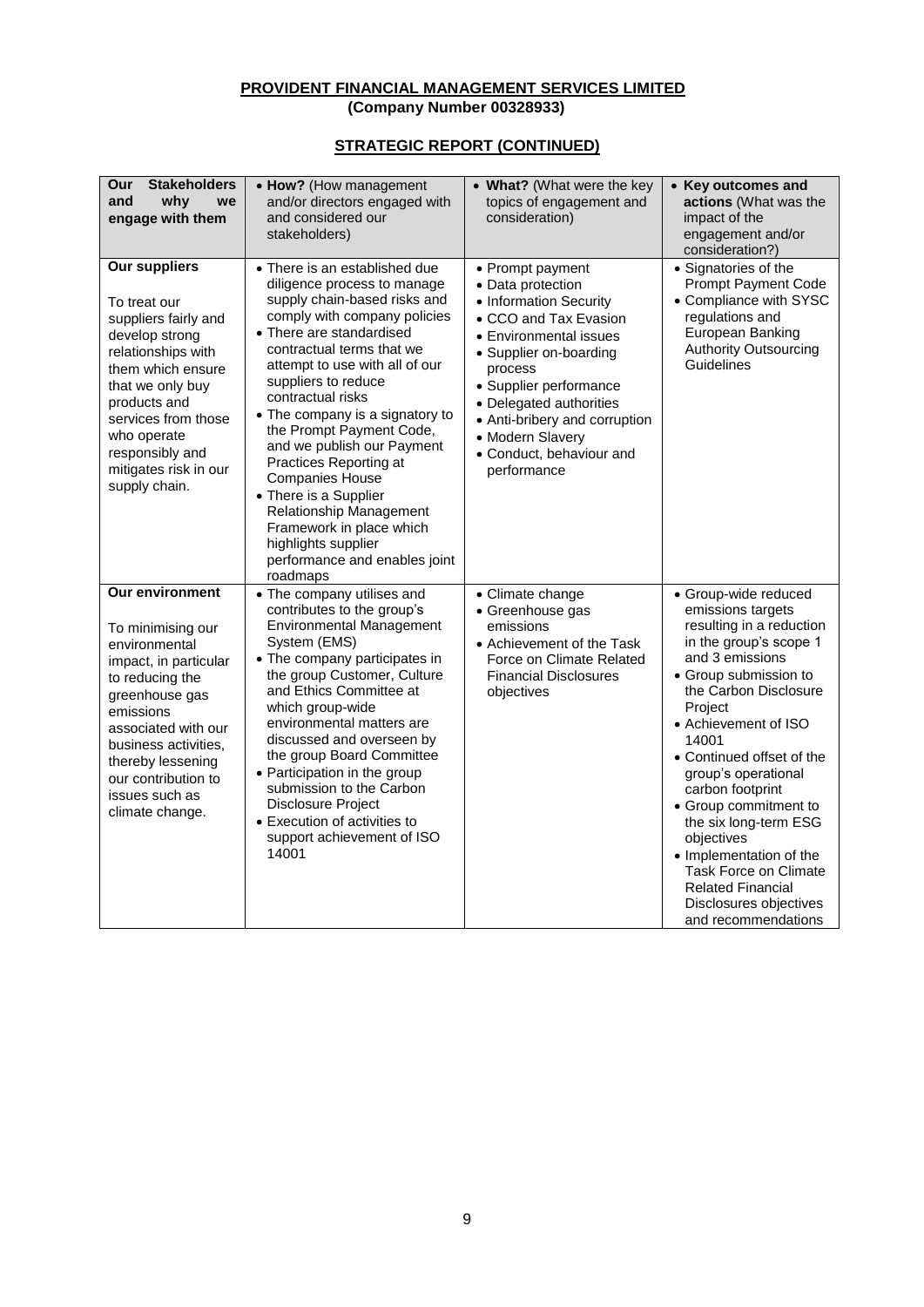**(Company Number 00328933)**

# **STRATEGIC REPORT (CONTINUED)**

In making the following principal decision, the Board took into account its duties under s.172 of the Companies Act 2006:

#### **Responding to Covid-19**

Under the leadership of the Board, the company adapted swiftly and effectively to the early stages of the Covid-19 pandemic and continued to adapt to the demands of the crisis as it evolved. Listed below are some of the key Covid-19 related matters discussed by the Board during the year. They demonstrate how the Board has integrated stakeholder considerations, including its duties under s.172 of the Companies Act 2006 into its deliberations and decision making. A Steering Group, at which Directors of the company were present, was incepted in February 2020 to plan for the potential impact of the Covid-19 pandemic on the group's colleagues and customers. The company communicated frequently with its key stakeholders including the regulator, colleagues, customers and the shareholder about changes that might impact them. These included changes to processes, new or adapted methods of engagement and the working environment.

In May 2020, the Board received a fulsome summary of management's Covid-19 decision making and an assessment of the key risks arising from it, what mitigations had been implemented and what mitigations were available to be implemented in the future. The Board considered in detail amongst other things: the amendments that had been made to customer journeys; the approach to lending to new and existing customers; areas where there might be potential for customer detriment; and colleague variable remuneration and associated colleague retention. The assessment covered critical risks such as credit risk, fraud and financial crime, customer service, regulatory risk and reputational risk. In noting and discussing the key risks and determining an approach to address them, the Board gave due and careful consideration of its stakeholders and duties under s172 of the Companies Act 2006 and reached conclusions which it believes are in the best interests of the company.

#### **Customers**

The Board monitored management's customer facing processes, including the transition of those relating to lending and collections to be fully remote, including: customer loan repayments taken over the phone; the processing of loan applications remotely; and the national roll-out of Provident Direct in the UK by the end of Q1 2020. The action taken by the company under the direction of the Board helped to ensure that customers were able to maintain their payments and therefore the status of their credit files, ensuring they had continued access to credit where appropriate. In doing so the Board acknowledged the group's common strategic purpose of 'helping put people on the path to a better everyday life'. The Board has met more frequently throughout the reporting period and has received comprehensive business and financial updates from management at each meeting. Updates to operational processes have been supported by both the group Internal Audit and Risk functions, who have completed reviews of proposed processes and controls and reported on their findings.

#### **Colleagues**

Board directors and executive management agreed to take a 20% reduction in fees/salary for an initial three-month period given the challenges facing customers and colleagues. Colleagues were advised to work from home from 23 March 2020 onwards and the Board received updates on the technological resources required to make this possible. Management's enhanced communication tools and increased use of social media was overseen by the Board. The Board challenged and supported management in their approach to colleague and regulator engagement with regards the requirements for offices to remain open and ensuring they operated within applicable guidelines. Government guidance introduced a requirement to consult with elected representatives on a Covid-19 related workplace risk assessment, and colleague representatives were therefore elected to our existing Colleague Forums, and their terms of reference were updated to meet this requirement. The Board has received updates on colleagues' return to work strategy, including health and safety, planning and internal communications.

#### **Suppliers**

The company has continued to pay its suppliers promptly, thereby remaining signatories of the Prompt Payment Code and maintaining the group's reputation for high standards of business conduct.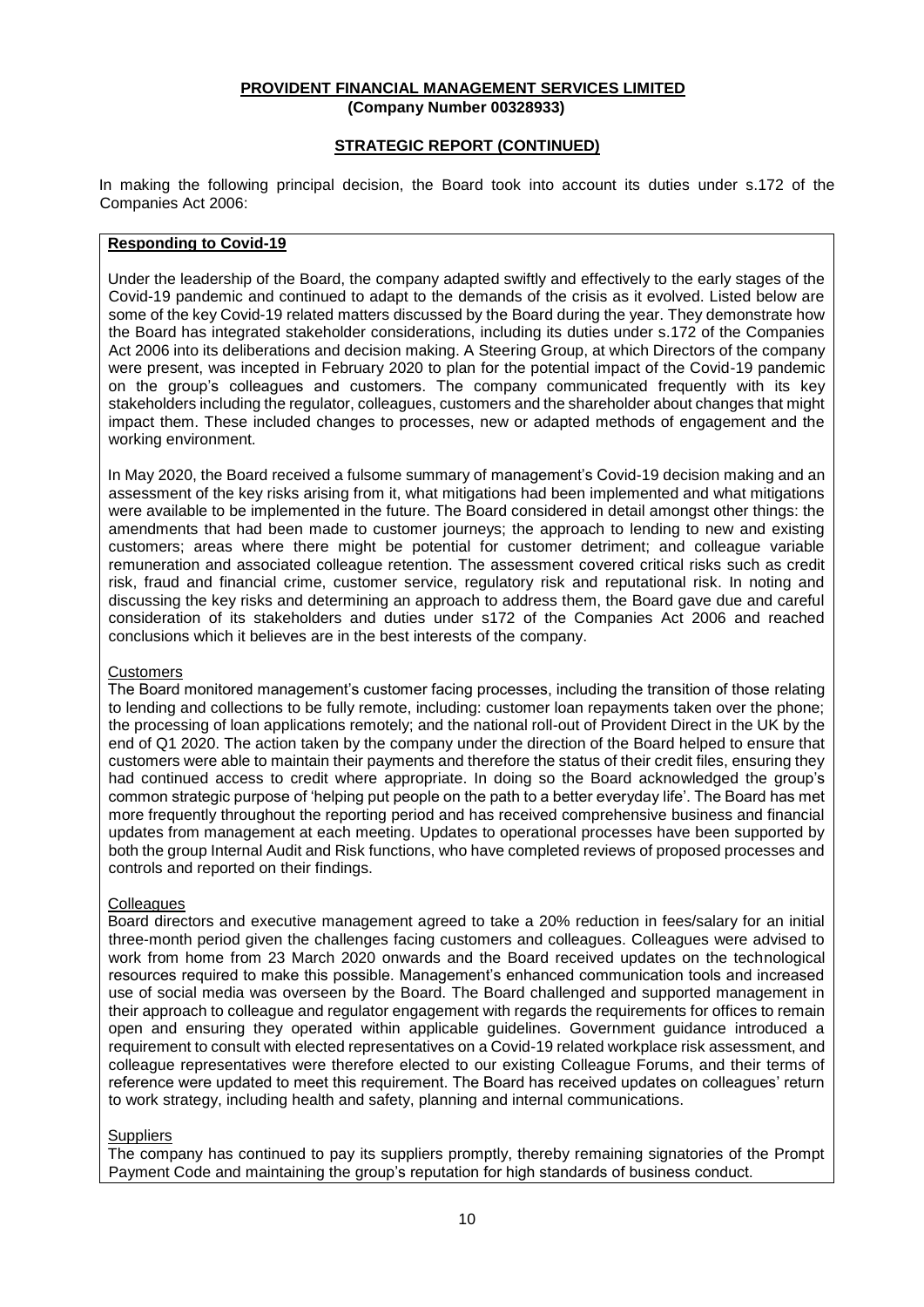# **STRATEGIC REPORT (CONTINUED)**

#### **CCD operational review and Scheme of Arrangement**

In November 2020, the group communicated its intention to initiate an operational review of CCD, to be carried about by Hamish Paton, Managing Director, and his team. In the context of Covid-19, rising customer complaint volumes driven by Claims Management Companies (CMCs) and evolving customer choice dynamics, it was clear that CCD needed to evolve its business model in order to keep providing sustainable returns to shareholders.

On 15 March 2021, the group informed the market of its decision to launch a Scheme of Arrangement (the 'Scheme') to address the liability of ongoing customer complaints based on historic lending at CCD. The £65m cost of claims and related costs under the Scheme has been recorded as a provision in 2020 within Provident Personal Credit Limited, a subsidiary of the company (comprising £50m remediation and £15m of costs to administer the Scheme). On 22 April 2021, the High Court made an order enabling CCD to convene a meeting of Scheme creditors to consider the merits of the Scheme. CCD customers, past and present, as well as the Financial Ombudsman Service (FOS), now have the opportunity to vote on the Scheme. The creditors meeting will be held on 19 July 2021 and, if creditors vote in favour of the Scheme, the final Court sanction hearing will be held on 30 July 2021.

In response to evolving customer demand, changing home credit market dynamics and the desire to focus on larger market segments, on 10 May 2021 the group announced its intention to withdraw from the home credit market entirely and is considering a sale of this business. The home credit business has been placed into a managed run-off, which is expected to conclude by December 2021. The business expects to manage the IT infrastructure and support service expenditure lower as the receivables book falls. At the end of March 2021, CCD had approximately 2,100 employees and an internal consultation for these employees started on 10 May 2021. It is anticipated that the cost to the group of placing the business into managed run-off or disposing of CCD will be up to c.£100m.

#### **Going concern**

The company exists principally to provide management services to its subsidiaries within the Consumer Credit Division, the largest being Provident Personal Credit Limited ('PPC'). The going concern assumption for the company is therefore interlinked with that for PPC.

The company and PPC are funded through intercompany loan facilities made available indirectly by the ultimate parent company, Provident Financial plc. As a result, the ability of the company to continue as a going concern is dependent on the ability and intent of its ultimate parent to continue to make funds available to enable the company to meet its liabilities as they fall due.

In assessing whether the group is a going concern, the directors have reviewed the group's reforecast, as approved in May 2021, which includes capital and liquidity forecasts, on detailed projections for 2021 to 2023. This assessment has included consideration of the group's principal risks and uncertainties, focusing on capital and liquidity, and the likelihood of these risks materialising into losses.

CCD has suffered financial difficulties since 2016. Whilst there are a number of reasons for the poor financial performance, three key factors have led to its recent decline: i) Covid-19 lockdowns; ii) the increasing number of customer complaints for loans which may have been incorrectly issued; and iii) reduced customer access to new loans following the tightening of regulatory requirements.

In November 2020, the group communicated its intention to initiate an operational review of CCD. Following the review, which highlighted reducing customer demand, changing home credit market dynamics and the desire to focus on larger addressable market segments, the group has now decided to withdraw from the home credit and high-cost short-term credit markets entirely.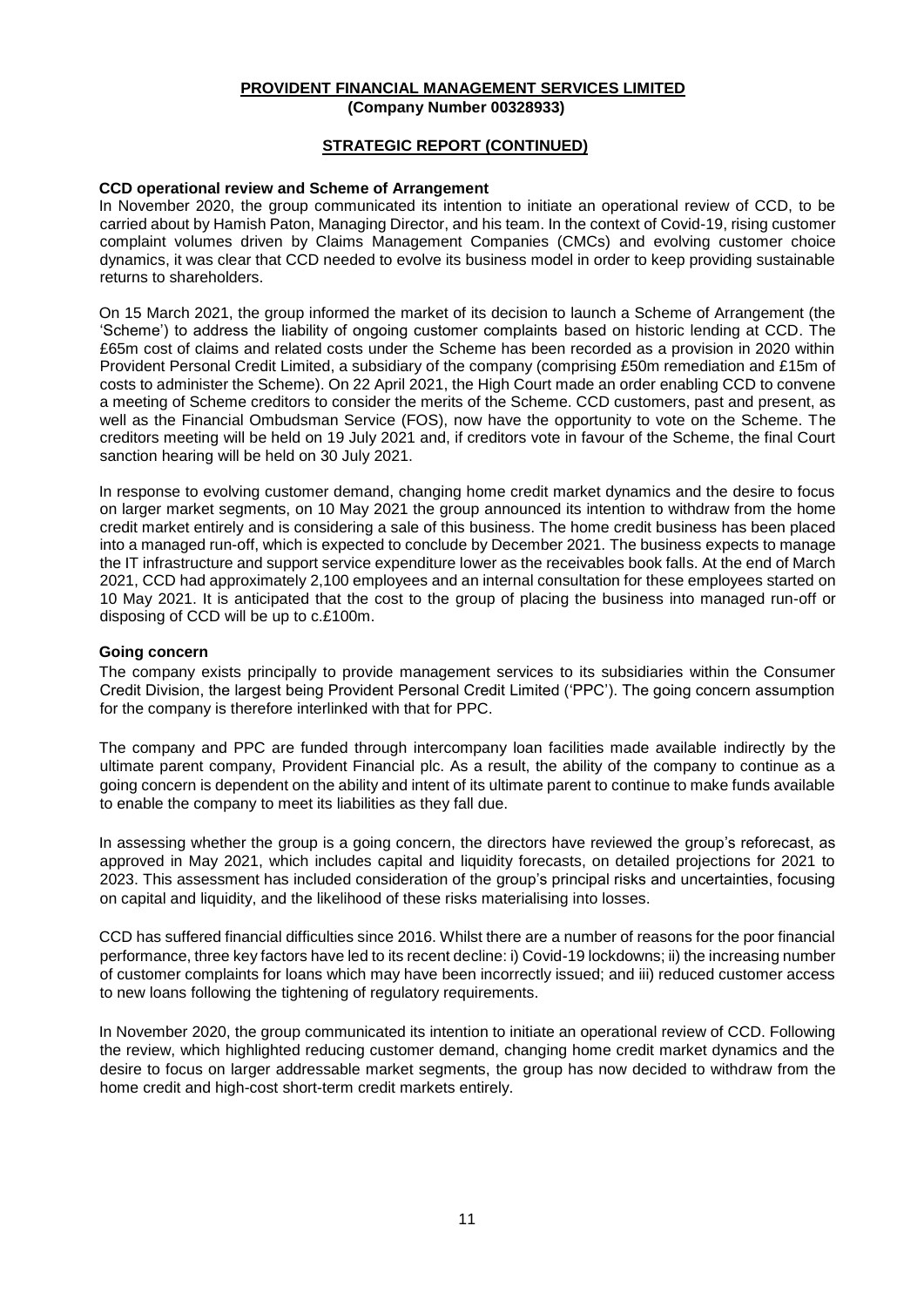# **STRATEGIC REPORT (CONTINUED)**

# **Going concern (continued)**

The group has therefore decided that the home credit business will be placed into a managed orderly runoff, which would be expected to conclude by December 2021. It is, however, considering a sale of the home credit business, either as a whole or in part, and has received a preliminary expression of interest. Whilst there is no guarantee that these discussions will lead to a transaction, the group will continue to engage with interested parties in parallel with its market withdrawal plans.

The regulatory dynamics set out above have changed the operating environment materially for CCD during the second half of 2020. When combined with the impact of Covid-19 on CCD's profitability, customer complaints can no longer be treated as part of its operating costs. As a result, CCD has decided to seek a Scheme of Arrangement, under Part 26 of the Companies Act 2006, in relation to potential redress claims arising from historical customer creditworthiness complaints.

The proposed Scheme is considered by the group Board to be the fairest compromise that can be offered for CCD customers and if the Scheme is not sanctioned, it is likely that PPC will be placed into administration or liquidation. As the only other alternative for PPC and the fact that the Company exists principally to provide management services to PPC, this creates a material uncertainty that may cast significant doubt about the company's ability to continue as a going concern. It is therefore appropriate to make full disclosure on the risk to the going concern status. The Board believes that it is unlikely that the proposed scheme of arrangement will not be sanctioned but the consequences of not being successful indicate the existence of a material uncertainty.

In addition, due to the company's net liability position at the year end, the ultimate parent undertaking, Provident Financial plc, has confirmed its continued support for the company for a period of at least twelve months from the date of approval of the financial statements. Accordingly the financial statements of the company have been prepared on a going concern basis of accounting with the material uncertainty as noted above. Further details on the basis of preparation are provided on page 20.

The company forms part of the Consumer Credit Division. A full review of the business, results and future prospects of the Consumer Credit Division is set out in the annual report and financial statements of Provident Financial plc.

BY ORDER OF THE BOARD

*<u>Dull Moon*</u>

N L M Moore **Director** Bradford 19 July 2021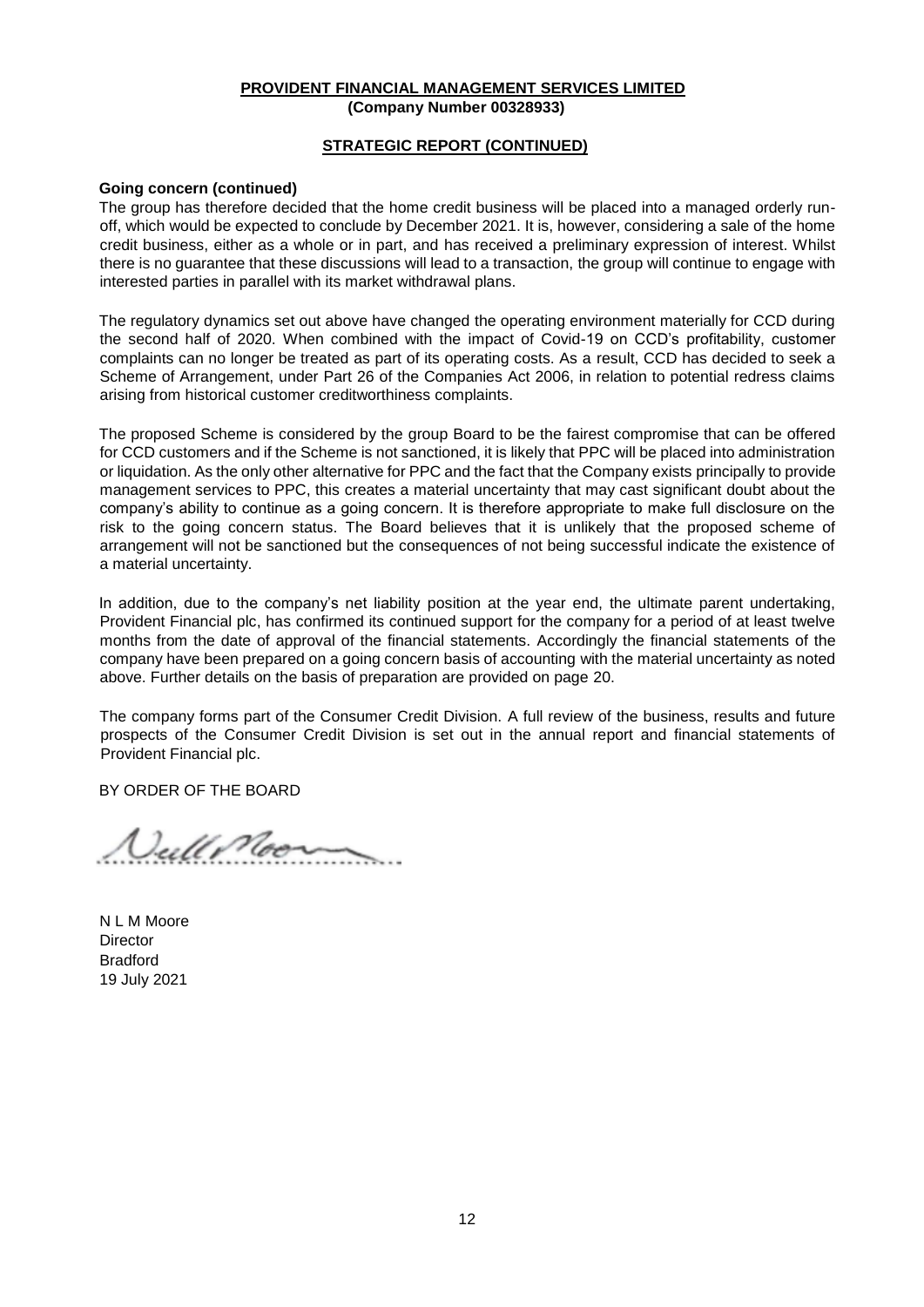# **DIRECTORS' RESPONSIBILITIES STATEMENT**

The directors are responsible for preparing the annual report and the financial statements in accordance with applicable law and regulations.

Company law requires the directors to prepare financial statements for each financial year. Under that law the directors are required to prepare the group financial statements in accordance with international accounting standards in conformity with the requirements of the Companies Act 2006. Under company law the directors must not approve the financial statements unless they are satisfied that they give a true and fair view of the state of affairs of the company and of the profit or loss of the company for that period. In preparing these financial statements, International Accounting Standard 1 requires that directors:

- properly select suitable accounting policies and apply them consistently;
- present information, including accounting policies, in a manner that provides relevant, reliable, comparable and understandable information;
- provide additional disclosures when compliance with the specific requirements in IFRSs are insufficient to enable users to understand the impact of particular transactions, other events and conditions on the entity's financial position and financial performance; and
- make an assessment of the company's ability to continue as a going concern.

The directors are responsible for keeping adequate accounting records that are sufficient to show and explain the company's transactions and disclose with reasonable accuracy at any time the financial position of the company and enable them to ensure that the financial statements comply with the Companies Act 2006. They are also responsible for safeguarding the assets of the company and hence for taking reasonable steps for the prevention and detection of fraud and other irregularities.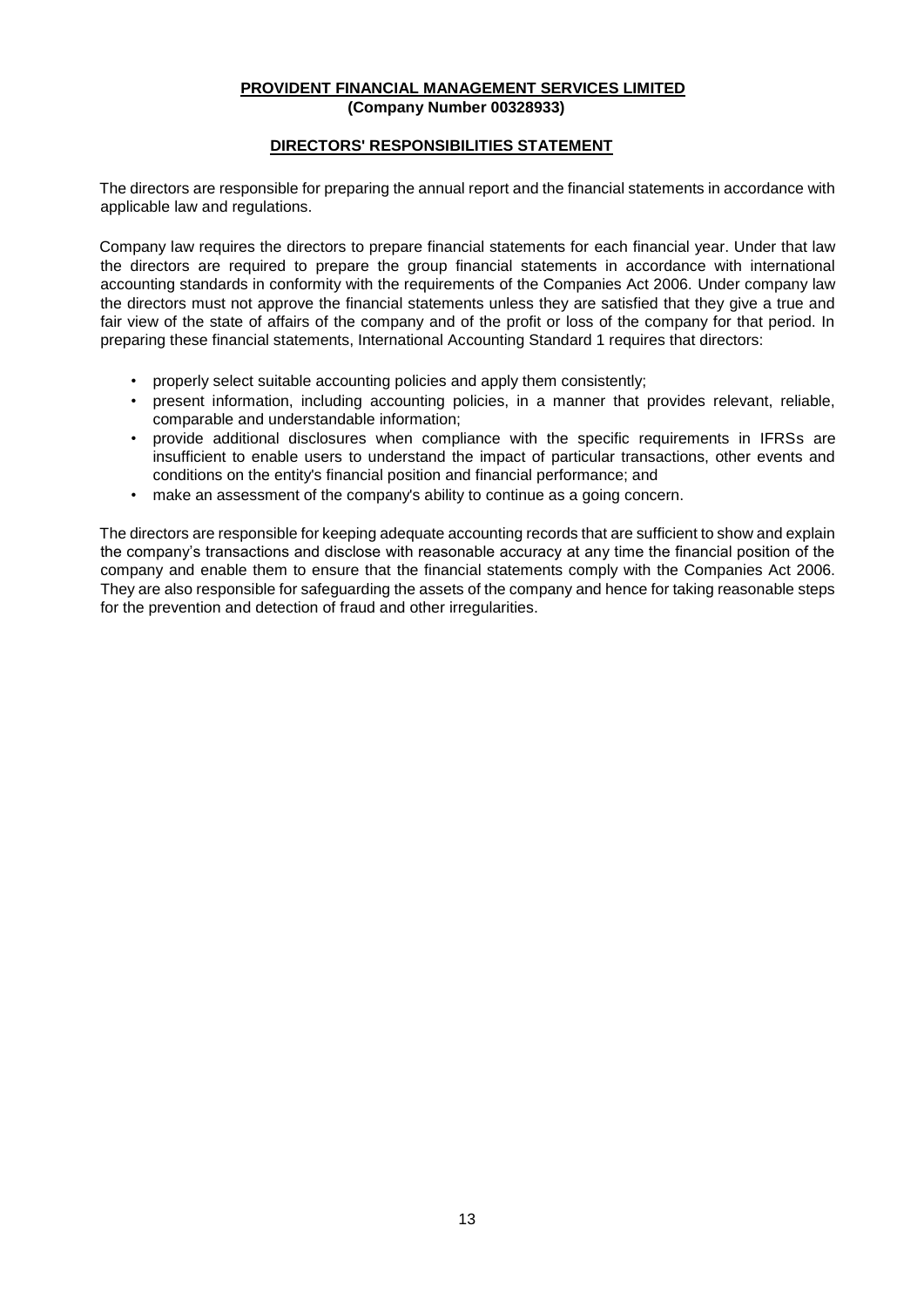# **INDEPENDENT AUDITOR'S REPORT TO THE MEMBER OF PROVIDENT FINANCIAL MANAGEMENT SERVICES LIMITED**

# **Report on the audit of the financial statements**

# **Opinion**

In our opinion the financial statements of Provident Financial Management Services Limited (the 'company'):

- give a true and fair view of the state of the company's affairs as at 31 December 2020 and of its loss for the year then ended;
- have been properly prepared in accordance with international accounting standards in conformity with the requirements of the Companies Act 2006; and
- have been prepared in accordance with the requirements of the Companies Act 2006.

We have audited the financial statements which comprise:

- the statement of comprehensive income:
- the balance sheet;
- the statement of changes in shareholder's equity;
- the statement of cash flows;
- the statement of accounting policies:
- the financial and capital risk management report; and
- the related notes 1 to 22.

The financial reporting framework that has been applied in their preparation is applicable law and international accounting standards in conformity with the requirements of the Companies Act 2006.

#### **Basis for opinion**

We conducted our audit in accordance with International Standards on Auditing (UK) (ISAs (UK)) and applicable law. Our responsibilities under those standards are further described in the auditor's responsibilities for the audit of the financial statements section of our report.

We are independent of the company in accordance with the ethical requirements that are relevant to our audit of the financial statements in the UK, including the Financial Reporting Council's (the 'FRC's') Ethical Standard, and we have fulfilled our other ethical responsibilities in accordance with these requirements. We believe that the audit evidence we have obtained is sufficient and appropriate to provide a basis for our opinion.

#### **Material uncertainty related to going concern**

We draw attention to the Statement of Accounting Policies, which indicate that if the proposed Scheme of Arrangement is not sanctioned it is likely that the company will be placed into administration or liquidation. As stated in the Statement of Accounting Policies, these events or conditions, along with the other matters as set out in the Statement of Accounting Policies, indicate that a material uncertainty exists that may cast significant doubt on the company's ability to continue as a going concern. Our opinion is not modified in respect of this matter.

In auditing the financial statements, we have concluded that the directors' use of the going concern basis of accounting in the preparation of the financial statements is appropriate.

Our responsibilities and the responsibilities of the directors with respect to going concern are described in the relevant sections of this report.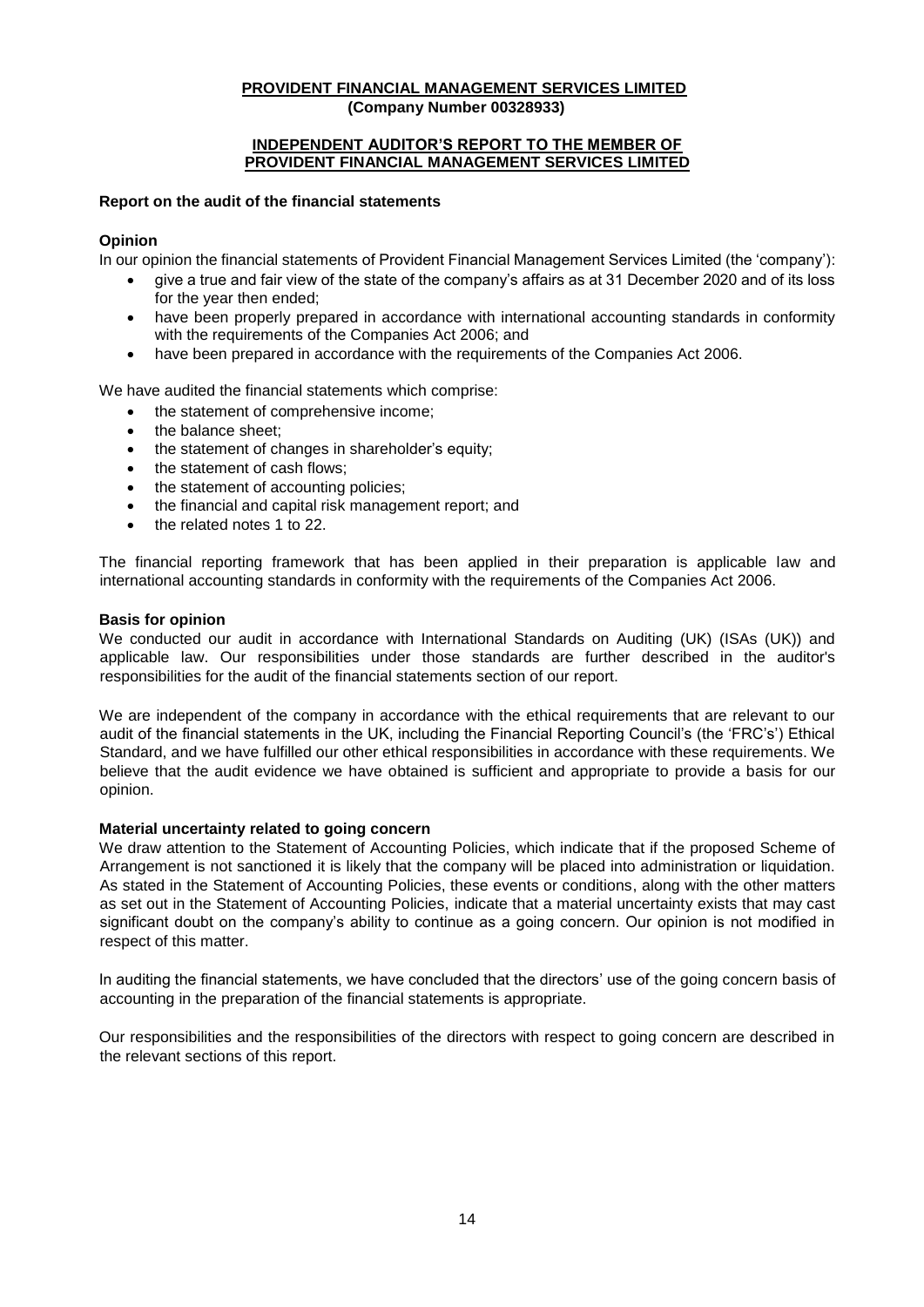# **INDEPENDENT AUDITOR'S REPORT TO THE MEMBER OF PROVIDENT FINANCIAL MANAGEMENT SERVICES LIMITED (CONTINUED)**

#### **Other information**

The other information comprises the information included in the annual report, other than the financial statements and our auditor's report thereon. The directors are responsible for the other information contained within the annual report. Our opinion on the financial statements does not cover the other information and, except to the extent otherwise explicitly stated in our report, we do not express any form of assurance conclusion thereon.

Our responsibility is to read the other information and, in doing so, consider whether the other information is materially inconsistent with the financial statements or our knowledge obtained in the course of the audit, or otherwise appears to be materially misstated. If we identify such material inconsistencies or apparent material misstatements, we are required to determine whether this gives rise to a material misstatement in the financial statements themselves. If, based on the work we have performed, we conclude that there is a material misstatement of this other information, we are required to report that fact.

We have nothing to report in this regard.

#### **Responsibilities of directors**

As explained more fully in the directors' responsibilities statement, the directors are responsible for the preparation of the financial statements and for being satisfied that they give a true and fair view, and for such internal control as the directors determine is necessary to enable the preparation of financial statements that are free from material misstatement, whether due to fraud or error.

In preparing the financial statements, the directors are responsible for assessing the company's ability to continue as a going concern, disclosing, as applicable, matters related to going concern and using the going concern basis of accounting unless the directors either intend to liquidate the company or to cease operations, or have no realistic alternative but to do so.

#### **Auditor's responsibilities for the audit of the financial statements**

Our objectives are to obtain reasonable assurance about whether the financial statements as a whole are free from material misstatement, whether due to fraud or error, and to issue an auditor's report that includes our opinion. Reasonable assurance is a high level of assurance, but is not a guarantee that an audit conducted in accordance with ISAs (UK) will always detect a material misstatement when it exists. Misstatements can arise from fraud or error and are considered material if, individually or in the aggregate, they could reasonably be expected to influence the economic decisions of users taken on the basis of these financial statements.

A further description of our responsibilities for the audit of the financial statements is located on the FRC's website at: www.frc.org.uk/auditorsresponsibilities. This description forms part of our auditor's report.

# **Extent to which the audit was considered capable of detecting irregularities, including fraud**

Irregularities, including fraud, are instances of non-compliance with laws and regulations. We design procedures in line with our responsibilities, outlined above, to detect material misstatements in respect of irregularities, including fraud. The extent to which our procedures are capable of detecting irregularities, including fraud is detailed below.

We considered the nature of the company's industry and its control environment, and reviewed the company's documentation of their policies and procedures relating to fraud and compliance with laws and regulations. We also enquired of management about their own identification and assessment of the risks of irregularities.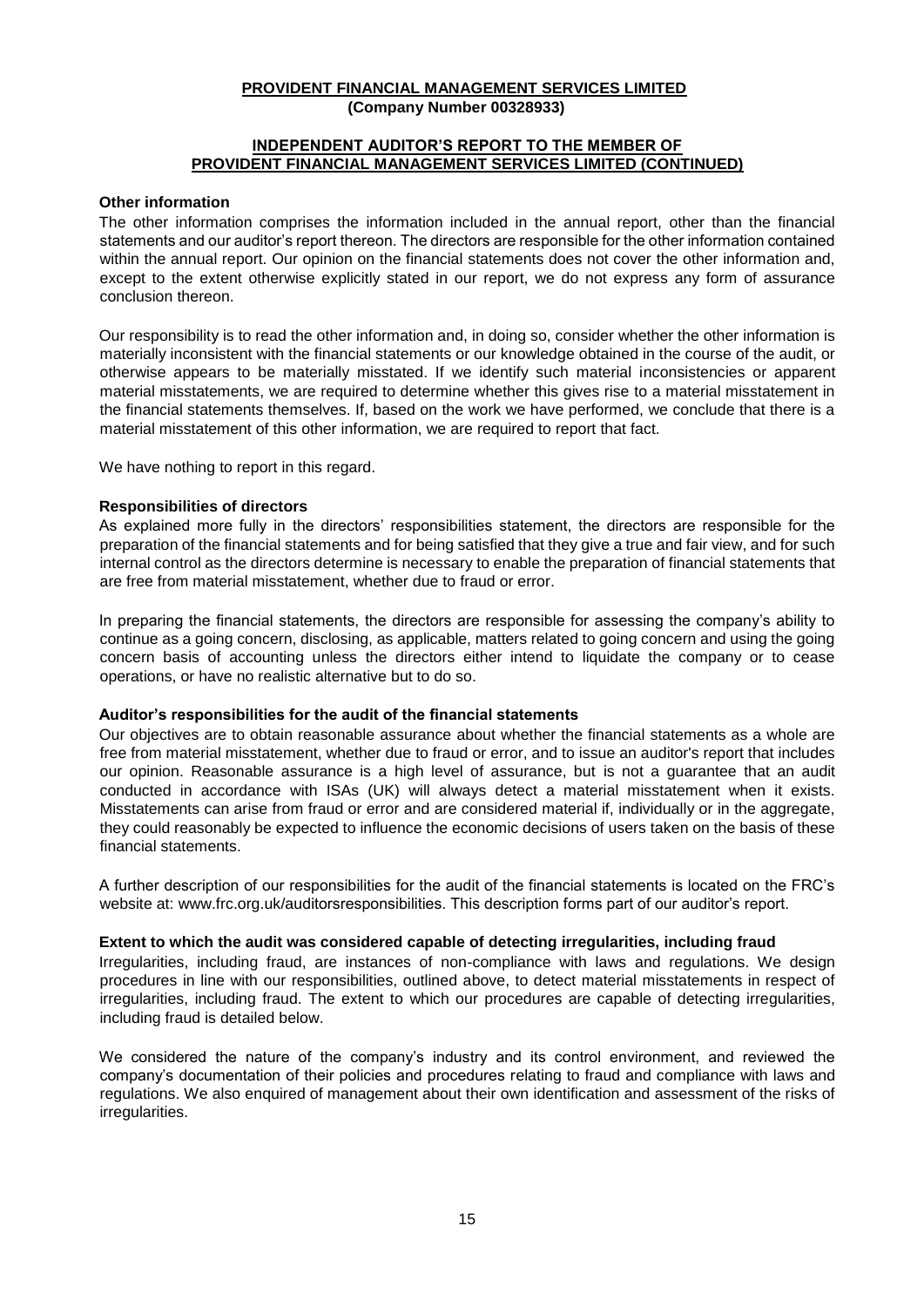### **INDEPENDENT AUDITOR'S REPORT TO THE MEMBER OF PROVIDENT FINANCIAL MANAGEMENT SERVICES LIMITED (CONTINUED)**

# **Extent to which the audit was considered capable of detecting irregularities, including fraud (continued)**

We obtained an understanding of the legal and regulatory framework that the company operates in, and identified the key laws and regulations that:

- had a direct effect on the determination of material amounts and disclosures in the financial statements. These included UK Companies Act and tax legislation; and
- do not have a direct effect on the financial statements but compliance with which may be fundamental to the company's ability to operate or to avoid a material penalty. These included regulation set by the Financial Conduct Authority.

We discussed among the audit engagement team, including relevant internal specialists, regarding the opportunities and incentives that may exist within the organisation for fraud and how and where fraud might occur in the financial statements.

In common with all audits under ISAs (UK), we are also required to perform specific procedures to respond to the risk of management override. In addressing the risk of fraud through management override of controls, we tested the appropriateness of journal entries and other adjustments; assessed whether the judgements made in making accounting estimates are indicative of a potential bias; and evaluated the business rationale of any significant transactions that are unusual or outside the normal course of business.

In addition to the above, our procedures to respond to the risks identified included the following:

- reviewing financial statement disclosures by testing to supporting documentation to assess compliance with provisions of relevant laws and regulations described as having a direct effect on the financial statements;
- performing analytical procedures to identify any unusual or unexpected relationships that may indicate risks of material misstatement due to fraud;
- enquiring of management concerning actual and potential litigation and claims, and instances of noncompliance with laws and regulations; and
- reading minutes of meetings of those charged with governance, reviewing internal audit reports and reviewing correspondence with the Financial Conduct Authority.

# **Report on other legal and regulatory requirements**

#### **Opinions on other matters prescribed by the Companies Act 2006**

In our opinion, based on the work undertaken in the course of the audit:

- the information given in the strategic report and the directors' report for the financial year for which the financial statements are prepared is consistent with the financial statements; and
- the strategic report and the directors' report have been prepared in accordance with applicable legal requirements.

In the light of the knowledge and understanding of the company and its environment obtained in the course of the audit, we have not identified any material misstatements in the strategic report or the directors' report.

# **Matters on which we are required to report by exception**

Under the Companies Act 2006 we are required to report in respect of the following matters if, in our opinion:

- adequate accounting records have not been kept, or returns adequate for our audit have not been received from branches not visited by us; or
- the financial statements are not in agreement with the accounting records and returns; or
- certain disclosures of directors' remuneration specified by law are not made; or
- we have not received all the information and explanations we require for our audit.

We have nothing to report in respect of these matters.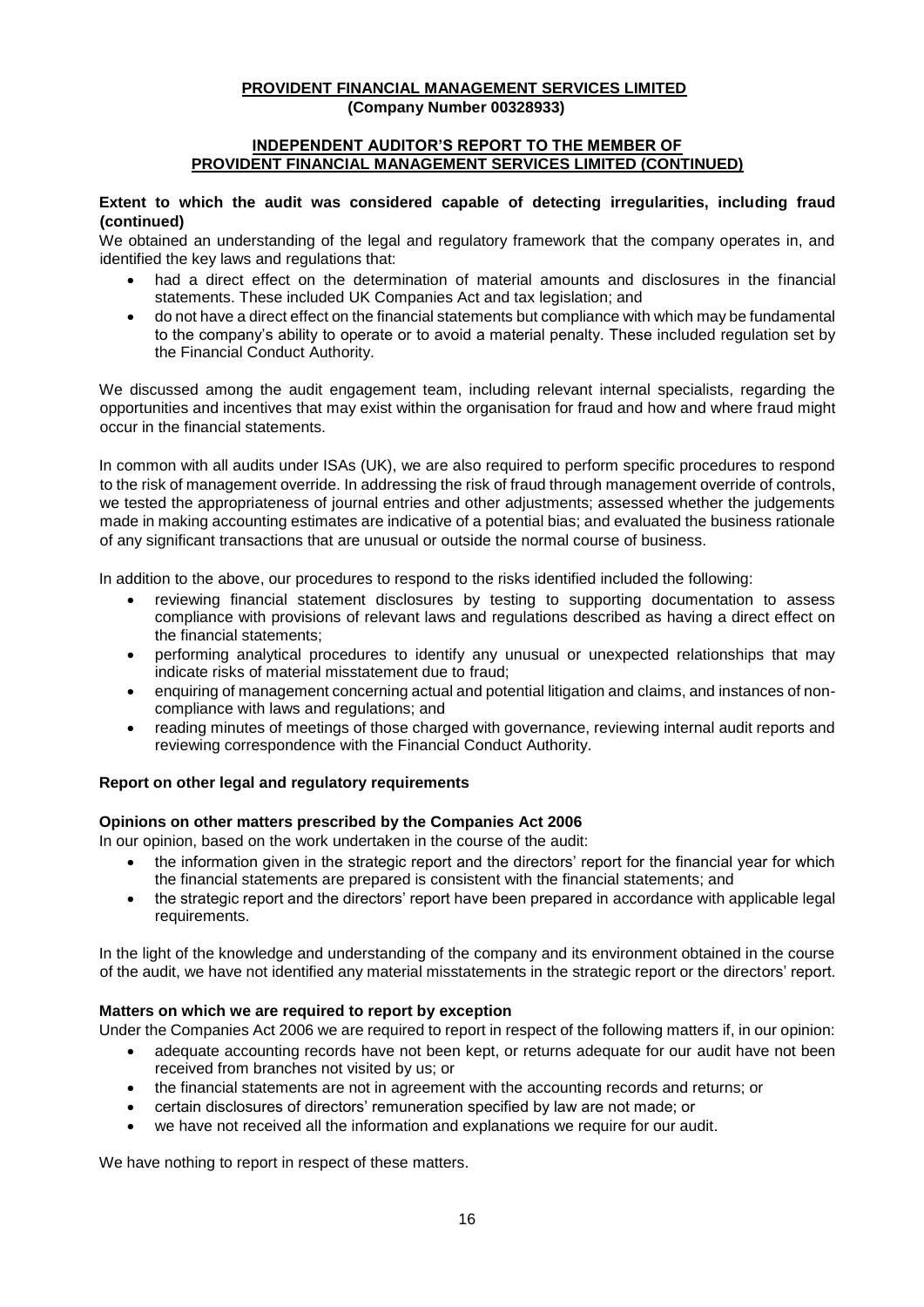# **INDEPENDENT AUDITOR'S REPORT TO THE MEMBER OF PROVIDENT FINANCIAL MANAGEMENT SERVICES LIMITED (CONTINUED)**

#### **Use of our report**

This report is made solely to the company's members, as a body, in accordance with Chapter 3 of Part 16 of the Companies Act 2006. Our audit work has been undertaken so that we might state to the company's members those matters we are required to state to them in an auditor's report and for no other purpose. To the fullest extent permitted by law, we do not accept or assume responsibility to anyone other than the company and the company's members as a body, for our audit work, for this report, or for the opinions we have formed.

Stewart Cumberbatch FCA (Senior statutory auditor) For and on behalf of Deloitte LLP Statutory Auditor Birmingham, United Kingdom 19 July 2021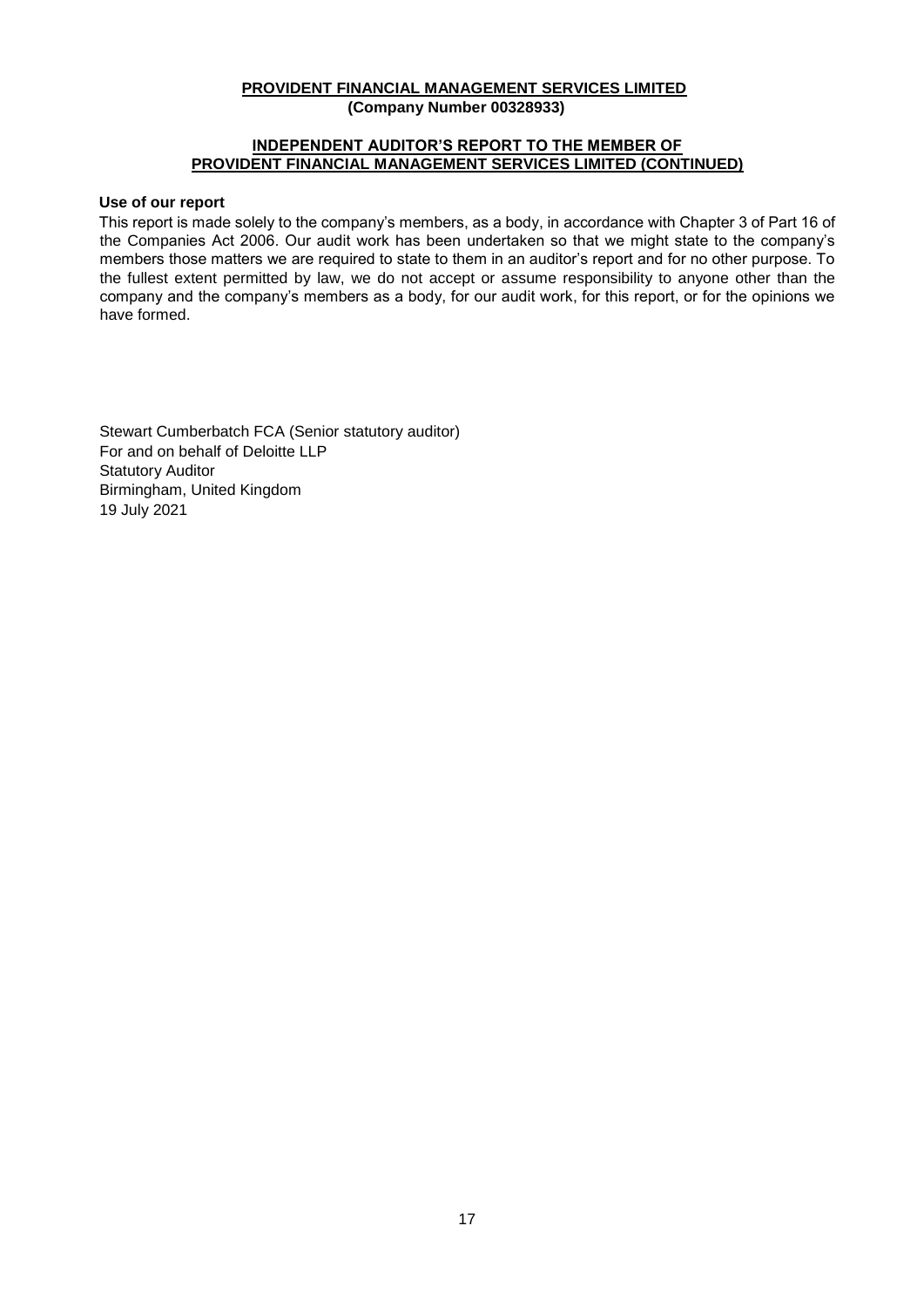# **STATEMENT OF COMPREHENSIVE INCOME**

|                                                   |      | 2020    | 2019    |
|---------------------------------------------------|------|---------|---------|
| For the year ended 31 December                    | Note | £m      | £m      |
| Revenue                                           |      | 79.6    | 99.4    |
| Finance costs                                     | 2    | (14.5)  | (12.6)  |
| Administrative and operating costs                |      | (192.4) | (280.0) |
| <b>Total costs</b>                                |      | (206.9) | (292.6) |
| Loss before taxation                              | 3    | (127.3) | (193.2) |
| Loss before taxation and exceptional costs        | 3    | (12.3)  | 1.2     |
| Exceptional items                                 | 3    | (115.0) | (194.4) |
| Tax credit                                        | 4    | 2.4     | 1.5     |
| Loss and total comprehensive expense for the year |      |         |         |
| attributable to the equity shareholder            |      | (124.9) | (191.7) |
|                                                   |      |         |         |

All of the above operations relate to continuing operations.

# **BALANCE SHEET**

|                                        |      | 2020    | 2019             |
|----------------------------------------|------|---------|------------------|
| As at 31 December                      | Note | £m      | £m               |
| <b>ASSETS</b>                          |      |         |                  |
| Trade and other receivables            | 7    | 15.3    | 95.2             |
| Current tax assets                     |      | 2.5     | 1.5              |
| Intangible assets                      | 8    | 3.5     | 3.7              |
| Property, plant and equipment          | 9    | 1.0     | 1.4              |
| Right of use assets                    | 10   | 2.2     | 2.9              |
| Investments in subsidiaries            | 11   |         | 115.0            |
| Deferred tax assets                    | 14   | 1.8     | $2.2\phantom{0}$ |
| <b>Total assets</b>                    |      | 26.3    | 221.9            |
| <b>LIABILITIES AND EQUITY</b>          |      |         |                  |
| <b>Liabilities</b>                     |      |         |                  |
| Trade and other payables               | 15   | 147.2   | 217.6            |
| Lease liabilities                      | 16   | 2.3     | 3.0              |
| <b>Total liabilities</b>               |      | 149.5   | 220.6            |
| Equity attributable to the shareholder |      |         |                  |
| Share capital                          | 17   | 257.8   | 257.8            |
| Share-based payment reserve            |      | 1.1     | 1.1              |
| <b>Retained losses</b>                 |      | (382.1) | (257.6)          |
| <b>Total equity</b>                    |      | (123.2) | 1.3              |
| <b>Total liabilities and equity</b>    |      | 26.3    | 221.9            |

The financial statements on pages 18 to 45 were approved by the board of directors on 19 July 2021 and signed on its behalf by:

*<u>Dullinoon</u>*  $\sim$ 

Director **Director** Director

MR Peta

N L M Moore H S Paton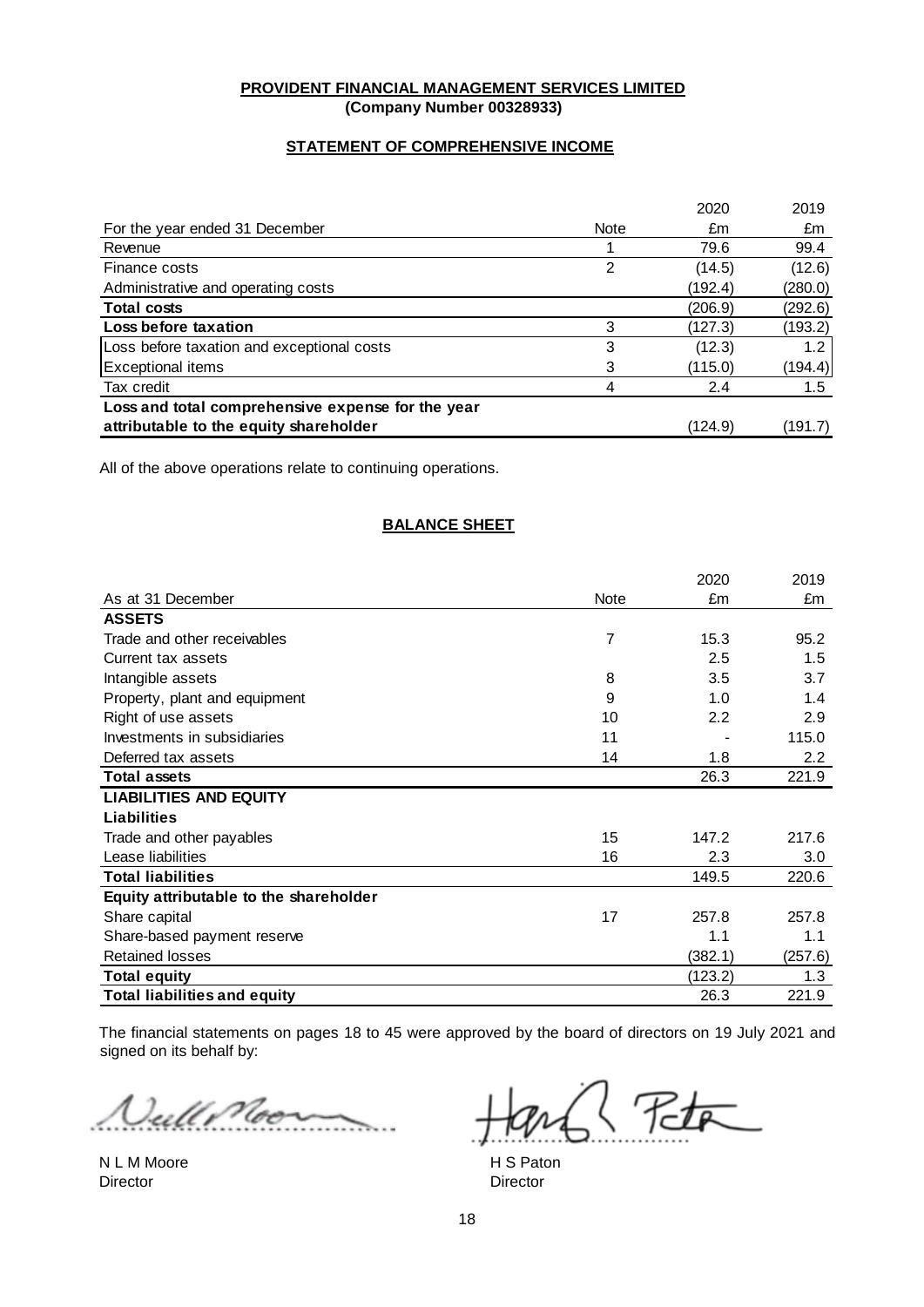# **STATEMENT OF CHANGES IN SHAREHOLDER'S EQUITY**

|                                                |      |         | Share-  |          |         |
|------------------------------------------------|------|---------|---------|----------|---------|
|                                                |      |         | based   |          |         |
|                                                |      | Share   | payment | Retained |         |
|                                                |      | capital | reserve | losses   | Total   |
|                                                | Note | £m      | £m      | £m       | £m      |
| At 1 January 2019                              |      | 257.8   | 1.1     | (66.0)   | 192.9   |
| Loss and total comprehensive loss for the year |      |         |         | (191.7)  | (191.7) |
| - share-based payment charge                   | 18   |         | 0.1     |          | 0.1     |
| - transfer of share-based payment reserve      |      |         | (0.1)   | 0.1      |         |
| At 31 December 2019                            |      | 257.8   | 1.1     | (257.6)  | 1.3     |
| At 1 January 2020                              |      | 257.8   | 1.1     | (257.6)  | 1.3     |
| Loss and total comprehensive loss for the year |      |         |         | (124.9)  | (124.9) |
| - share-based payment charge                   | 18   |         | 0.4     |          | 0.4     |
| - transfer of share-based payment reserve      |      |         | (0.4)   | 0.4      |         |
| At 31 December 2020                            |      | 257.8   | 1.1     | (382.1)  | (123.2) |

# **STATEMENT OF CASH FLOWS**

|                                                                |      | 2020   | 2019    |
|----------------------------------------------------------------|------|--------|---------|
| For the year ended 31 December                                 | Note | £m     | £m      |
| Cash flows from operating activities                           |      |        |         |
| Cash generated from operations                                 | 20   | 18.0   | 13.9    |
| Finance costs paid                                             |      | (14.5) | (12.6)  |
| Net cash generated from operating activities                   |      | 3.5    | 1.3     |
|                                                                |      |        |         |
| Cash flows from investing activities                           |      |        |         |
| Purchase of intangible assets                                  | 8    | (1.9)  | (1.1)   |
| Purchase of property, plant and equipment                      | 9    | (0.4)  | (0.4)   |
| Proceeds from disposal of property, plant and equipment        | 9    |        | $1.6\,$ |
| Net cash generated from/(used in) investing activities         |      | (2.3)  | 0.1     |
|                                                                |      |        |         |
| Cash flows from financing activities                           |      |        |         |
| Payment of lease liabilities                                   |      | (1.2)  | (1.4)   |
| Net cash used in financing activities                          |      | (1.2)  | (1.4)   |
|                                                                |      |        |         |
| Net increase in cash, cash equivalents and overdrafts          |      |        |         |
| Cash, cash equivalents and overdrafts at beginning of year     |      |        |         |
| Cash, cash equivalents and overdrafts at end of year           |      |        |         |
|                                                                |      |        |         |
| Cash, cash equivalents and overdrafts at end of year comprise: |      |        |         |
| Cash at bank and in hand                                       |      |        |         |
| Total cash, cash equivalents and overdrafts                    |      |        |         |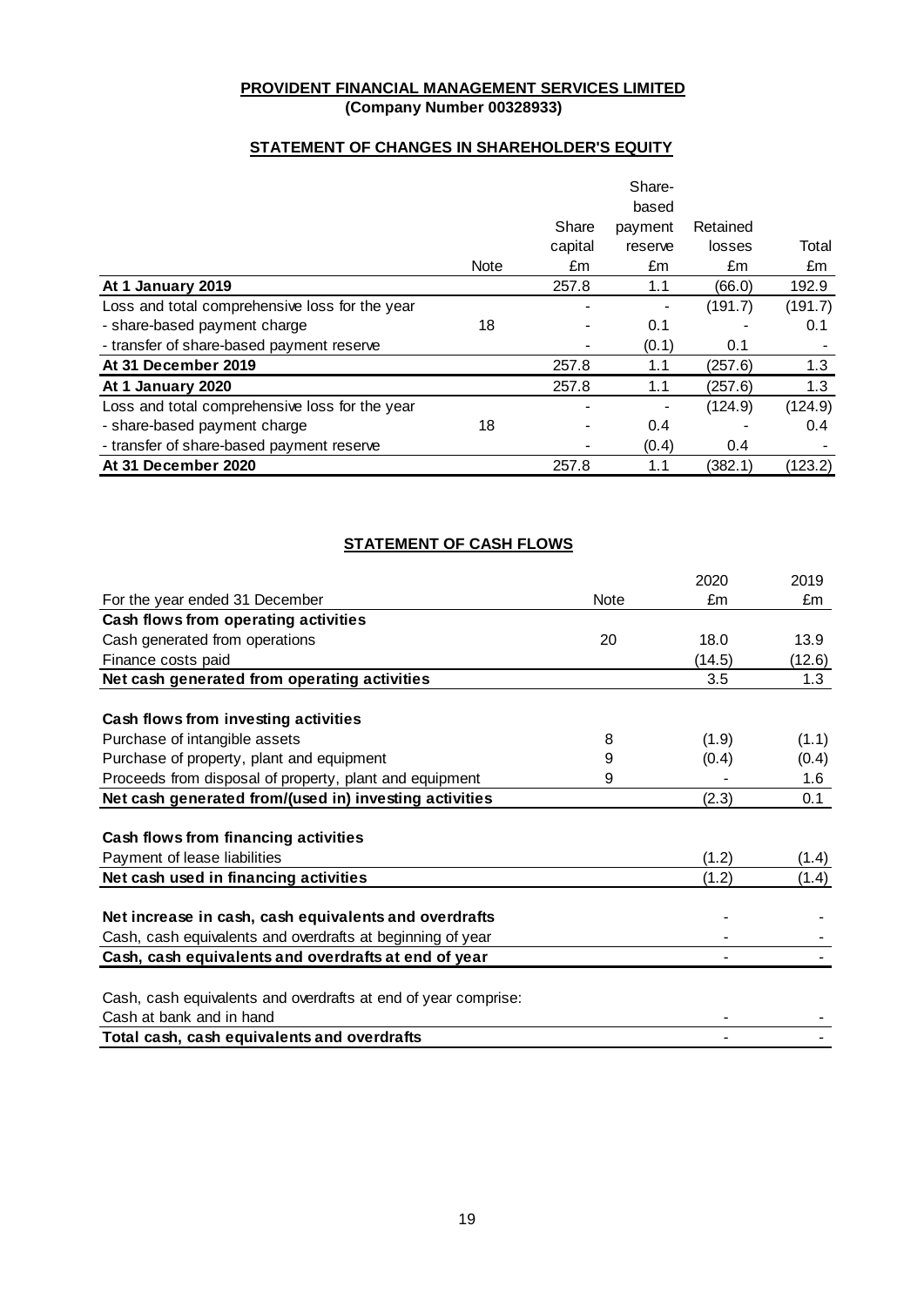# **STATEMENT OF ACCOUNTING POLICIES**

# **General information**

The company is a private company limited by shares incorporated and domiciled in England. The address of its registered office is No. 1 Godwin Street, Bradford, West Yorkshire, BD1 2SU.

#### **Basis of preparation**

The financial statements have been prepared in accordance with international accounting standards in conformity with the requirements of the Companies Act 2006. The financial statements have been prepared on a going concern basis under the historical cost convention. In preparing the financial statements, the directors are required to use certain critical accounting estimates and are required to exercise judgement in the application of the company's accounting policies.

#### **Going concern**

The company exists principally to provide management services to its subsidiaries within the Consumer Credit Division ('CCD'), the largest being Provident Personal Credit Limited ('PPC'). The going concern assumption for the company is therefore interlinked with that for PPC.

The company and PPC are funded through intercompany loan facilities made available indirectly by the ultimate parent company, Provident Financial plc. As a result, the ability of the company to continue as a going concern is dependent on the ability and intent of its ultimate parent to continue to make funds available to enable the company to meet its liabilities as they fall due.

In assessing whether the group is a going concern, the directors have reviewed the group's reforecast, as approved in May 2021, which includes capital and liquidity forecasts, on detailed projections for 2021 to 2023. This assessment has included consideration of the group's principal risks and uncertainties, focusing on capital and liquidity, and the likelihood of these risks materialising into losses.

CCD has suffered financial difficulties since 2016. Whilst there are a number of reasons for the poor financial performance, three key factors have led to its recent decline: i) Covid-19 lockdowns; ii) the increasing number of customer complaints for loans which may have been incorrectly issued; and iii) reduced customer access to new loans following the tightening of regulatory requirements.

In November 2020, the group communicated its intention to initiate an operational review of CCD. Following the review, which highlighted reducing customer demand, changing home credit market dynamics and the desire to focus on larger addressable market segments, the group has now decided to withdraw from the home credit and high-cost short-term credit markets entirely.

The group has therefore decided that the home credit business will be placed into a managed orderly run-off, which would be expected to conclude by December 2021. It is, however, considering a sale of the home credit business, either as a whole or in part, and has received a preliminary expression of interest. Whilst there is no guarantee that these discussions will lead to a transaction, the group will continue to engage with interested parties in parallel with its market withdrawal plans.

The regulatory dynamics set out above have changed the operating environment materially for CCD during the second half of 2020. When combined with the impact of Covid-19 on CCD's profitability, customer complaints can no longer be treated as part of its operating costs. As a result, CCD has decided to seek a Scheme of Arrangement, under Part 26 of the Companies Act 2006, in relation to potential redress claims arising from historical customer creditworthiness complaints.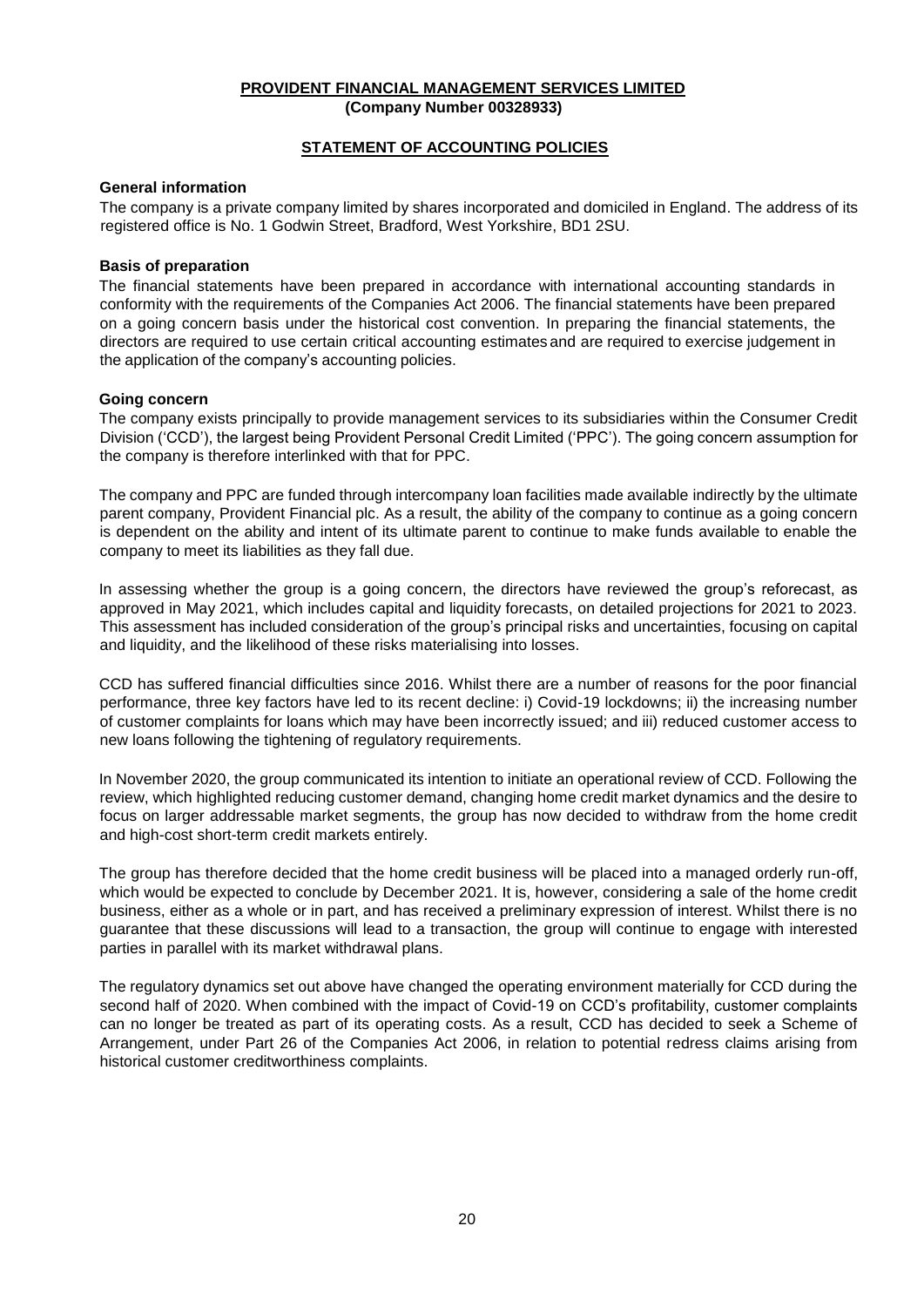# **STATEMENT OF ACCOUNTING POLICIES (CONTINUED)**

#### **Going concern (continued)**

The proposed Scheme is considered by the group Board to be the fairest compromise that can be offered for CCD customers and if the Scheme is not sanctioned, it is likely that PPC will be placed into administration or liquidation. As the only other alternative for PPC and the fact that the company exists principally to provide management services to PPC, this creates a material uncertainty that may cast significant doubt about the company's ability to continue as a going concern. It is therefore appropriate to make full disclosure on the risk to the going concern status. The Board believes that it is unlikely that the proposed scheme of arrangement will not be sanctioned but the consequences of not being successful indicate the existence of a material uncertainty.

In addition, due to the company's net liability position at the year end, the ultimate parent undertaking, Provident Financial plc, has confirmed its continued support for the company for a period of at least twelve months from the date of approval of the financial statements. Accordingly the financial statements of the company have been prepared on a going concern basis of accounting with the material uncertainty as noted above.

The company's principal accounting policies under IFRSs, which have been consistently applied to all years presented unless otherwise stated, are set out below:

#### **(a) The impact of new standards adopted by the company from 1 January 2020**

There have been no new or amended standards adopted in the financial year beginning 1 January 2020 which have a material impact on the company.

# **(b) The impact of new standards not yet effective and not adopted by the company from 1 January 2020**

There are no new standards not yet effective and not adopted by the company from 1 January 2020 which are expected to have a material impact on the company.

#### **Consolidation exemption**

The company is not required to produce consolidated financial statements for its subsidiaries as the ultimate parent of the company, Provident Financial plc, produces a consolidation which includes the company and its subsidiaries. The annual report and financial statements for Provident Financial plc are publicly available.

#### **Revenue**

Revenue comprises income from the provision of management services and related activities to other group companies which is recognised on an accruals basis.

#### **Dividend income**

Dividend income from investments is recognised when the shareholder's rights to receive payment has been established, provided that it is probable that the economic benefits will flow and the amount of revenue can be measured reliably.

#### **Finance costs**

Finance costs principally comprise the interest on intra-group loan arrangements, and are recognised on an effective interest rate basis.

#### **Intangible assets**

Intangible assets, which comprise bespoke computer software and computer software development costs, represent the costs incurred to acquire or develop the specific software and bring it into use. These are valued at cost less subsequent amortisation.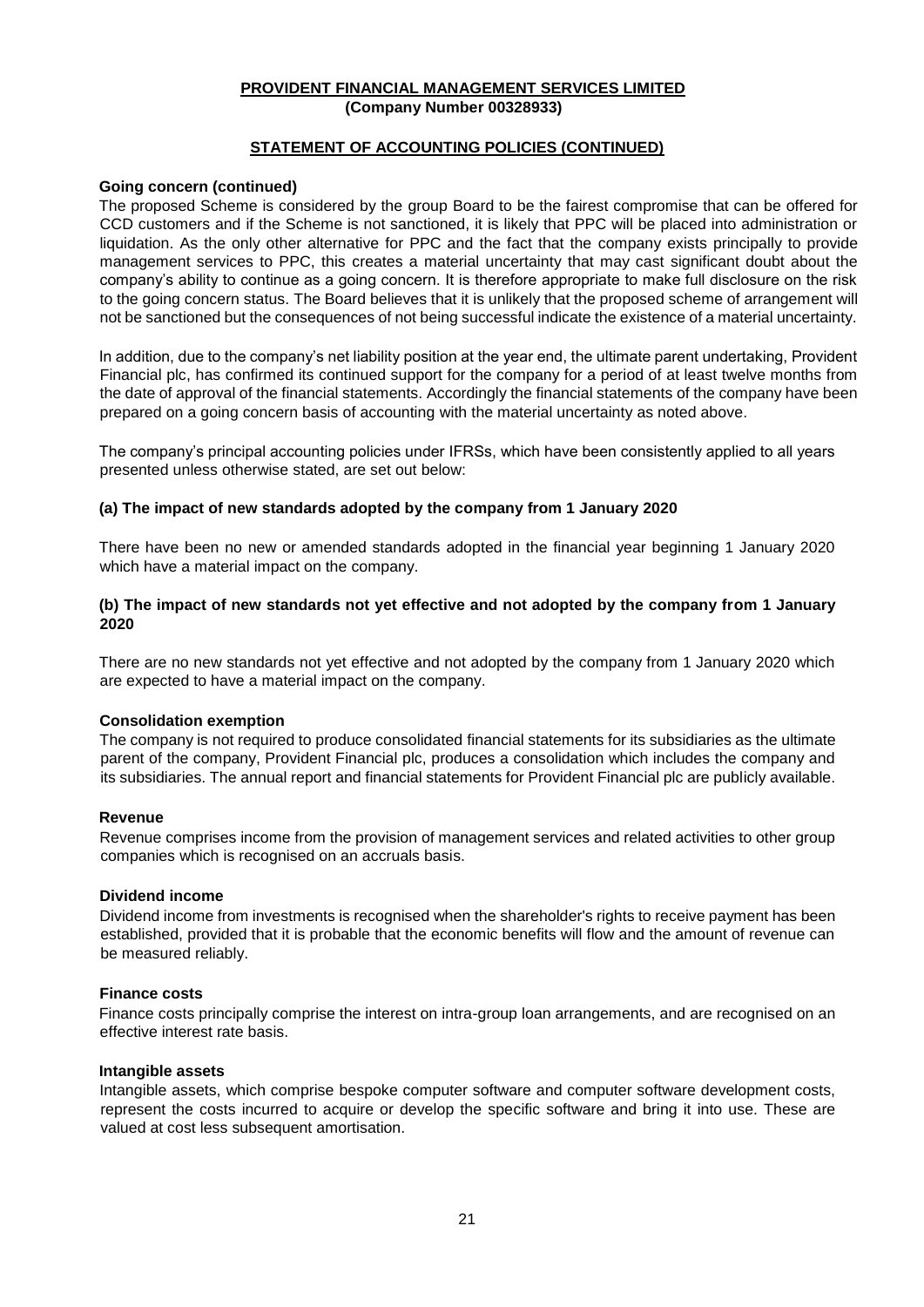# **STATEMENT OF ACCOUNTING POLICIES (CONTINUED)**

#### **Intangible assets (continued)**

Directly attributable costs associated with the development of software that will generate future economic benefits are capitalised as an intangible asset. Directly attributable costs include the cost of software development employees and an appropriate portion of relevant directly attributable overheads.

Computer software is amortised on a straight-line basis over its estimated useful economic life which is generally estimated to be between three and ten years.

The residual values and economic lives of intangible assets are reviewed by management at each balance sheet date to identify any requirement for impairment.

Amortisation is charged to the statement of comprehensive income as part of administrative and operating costs.

#### **Investments in subsidiaries**

Investments in subsidiaries are stated at cost less, where appropriate, provisions for impairment.

Impairment is calculated by comparing the carrying value of the investment to the higher of the net asset value of the relevant subsidiary or its discounted expected future cash flows.

#### **Property, plant and equipment**

Property, plant and equipment is shown at cost less subsequent depreciation and impairment.

Cost represents invoiced cost plus any other costs that are directly attributable to the acquisition of the items. Repairs and maintenance costs are expensed as incurred.

Depreciation is calculated to write down assets to their estimated realisable value over their useful economic lives. The following are the principal bases used:

|                                         | %          | Method           |
|-----------------------------------------|------------|------------------|
| Equipment (including computer hardware) | 10 to 33.3 | Straight line    |
| Motor vehicles                          |            | Reducing balance |

The residual values and useful economic lives of all assets are reviewed, and adjusted if appropriate, at each balance sheet date.

All items of property, plant and equipment are tested for impairment whenever events or changes in circumstances indicate that the carrying value may not be recoverable. An impairment loss is recognised for the amount by which the asset's carrying value exceeds the higher of the asset's value in use or its fair value less costs to sell.

Gains and losses on disposal of property, plant and equipment are determined by comparing any proceeds with the carrying amount of the asset and are recognised within administrative and operating costs in the statement of comprehensive income.

Depreciation is charged to the statement of comprehensive income as part of administrative and operating costs.

#### **Leases**

The company assesses whether a contract contains a lease at inception of a contract. A right of use asset and a corresponding liability is recognised with respect to all lease arrangements where it is a lessee, except for short term leases (leases with a lease term of 12 months or less) and leases of low value assets. For these leases, the lease payments are recognised within administrative and operating expenses on a straightline basis over the lease term.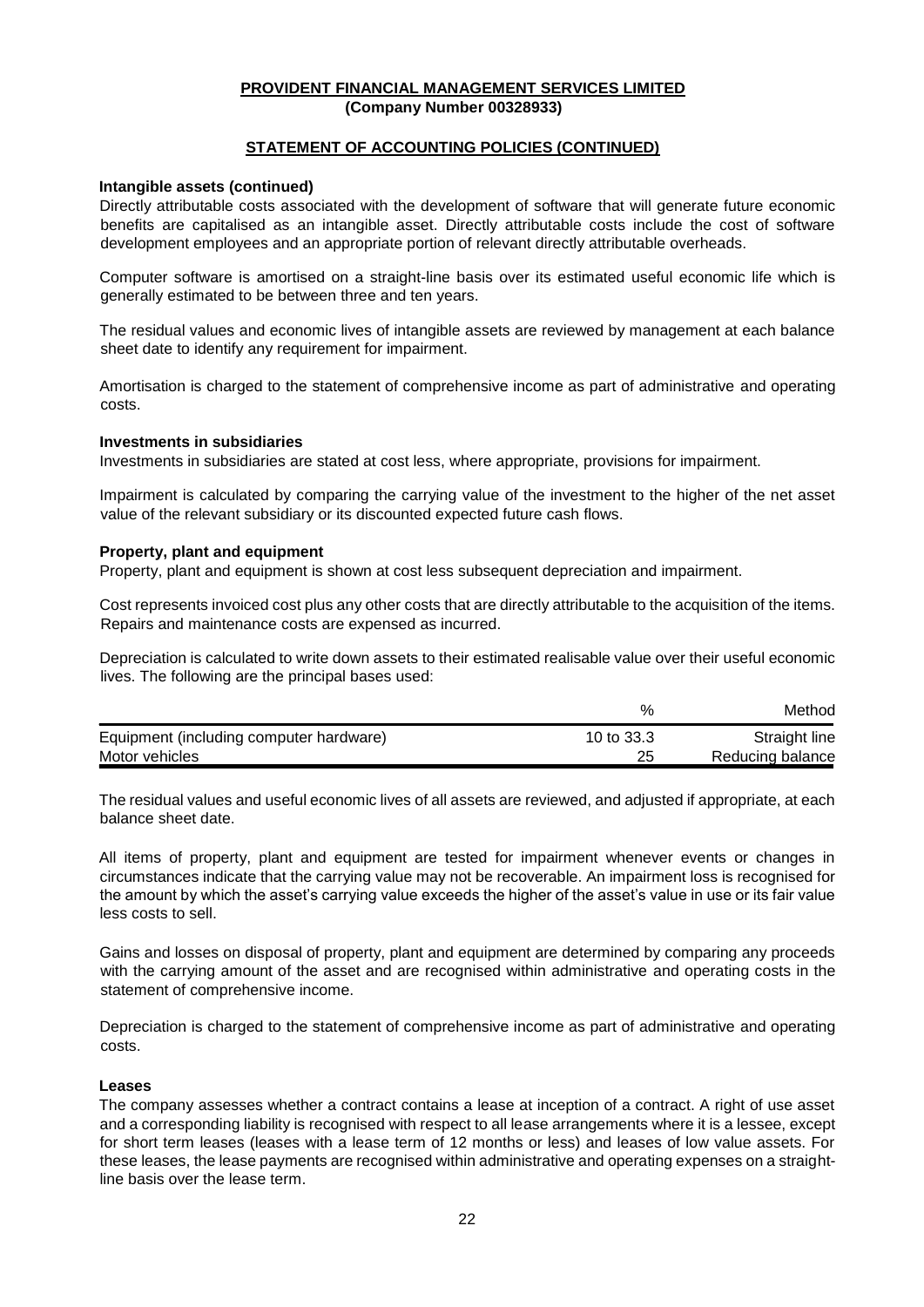# **STATEMENT OF ACCOUNTING POLICIES (CONTINUED)**

# **Leases (continued)**

The lease liability is initially measured at the present value of the lease payments at the commencement date, discounted using the rate implicit in the lease. If this rate cannot be readily determined, the incremental borrowing rate is used. This is defined as the rate of interest that the lessee would have to pay to borrow, over a similar term, and with similar security the funds necessary to obtain an asset of a similar value to the right of use asset in a similar economic environment.

The lease payments included in the measurement of the lease liability comprise:

- Fixed lease payments;
- Variable lease payments;
- Payment of penalties for terminating the lease, if the lease term reflects the exercise of an option to terminate the lease.

The lease liability is subsequently measured by increasing the carrying amount to reflect interest on the lease, using the effective interest rate method, and reducing the carrying amount to reflect the lease payments made.

The lease liability is re-measured whenever:

- The lease term has changed, in which case the lease liability is re-measured by discounting the revised lease payments using a revised discount rate;
- The lease payments change due to changes in an index or rate, in which case the lease liability is re-measured by discounting the revised lease payments using the initial discount rate;
- The lease contract is modified and the modification is not accounted for as a separate lease, in which case the lease liability is re-measured by discounting the revised lease payments using a revised discount rate.

The company did not make any such adjustments during the year.

The right of use asset comprises the initial measurement of the corresponding lease liability and is subsequently measured at cost less accumulated depreciation and impairment losses. Right of use assets are depreciated over the shorter period of lease term and useful life of the underlying asset.

The lease liability and right of use asset are presented as separate line items on the balance sheet. The interest on the lease and depreciation are charged to the statement of comprehensive income and presented within finance costs and administrative and operating costs respectively.

# **Trade and other receivables and payables**

Trade and other receivables and payables are held at amortised cost and receivables are assessed for impairment at the balance sheet date based on lifetime expected credit loss (ECL). The company applies the IFRS 9 simplified approach to measuring expected credit losses which uses a lifetime expected credit loss allowance for all trade receivables and contract assets.

# **Cash and cash equivalents**

Cash and cash equivalents comprise cash at bank and in hand. Bank overdrafts are presented in current liabilities to the extent that there is no right of offset with cash balances.

# **Borrowings**

Borrowings are recognised initially at fair value, being their issue proceeds net of any transaction costs incurred. Borrowings are subsequently stated at amortised cost; any difference between proceeds net of transaction costs and the redemption value is recognised in the statement of comprehensive income over the expected life of the borrowings using the effective interest rate.

Borrowings are classified as current liabilities unless the company has an unconditional right to defer settlement of the liability for at least 12 months after the balance sheet date.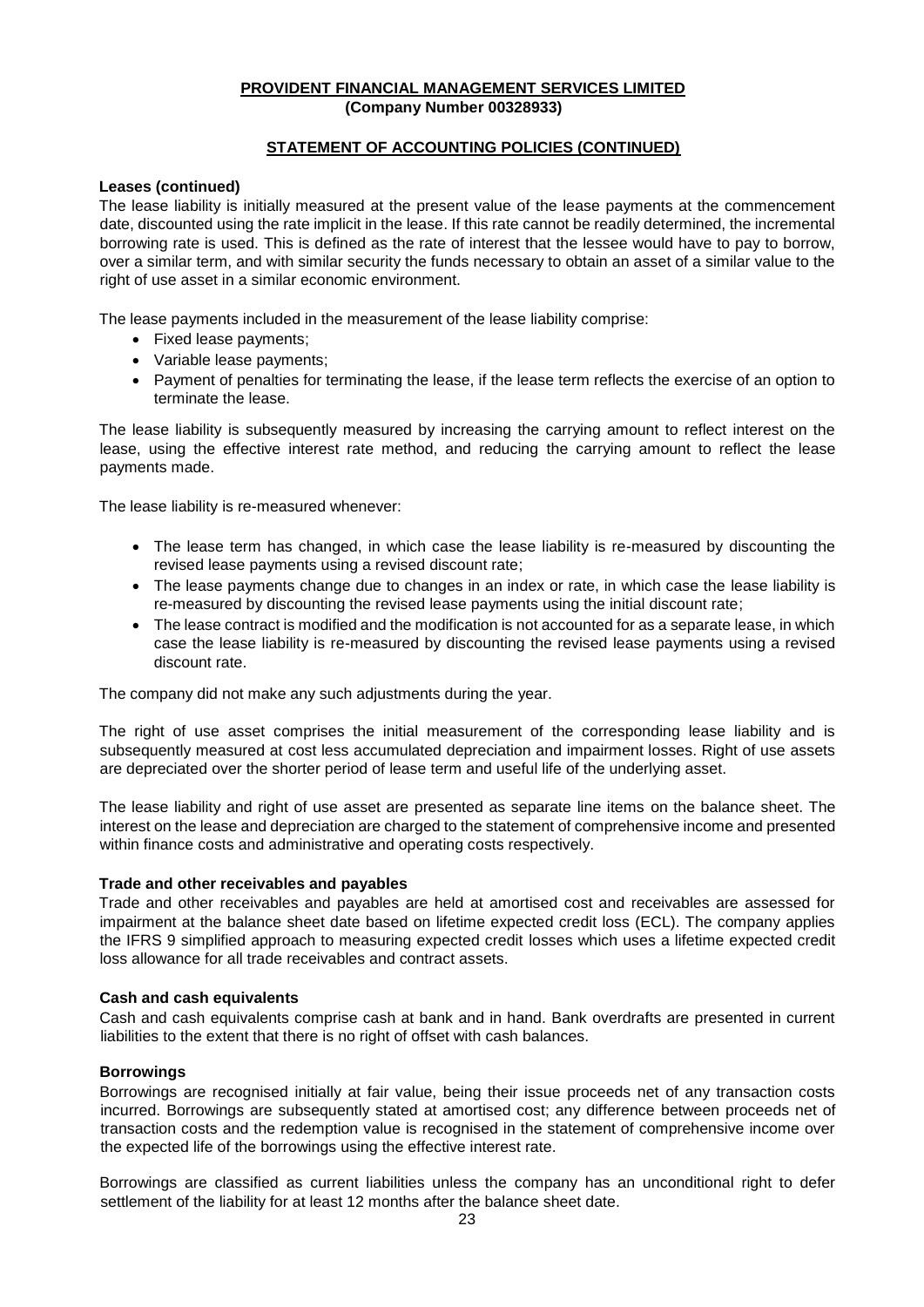# **STATEMENT OF ACCOUNTING POLICIES (CONTINUED)**

# **Dividends**

Dividend distributions to the company's shareholder are recognised in the financial statements when approved by the company's shareholders.

#### **Retirement benefits**

#### **Defined benefit pension schemes:**

The company participates in the Provident Financial Staff Pension Scheme, a multi-employer scheme, sponsored by Provident Financial plc.

As there is no contractual agreement for charging the company a portion of the defined benefit costs of the plan as a whole, the company recognises their cash contributions on an accruals basis.

#### **Defined contribution pension schemes:**

For defined contribution schemes the amount charged to the statement of comprehensive income in respect of pension costs and other post-retirement benefits is the contributions payable in the year. Differences between contributions payable in the year and contributions actually paid are shown as either accruals or prepayments in the balance sheet. Cash contributions to defined contribution pension schemes are charged to the statement of comprehensive income on an accruals basis.

Cash contributions to defined contribution pension schemes are charged to the statement of comprehensive income on an accruals basis.

#### **Share-based payments Equity-settled schemes:**

#### The company grants options under employee savings-related share option schemes (typically referred to as Save As You Earn schemes (SAYE)) and makes awards under the Long Term Incentive Scheme (LTIS), the Restricted Share Plan (RSP) and the Company Share Option Plan (CSOP). All of these schemes are equitysettled.

The cost of providing options and awards to company employees is charged to the statement of comprehensive income of the company over the vesting period of the related options and awards. The corresponding credit is made to a share-based payment reserve within equity.

The cost of options and awards is based on their fair value. A binomial model is used for calculating the fair value of SAYE options which have no performance conditions attached and the RSP for which vesting is based on the discretion of the Remuneration Committee. No charge has been recognised for the CSOP as it is linked to the RSP awards granted at the same time. Any gains made by an employee in relation to the CSOP reduces the number of shares exercisable under the RSP award. The value of the charge is adjusted at each balance sheet date to reflect lapses and expected or actual levels of vesting, with a corresponding adjustment to the share-based payment reserve.

For LTIS schemes, performance conditions are based on EPS, Total Shareholder Return (TSR) versus a peer group, risk metrics and profit before tax. The fair value of awards is determined using a combination of the binomial and Monte Carlo option pricing models. The value of the charge is adjusted at each balance sheet date to reflect lapses and expected or actual levels of vesting. Where the Monte Carlo option pricing model is used to determine fair value of the TSR component, no adjustment is made to reflect expected or actual levels of vesting as the probability of the awards vesting is taken into account in the initial calculation of the fair value of the awards. A transfer is made from the share-based payment reserve to retained earnings when options and awards vest or lapse.

Cancellations by employees of contributions to the group's SAYE plans are treated as non-vesting conditions and the group recognises, in the year of cancellation, the amount of the expense that would have otherwise been recognised over the remainder of the vesting period. Modifications are assessed at the date of modification and any incremental charges are recognised in the statement of comprehensive income.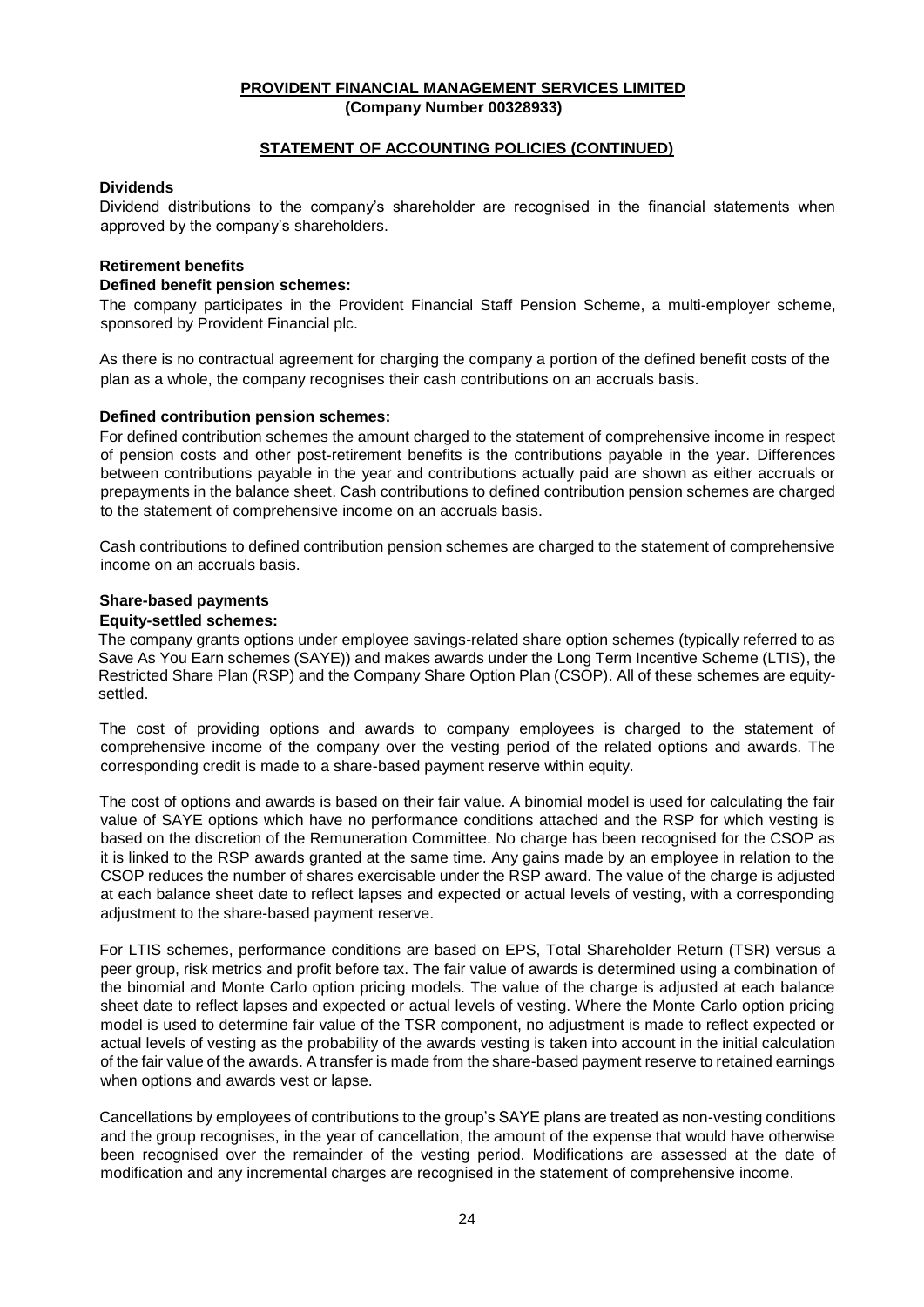# **STATEMENT OF ACCOUNTING POLICIES (CONTINUED)**

#### **Share-based payments (continued) Cash-settled schemes:**

The company previously granted awards under the Provident Financial Equity Plan (PFEP) to eligible employees based on a percentage of their salary. The cost of the awards is based on the performance conditions of divisional profit before tax and share price growth or TSR compared to a comparator group. The scheme is cash settled.

The cost of the award is charged to the statement of comprehensive income over the vesting period and a corresponding credit is made within liabilities. The value of the charge is adjusted at each balance sheet date to reflect expected levels of vesting.

#### **Share capital**

Ordinary shares are classified as equity. Incremental costs directly attributable to the issue of new shares are shown in equity as a deduction, net of tax, from the proceeds.

#### **Exceptional costs**

Exceptional costs are costs that are unusual because of their size, nature or incidence and which the directors consider should be disclosed separately to enable a full understanding of the company's results.

#### **Taxation**

The tax charge represents the sum of current and deferred tax.

Current tax is calculated based on taxable profit for the year using tax rates that have been enacted or substantively enacted by the balance sheet date. Taxable profit differs from profit before taxation as reported in the statement of comprehensive income because it excludes items of income or expense that are taxable or deductible in other years and it further excludes items that are never taxable or deductible.

Deferred tax is the tax expected to be payable or recoverable on differences between the carrying amounts of assets and liabilities in the financial statements and the corresponding tax bases used in the computation of taxable profit, and is accounted for using the balance sheet liability method.

Deferred tax is determined using tax rates (and laws) that have been enacted or substantively enacted by the balance sheet date and are expected to apply when the related deferred tax asset is realised or the deferred tax liability is settled. Deferred tax is also provided on temporary differences arising on investments in subsidiaries, except where the timing of the reversal of the temporary difference is controlled by the company and it is probable that the temporary difference will not reverse in the future.

Deferred tax assets are recognised to the extent that it is probable that future taxable profits will be available against which the temporary differences can be utilised.

Deferred tax assets and liabilities are offset when there is a legally enforceable right to offset current tax assets against current tax liabilities and when the deferred tax assets and liabilities relate to income taxes levied by the same taxation authority on either the taxable entity or different taxable entities where there is an intention to settle the balances on a net basis.

#### **Key assumptions and estimates**

In applying the accounting policies set out above, the company makes significant estimates and assumptions that affect the reported amounts of assets and liabilities as follows:

#### **Going concern**

As set out within the Statement of Accounting Policies on pages 20 and 21, CCD has decided to seek a Scheme of Arrangement, under Part 26 of the Companies Act 2006, in relation to potential redress claims arising from historical customer creditworthiness complaints.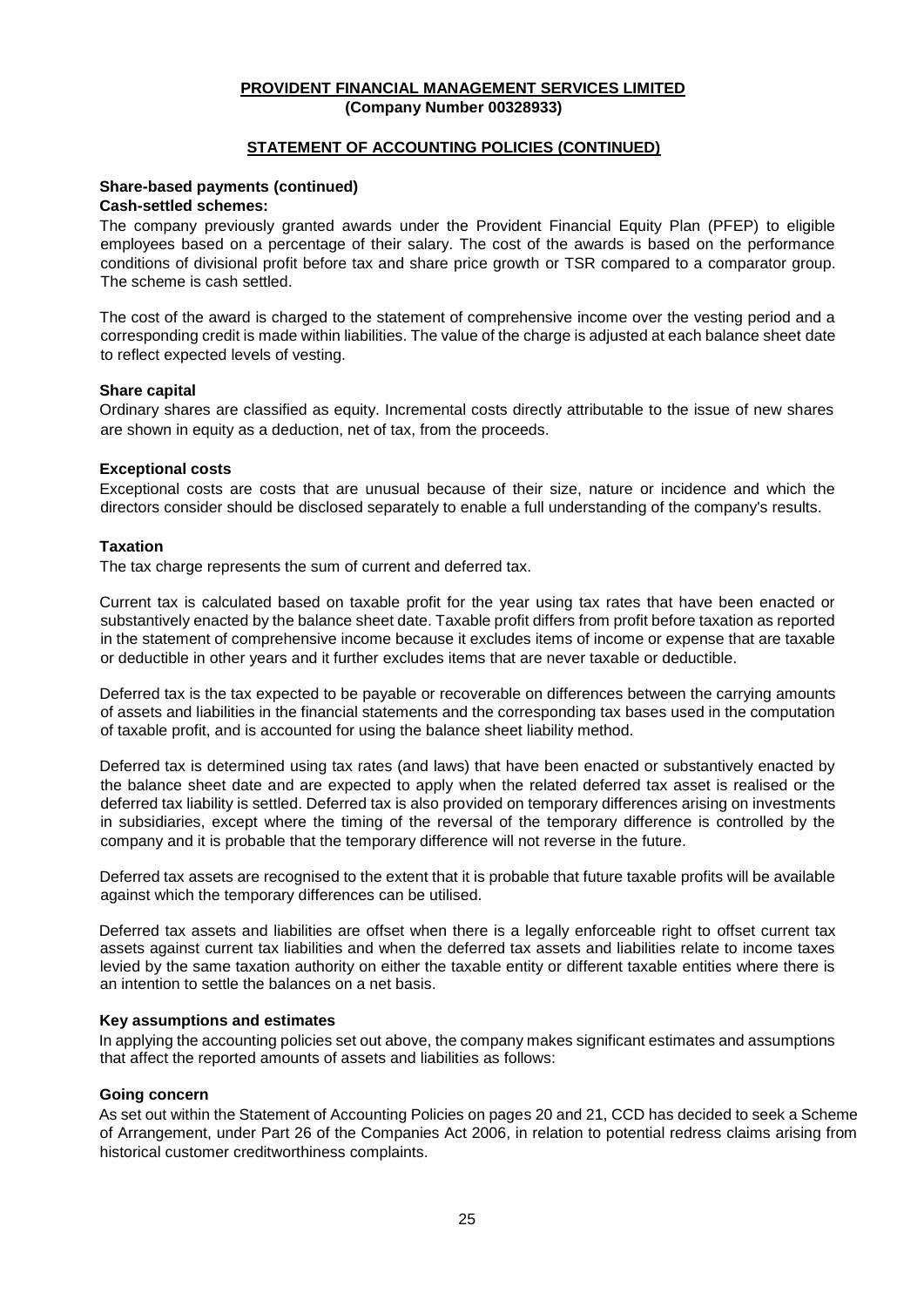# **STATEMENT OF ACCOUNTING POLICIES (CONTINUED)**

#### **Key assumptions and estimates (continued) Going concern (continued)**

The proposed Scheme is considered by the group Board to be the fairest compromise that can be offered for CCD customers and if the Scheme is not sanctioned, it is likely that PPC, the largest subsidiary of the company, will be placed into administration or liquidation. As the only other alternative for PPC and the fact that the company exists principally to provide management services to PPC, this creates a material uncertainty that may cast significant doubt about the company's ability to continue as a going concern. It is therefore appropriate to make full disclosure on the risk to the going concern status. The Board believes that it is unlikely that the proposed scheme of arrangement will not be sanctioned but the consequences of not being successful indicate the existence of a material uncertainty.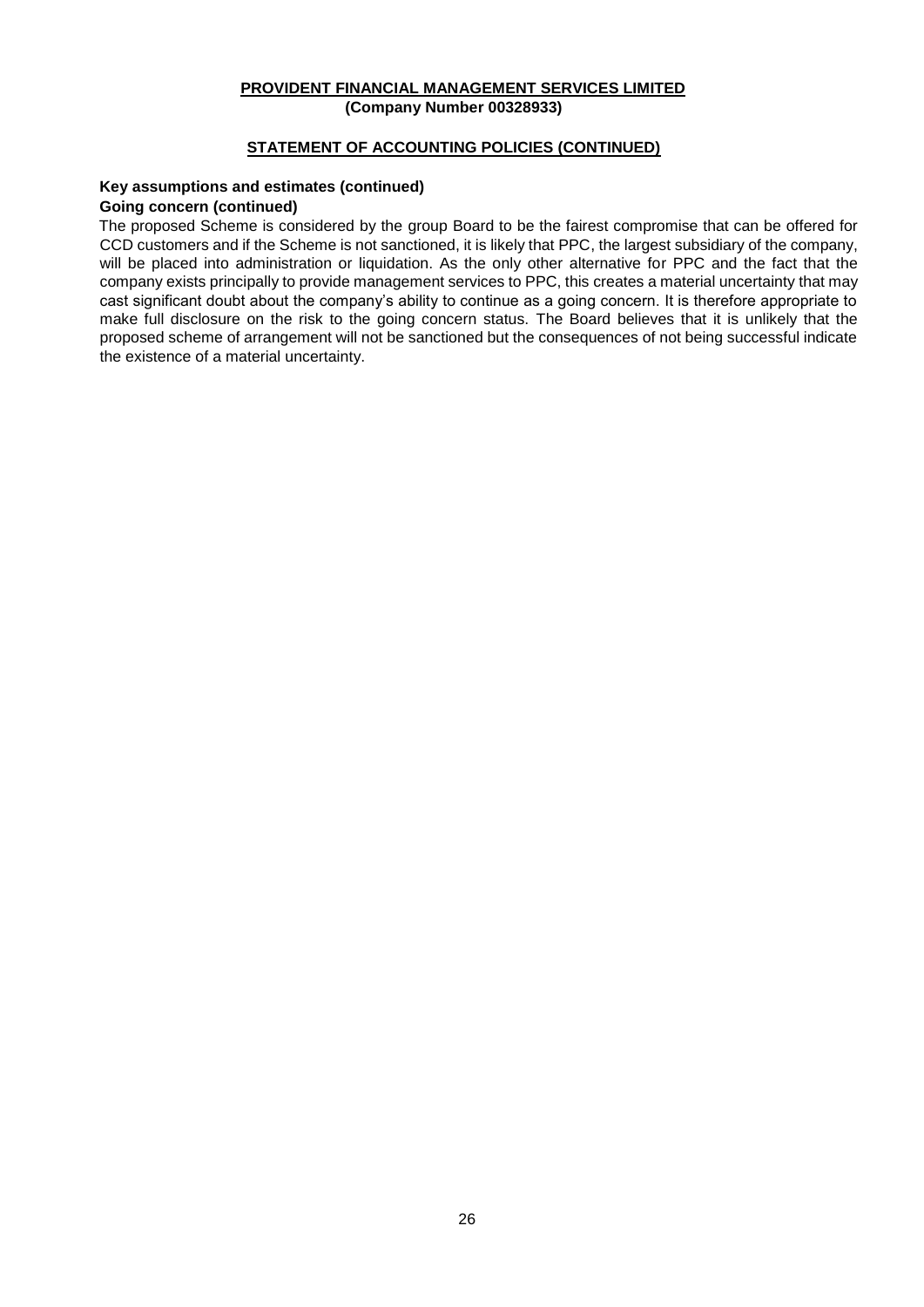# **FINANCIAL AND CAPITAL RISK MANAGEMENT REPORT**

Provident Financial Management Services Limited (the 'company') is a wholly-owned subsidiary of Provident Financial plc which, together with its subsidiaries, forms the Provident Financial group (the 'group').

The overall group internal control and risk management framework is the responsibility of the group board with certain responsibilities in respect of internal control and risk management being delegated to various sub-committees who report directly to the board. An overview of the group's risk management framework can be found in the annual report and financial statements of Provident Financial plc.

The group operates with a centralised treasury function and therefore the funding requirements of the company are met wholly or partially via funding from Provident Financial plc or one of its subsidiaries. In addition, the allocation of capital is managed on a group basis by the centralised treasury function. Accordingly, it is inappropriate to consider the management of liquidity risk, interest rate risk, market risk and capital risk on a stand-alone company basis.

#### **(a) Liquidity risk**

Liquidity risk is the risk that the group will have insufficient liquid resources available to fulfil its operational plans and/or to meet its financial obligations as they fall due.

Liquidity risk is managed by the group's centralised treasury department through daily monitoring of expected cash flows in accordance with a board-approved group funding and liquidity policy. This process is monitored regularly by the group treasury committee.

The group's funding and liquidity policy is designed to ensure that the group is able to continue to fund the growth of the business. The group therefore maintains headroom on its committed borrowing facilities to fund growth and contractual maturities for at least the following 12 months. As at 31 December 2020, the group's committed borrowing facilities had a weighted average period to maturity of 1.5 years (2019: 2.2 years) and the headroom on these committed facilities amounted to £79.3m (2019: £69.1m).

The group is less exposed than other mainstream lenders to liquidity risk as the loans issued by the home credit business are of short-term duration (typically around one year), whereas the group's borrowings extend over a number of years. The group's current funding strategy seeks to maintain a secure funding structure by maintaining committed facilities to pre-fund the group's liquidity and funding requirements for at least the next 12 months, maintaining access to four main sources of funding comprising: (i) the syndicated revolving bank facility; (ii) external market funding; (iii) securitisation; and (iv) retail deposits. Headroom on the group's committed debt facilities together with available cash was £143.7m at 31 December 2020 together with ongoing access to the retail deposits programme in Vanquis Bank. There are no contractual maturities of the group's facilities until a scheduled maturity of a £65m bond in September 2021.

A maturity analysis of the undiscounted contractual cash flows of the group's bank and other borrowings, including derivative financial instruments settled on a net and gross basis, is set out in the annual report and financial statements of Provident Financial plc.

Due to the company's net liability position at the year-end, the ultimate parent undertaking, Provident Financial plc, has confirmed its continued support for the company for a period of at least twelve months from the date of approval of the financial statements.

#### **(b) Interest rate risk**

Interest rate risk is the risk of potential loss through unhedged or mismatched asset and liability positions, which are sensitive to changes in interest rates. Primarily, the group is at risk of a change in external interest rates which leads to an increase in the group's cost of borrowing.

The group's exposure to movements in interest rates is managed by the Treasury Committee and is governed by a board-approved interest rate hedging policy which forms part of the group's treasury policies.

The group seeks to limit the net exposure to changes in interest rates. This is achieved through a combination of issuing fixed-rate debt and by the use of derivative financial instruments such as interest rate swaps.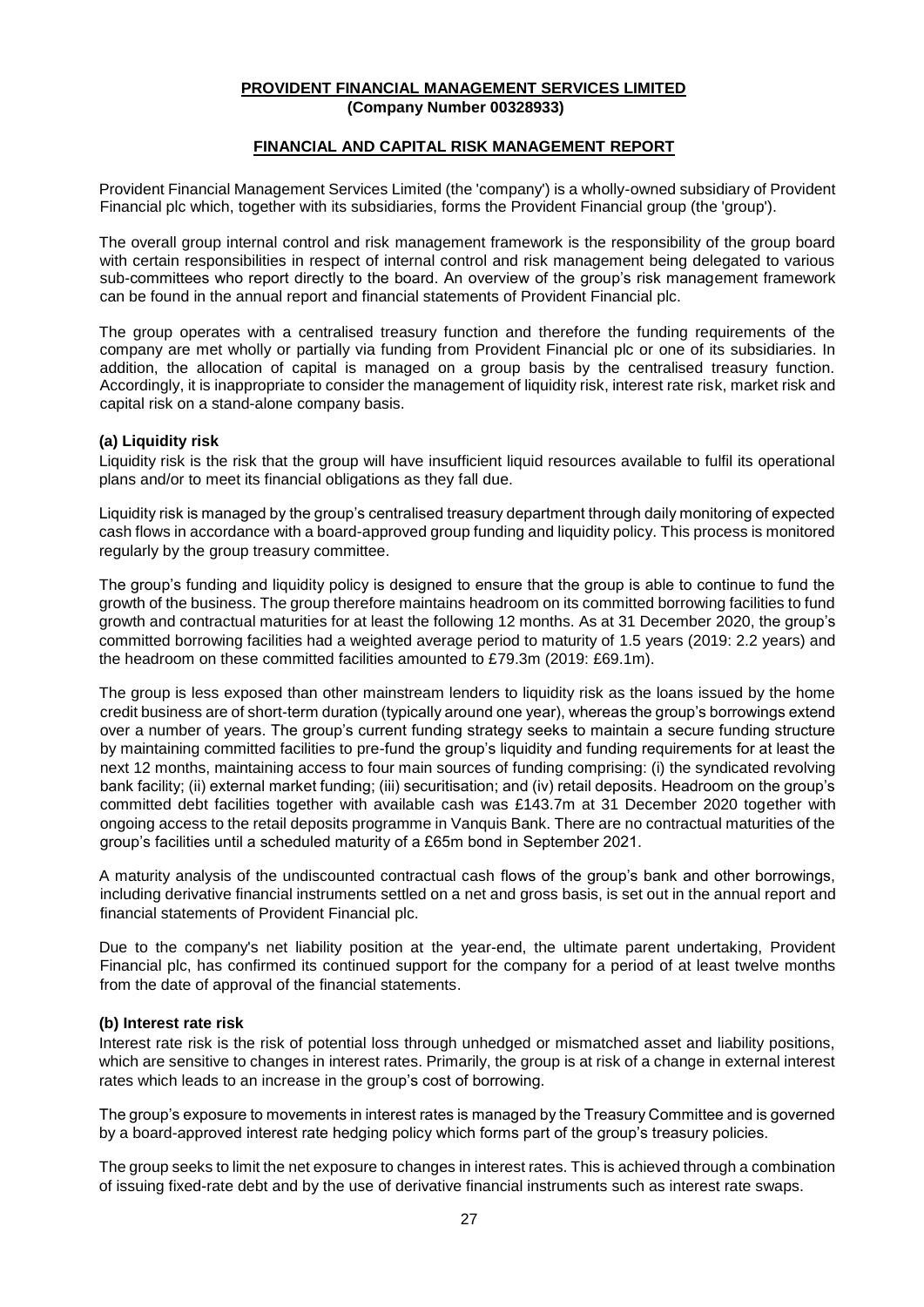# **FINANCIAL AND CAPITAL RISK MANAGEMENT REPORT (CONTINUED)**

# **(b) Interest rate risk (continued)**

A 2% movement in the interest rate applied to group borrowings during 2020 and 2019 would not have had a material impact on the group's profit before taxation or equity given that the group's receivables can be repriced over a relatively short timeframe. Further details of the interest rate risk management are detailed within the annual report and financial statements of Provident Financial plc.

Key benchmark interest rates and indices, such as the London Interbank Offered Rate (LIBOR), are being reformed in favour of risk free rates such Sterling Overnight Index Average (SONIA) in the UK. LIBOR will be withdrawn at the end of 2021. The group currently only has LIBOR linked liabilities relating to the group's revolving credit facility and securitisation funding in Moneybarn. There is no impact to financial assets or our fixed rate liabilities, which are all on administered rates. The securitisation funding is expected to be refinanced in 2021 and will be priced based on SONIA. The revolving credit facility moved to SONIA benchmark for all new drawings after 31 March 2021. LIBOR reform is therefore not considered to have a material impact on the group or the company.

Interest rate risk is not expected to have a significant impact on the company.

#### **(c) Market risk**

Market risk is the risk of loss due to adverse market movements caused by active trading positions taken in interest rates, foreign exchange markets, bonds and equities. The company's and group's corporate policies do not permit it or the group to undertake position taking or trading books of this type and therefore neither it nor the group does so.

#### **(d) Capital risk**

Capital risk is managed by the group's centralised treasury department. The group manages capital risk by focussing on capital efficiency and effective risk management. This takes into account the requirements of a variety of different stakeholders including shareholders, policyholders, regulators and rating agencies. A more detailed explanation of the management of capital risk can be found in the annual report and financial statements of Provident Financial plc.

#### **(e) Brexit**

On 31 January 2020 the UK withdrew from the European Union and a transitional period formally ended on 31 December 2020. The economic outlook post Brexit remains uncertain against the backdrop of the impact of the Covid-19 pandemic and there remains significant amount of instability in the UK economy and capital markets, albeit unemployment levels have remained stable due to the UK Government's job retention schemes.

Despite any potential second order risks of Brexit, the group has proven resilient during previous economic downturns due to the specialist business models deployed by its divisions which are tailored to serving nonstandard customers. In addition, all four of the group's businesses – Vanquis Bank, Moneybarn, Provident home credit and Satsuma – have tightened underwriting over the last three years in advance of a potential weakening in the UK economy.

The group's only direct exposure to the EU is the home credit operation in the Republic of Ireland. This represents c.13% of the home credit business and is, therefore, relatively immaterial to the group as a whole. The foreign exchange exposure to the Republic of Ireland operation is hedged through a net investment hedge.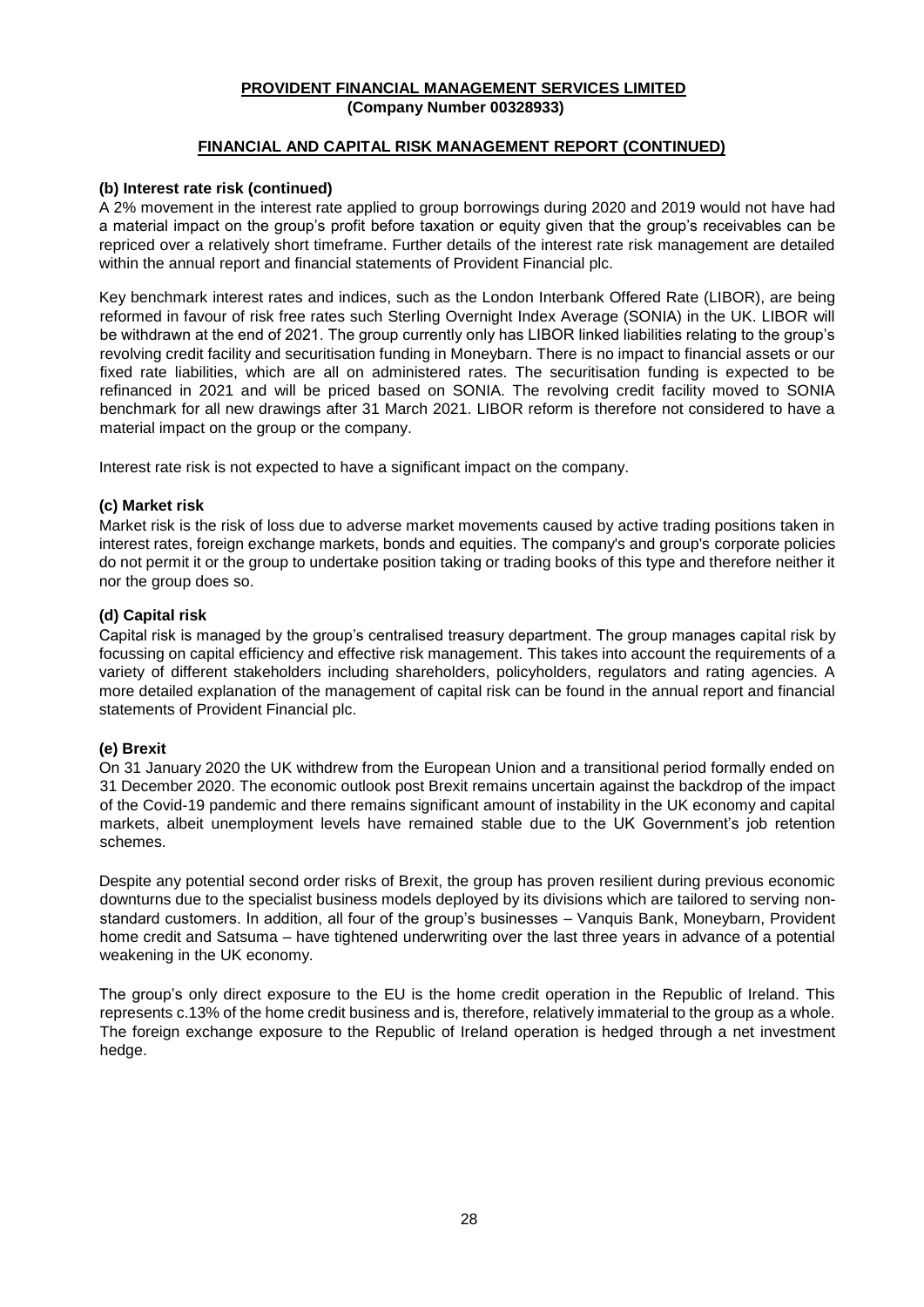# **NOTES TO THE FINANCIAL STATEMENTS**

#### **1 Revenue**

|                                                                        | 2020  | 2019  |
|------------------------------------------------------------------------|-------|-------|
|                                                                        | £m    | £m    |
| <b>Provision of management services</b>                                | 79.6  | 99.4  |
|                                                                        |       |       |
| <b>Finance costs</b>                                                   |       |       |
|                                                                        | 2020  | 2019  |
|                                                                        | £m    | £m    |
| Interest payable to other group undertakings                           | 14.1  | 12.1  |
| Lease liabilities finance costs                                        | 0.4   | 0.5   |
| Total                                                                  | 14.5  | 12.6  |
|                                                                        |       |       |
| Loss before taxation                                                   |       |       |
|                                                                        | 2020  | 2019  |
|                                                                        | £m    | £m    |
| Loss before taxation is stated after charging:                         |       |       |
| Amortisation of intangible assets:                                     |       |       |
| - computer software (note 8)                                           | 2.1   | 3.9   |
| Loss on disposal of intangible assets (note 8)                         |       | 0.9   |
| Depreciation of tangible assets:                                       |       |       |
| - property, plant and equipment (note 9)                               | 0.6   | 1.3   |
| Loss on disposal of tangible assets (note 9)                           | 0.2   |       |
| Operating lease rentals:                                               |       |       |
| - property                                                             | 0.3   | 0.9   |
| Depreciation of right of use assets (note 10)                          | 1.0   | 1.3   |
| Lease liability finance costs (note 2)                                 | 0.4   | 0.5   |
| Employment costs (prior to exceptional redundancy costs) (note 6(b))   | 32.5  | 33.6  |
| Exceptional item - impairment of investments in subsidiaries (note 11) | 115.0 | 185.0 |
| Exceptional item - restructuring costs                                 |       | 0.4   |
| Exceptional loss on disposal of intangible assets (note 8)             |       | 1.9   |
| Exceptional loss on disposal of tangible assets (note 9)               |       | 0.1   |
| Exceptional redundancy costs (note 6(b))                               |       | 7.0   |

Exceptional costs in 2020 of £115.0m reflect an impairment charge of £115.0m against the investment held in the subsidiary undertaking, Provident Personal Credit Limited ('PPC'), following the significant losses incurred in PPC since 2017.

Exceptional costs in 2019 of £194.4m reflect: (i) an impairment charge of £185.0m against the investment held in the subsidiary undertaking, PPC, following the significant losses incurred in PPC since 2017 following the poor execution of the migration to the employed home credit operating model in 2017; (ii) redundancy costs of £7.0m following the voluntary redundancy programme in the company in January 2020 which reduced headcount by approximately 200; and (iii) £2.4m in respect of the ongoing turnaround of the home credit business including £2.0m of asset write off.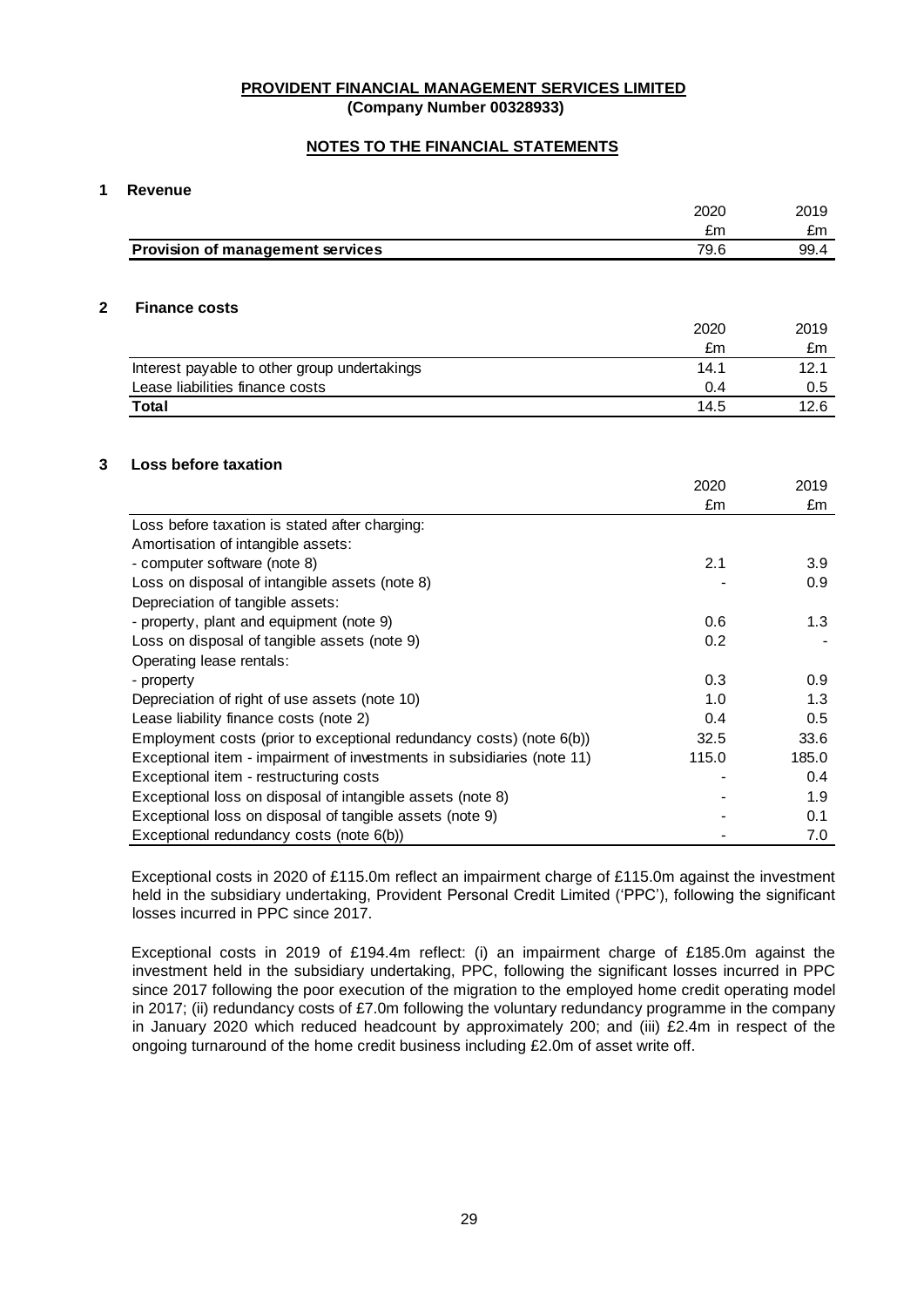# **NOTES TO THE FINANCIAL STATEMENTS (CONTINUED)**

#### **3 Loss before taxation (continued)**

Auditor's remuneration payable to Deloitte LLP in respect of the audit of the company's financial statements totalled £150,000 (2019: £137,000). Auditor's remuneration to Deloitte LLP in respect of other services was £nil (2019: £nil).

# **4 Tax credit**

|                                           | 2020  | 2019 |
|-------------------------------------------|-------|------|
| Tax credit in the income statement        | £m    | £m   |
| Current tax                               | 2.8   |      |
| Deferred tax (note 14)                    | (0.6) | 0.4  |
| Impact of change in UK tax rate (note 14) | 0.2   |      |
| <b>Total tax credit</b>                   | 2.4   |      |

During 2015, changes in corporation tax rates were enacted, reducing the mainstream corporation tax rate from 20% to 19% with effect from 1 April 2017 and from 19% to 18% with effect from 1 April 2020. During 2016, a further change was enacted which further reduced the mainstream corporation tax rate from 18% to 17% with effect from 1 April 2020. In 2020, the reduction in the mainstream corporation tax rate to 17% was cancelled and the rate has remained at 19% for 2020.

Deferred tax balances at 31 December 2019 were measured at 17% to the extent that the temporary differences on which deferred tax was calculated were expected to reverse after 1 April 2020. At 31 December 2020, these deferred tax balances have been re-measured at 19%. A tax credit in 2020 of £0.2m (2019: £nil) represents the statement of comprehensive income adjustment to deferred tax as a result of these changes. Movements in deferred tax balances have been measured at the mainstream corporation tax rate for the year of 19% (2019: 19%).

The rate of tax credit on the loss before taxation for the year is lower than (2019: lower than) the average standard rate of corporation tax in the UK of 19% (2019: 19%). This can be reconciled as follows:

|                                                         | 2020    | 2019    |
|---------------------------------------------------------|---------|---------|
|                                                         | £m      | £m      |
| Loss before taxation                                    | (127.3) | (193.2) |
| Loss before taxation multiplied by the average standard |         |         |
| rate of corporation tax in the UK of 19% (2019: 19%)    | 24.2    | 36.7    |
| Effect of:                                              |         |         |
| - impact of non deductible write down of investment     | (21.9)  | (35.1)  |
| - impact of write off of deferred tax assets            | (0.1)   |         |
| - impact of change in UK tax rate                       | 0.2     |         |
| - adjustment in respect of prior years                  |         | (0.1)   |
| <b>Total tax credit</b>                                 | 2.4     | 1.5     |

The impact of the write down of the cost of investment in Provident Personal Credit Limited which is not tax-deductible gives rise to an adverse impact on the tax charge of £21.9m (2019: £35.1m).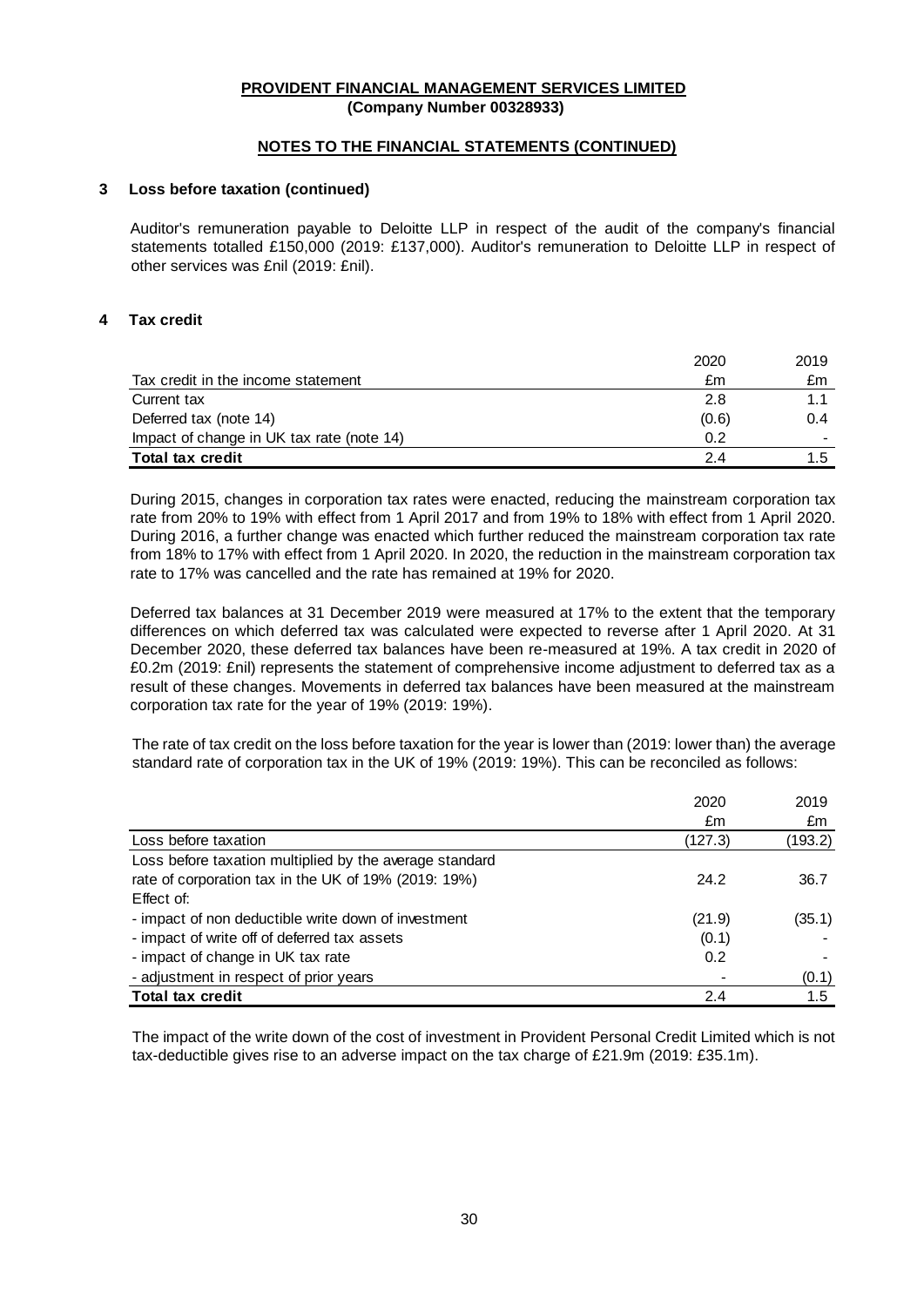# **NOTES TO THE FINANCIAL STATEMENTS (CONTINUED)**

# **5 Directors' remuneration**

The remuneration of the directors, who are the key management personnel of the company, is set out below:

|                              | 2020  | 2019 |
|------------------------------|-------|------|
|                              | £m    | £m   |
| Short-term employee benefits |       | 1.4  |
| Share-based payment          | (0.3) | 0.2  |
| <b>Total</b>                 | 0.8   | 1.6  |

The directors' emoluments disclosed above exclude the emoluments of M J Le May and N Kapur, which are paid and disclosed by the ultimate parent company, Provident Financial plc, and recharged to Provident Financial Management Services Limited, as part of a management charge. This management charge, which in 2020 amounted to £7.7m (2019: £8.8m), also includes a recharge of administrative costs borne by the parent company on behalf of the company and it is not possible to identify separately the amount of M J Le May and N Kapur's emoluments. The emoluments of these directors are disclosed in the annual report and financial statements of Provident Financial plc.

Retirement benefits accrue to one director under a money purchase scheme (2019: one). Six directors were entitled to shares under the Provident Financial plc share option/award arrangements (2019: four). During the year awards vested for no directors (2019: none).

Fees and other emoluments of the highest paid director are as follows:

|                              | 2020  | 2019 |
|------------------------------|-------|------|
|                              | £m    | £m   |
| Short-term employee benefits | 0.7   |      |
| Share-based payment          | (0.2) | 0.2  |
| Total                        | 0.5   | 14   |

The above director did not accrue any benefits under a defined benefit pension arrangement during the year (2019: £nil). The above director did not exercise share options/awards during the year and did not receive awards under share incentive schemes.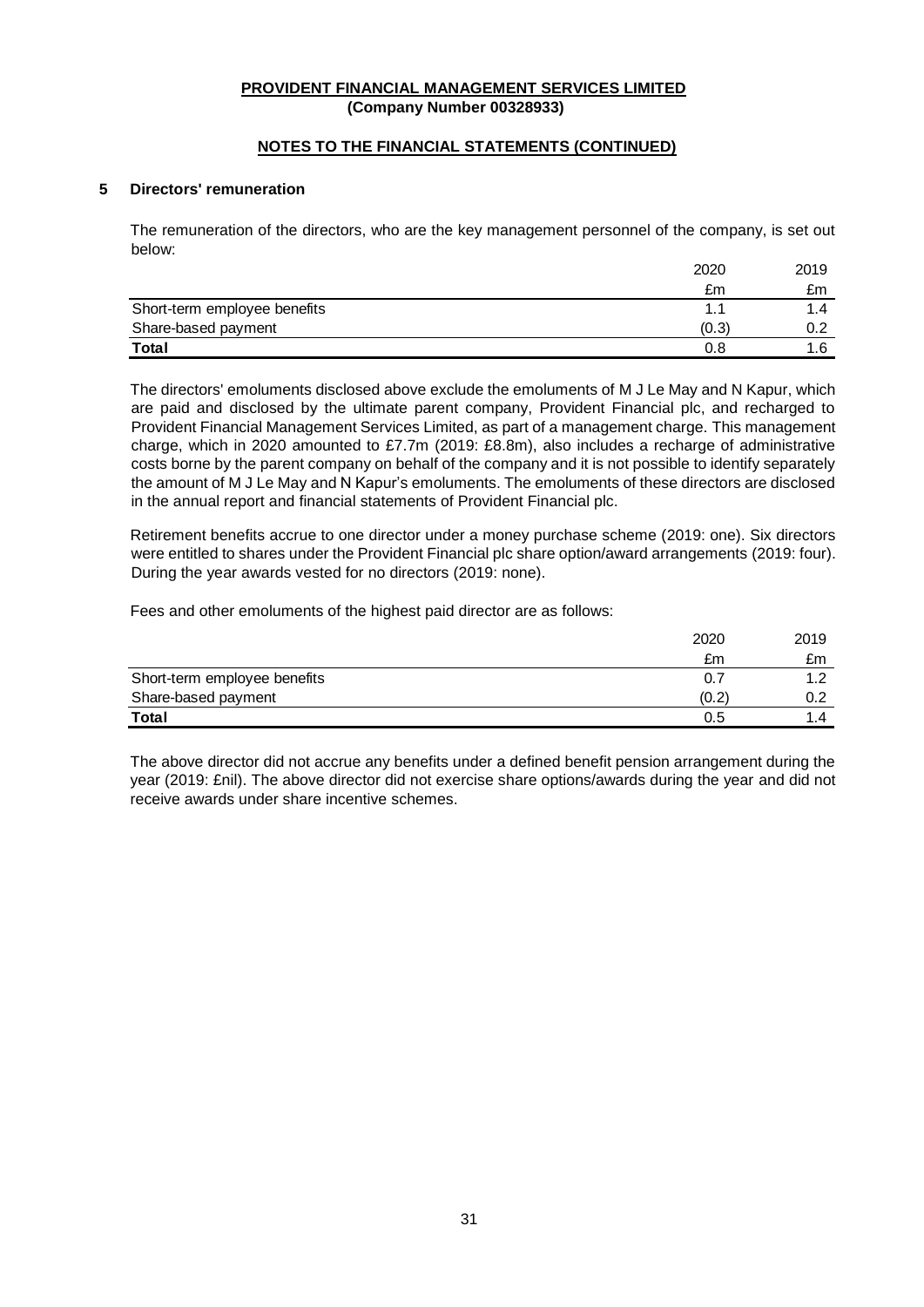# **NOTES TO THE FINANCIAL STATEMENTS (CONTINUED)**

# **6 Employee information**

(a) The average monthly number of persons employed by the company (including directors) was as follows:

|                                      | 2020          | 2019          |
|--------------------------------------|---------------|---------------|
|                                      | <b>Number</b> | <b>Number</b> |
| Commercial                           | 16            | 20            |
| Directors and administrative support | 12            | 15            |
| Finance                              | 68            | 79            |
| Home credit support services         | 203           | 226           |
| Human resources                      | 78            | 83            |
| <b>Risk</b>                          | 178           | 199           |
| Technology and change                | 171           | 161           |
| Total                                | 726           | 783           |
| Analysed as:                         |               |               |
| Full time                            | 647           | 697           |
| Part time                            | 79            | 86            |
| <b>Total</b>                         | 726           | 783           |

(b) Employment costs – all employees (including directors):

|                                                                    | 2020  | 2019 |
|--------------------------------------------------------------------|-------|------|
|                                                                    | £m    | £m   |
| Aggregate gross wages and salaries paid to the company's employees | 26.5  | 27.1 |
| <b>Employer's National Insurance contributions</b>                 | 2.8   | 3.4  |
| Pension charge (note 13)                                           | 3.3   | 3.1  |
| Share-based payment credit (note 18)                               | (0.1) |      |
| Total employment costs prior to exceptional redundancy costs       | 32.5  | 33.6 |
| Exceptional redundancy costs (note 3)                              |       | 7.0  |
| <b>Total employment costs</b>                                      | 32.5  | 40.6 |

The pension charge comprises contributions to the defined benefit and stakeholder pension plan (see note 13).

The share-based payment credit of £0.1m (2019: £nil) relates to equity-settled schemes charge of £0.4m (2019: £0.1m) and cash-settled schemes credit of £0.5m (2019: £0.1m).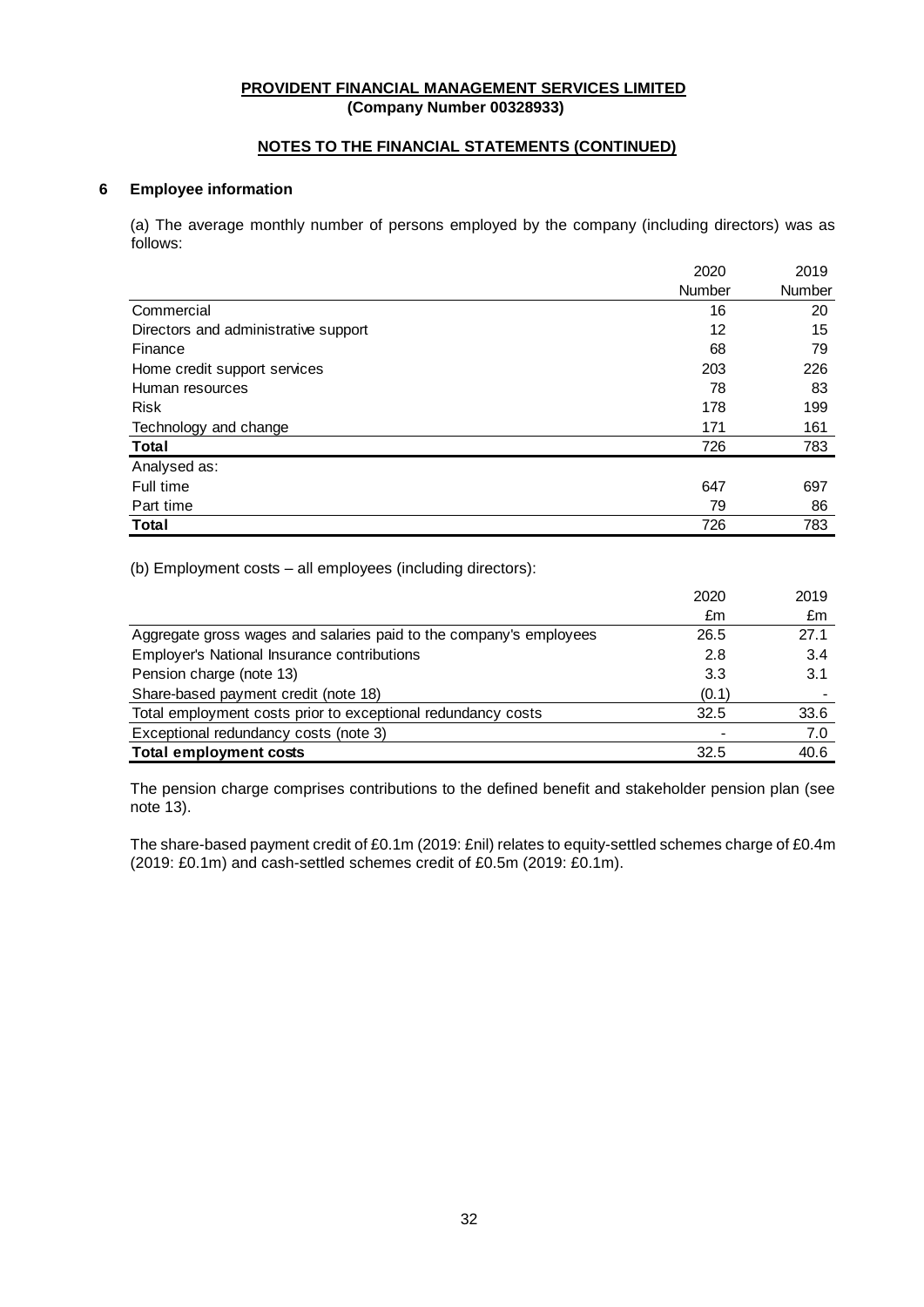# **NOTES TO THE FINANCIAL STATEMENTS (CONTINUED)**

# **7 Trade and other receivables**

|                                                | 2020 | 2019 |
|------------------------------------------------|------|------|
|                                                | £m   | £m   |
| Other receivables                              | 0.9  | 0.9  |
| Amounts owed by ultimate parent undertaking    | 11.0 | 64.0 |
| Amounts owed by subsidiary undertakings        |      | 27.5 |
| Amounts owed by fellow subsidiary undertakings | 2.1  | 0.3  |
| Prepayments and accrued income                 | 1.3  | 2.5  |
| Total                                          | 15.3 | 95.2 |

Amounts owed by the ultimate parent, subsidiary and fellow subsidiary undertakings are unsecured, repayable on demand and generally accrue interest at rates linked to LIBOR. Expected credit losses on intercompany balances are assessed at each balance sheet date; there are no expected credit losses at the balance sheet date.

The maximum exposure to credit risk of trade and other receivables is the carrying value of each class of receivable set out above. There is no collateral held in respect of trade and other receivables (2019: £nil).

The fair value of trade and other receivables equates to their book value.

#### **8 Intangible assets**

|                                                  | Computer software |        |
|--------------------------------------------------|-------------------|--------|
|                                                  | 2020              | 2019   |
|                                                  | £m                | £m     |
| Cost                                             |                   |        |
| At 1 January                                     | 57.0              | 74.1   |
| Additions                                        | 1.9               | 1.1    |
| <b>Disposals</b>                                 |                   | (12.6) |
| <b>Exceptional disposals</b>                     |                   | (5.6)  |
| At 31 December                                   | 58.9              | 57.0   |
|                                                  |                   |        |
| Accumulated amortisation and impairment          |                   |        |
| At 1 January                                     | 53.3              | 64.8   |
| Charged to the statement of comprehensive income | 2.1               | 3.9    |
| <b>Disposals</b>                                 |                   | (11.7) |
| Exceptional disposals                            |                   | (3.7)  |
| At 31 December                                   | 55.4              | 53.3   |
|                                                  |                   |        |
| Net book value at 31 December                    | 3.5               | 3.7    |
| Net book value at 1 January                      | 3.7               | 9.3    |

Intangible assets within the company represent externally purchased bespoke and internally developed software for the Consumer Credit Division supporting the ongoing deployment of technology in the Provident home credit business and the systems to support Satsuma.

The loss on disposal of intangible assets in 2020 amounted to £nil (2019: £2.8m) and represented proceeds received of £nil (2019: £nil) less the net book value of disposals of £nil (2019: £2.8m). 2019 included an exceptional loss on disposal of £1.9m in respect of software development costs associated with the ongoing turnaround of the home credit business.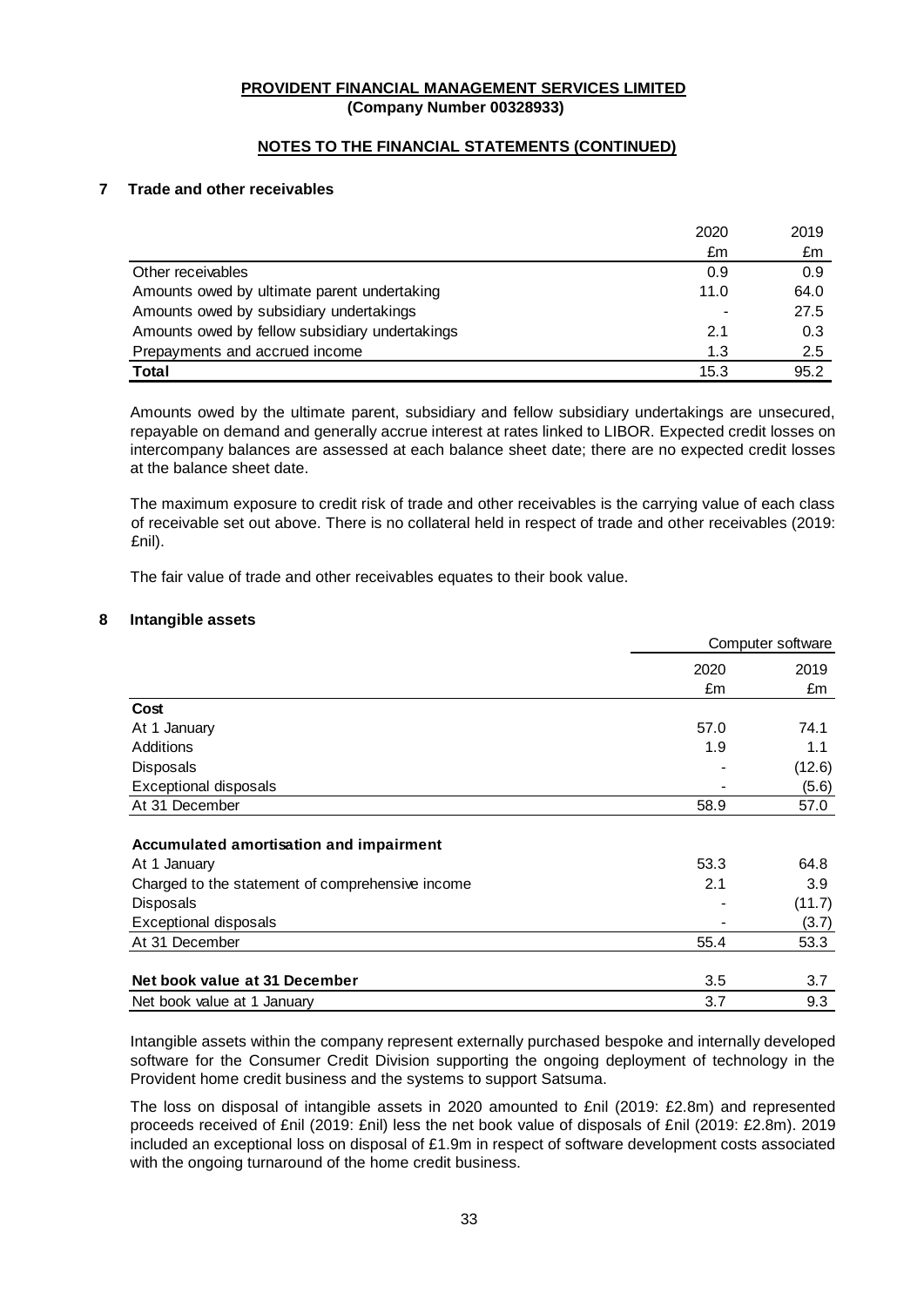# **NOTES TO THE FINANCIAL STATEMENTS (CONTINUED)**

# **9 Property, plant and equipment**

|                                                  | Equipment and vehicles |               |
|--------------------------------------------------|------------------------|---------------|
|                                                  | 2020                   | 2019          |
|                                                  | £m                     | £m            |
| Cost                                             |                        |               |
| At 1 January                                     | 20.4                   | 32.2          |
| <b>Additions</b>                                 | 0.4                    | $0.4^{\circ}$ |
| <b>Disposals</b>                                 | (0.3)                  | (11.5)        |
| <b>Exceptional disposals</b>                     |                        | (0.8)         |
| Transfers to other group undertakings            |                        | 0.1           |
| At 31 December                                   | 20.5                   | 20.4          |
| Accumulated depreciation and impairment          |                        |               |
| At 1 January                                     | 19.0                   | 28.3          |
| Charged to the statement of comprehensive income | 0.6                    | 1.3           |
| <b>Disposals</b>                                 | (0.1)                  | (9.9)         |
| <b>Exceptional disposals</b>                     |                        | (0.7)         |
| At 31 December                                   | 19.5                   | 19.0          |
| Net book value at 31 December                    | 1.0                    | 1.4           |
| Net book value at 1 January                      | 1.4                    | 3.9           |

The loss on disposal of property, plant and equipment in 2020 amounted to £0.2m (2019: £0.1m) and represented proceeds received of £nil (2019: £1.6m) less the net book value of disposals of £0.2m (2019: £1.7m). 2019 included an exceptional loss on disposal of £0.1m in respect of hardware associated with the ongoing turnaround of the home credit business.

#### **10 Right of use assets**

|                                                  | 2020  | 2019  |
|--------------------------------------------------|-------|-------|
|                                                  | £m    | £m    |
| Cost                                             |       |       |
| At 1 January                                     | 4.1   | 3.9   |
| Additions                                        | 0.5   | 0.5   |
| <b>Disposals</b>                                 | (0.6) | (0.3) |
| At 31 December                                   | 4.0   | 4.1   |
| <b>Accumulated depreciation</b>                  |       |       |
| At 1 January                                     | 1.2   |       |
| Charged to the statement of comprehensive income | 1.0   | 1.3   |
| <b>Disposals</b>                                 | (0.4) | (0.1) |
| At 31 December                                   | 1.8   | 1.2   |
|                                                  |       |       |
| Net book value at 31 December                    | 2.2   | 2.9   |
| Net book value at 1 January                      | 2.9   | 3.9   |

All right of use assets relate to property leases.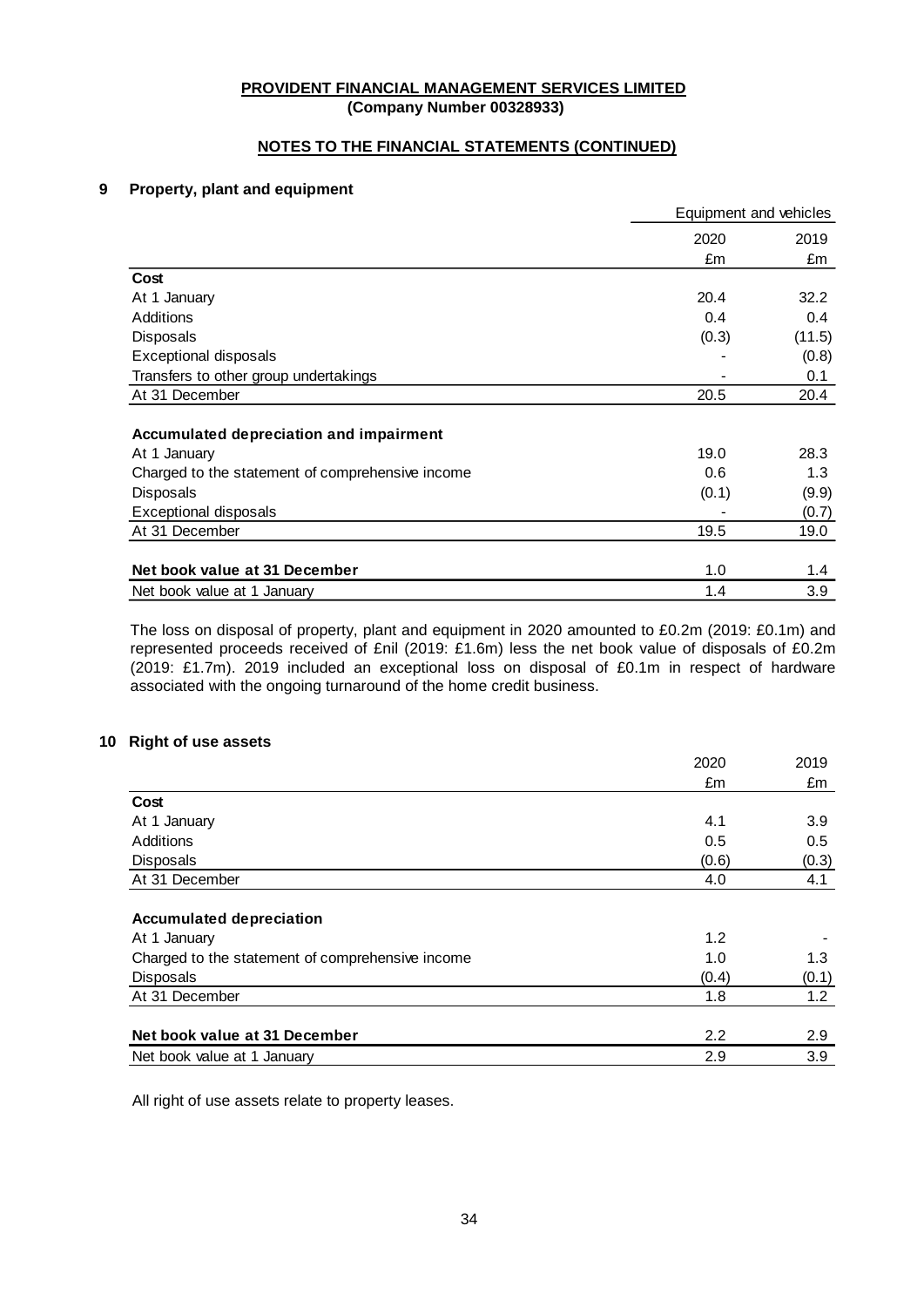# **NOTES TO THE FINANCIAL STATEMENTS (CONTINUED)**

#### **11 Investments in subsidiaries**

|                                                 | 2020  | 2019  |
|-------------------------------------------------|-------|-------|
|                                                 | £m    | £m    |
| Cost                                            |       |       |
| At 1 January                                    | 800.3 | 800.3 |
| At 31 December                                  | 800.3 | 800.3 |
|                                                 |       |       |
| <b>Accumulated impairment losses</b>            |       |       |
| At 1 January                                    | 685.3 | 500.3 |
| Charge to the statement of comprehensive income | 115.0 | 185.0 |
| At 31 December                                  | 800.3 | 685.3 |
|                                                 |       |       |
| Net book value at 31 December                   |       | 115.0 |
| Net book value at 1 January                     | 115.0 | 300.0 |

In 2020 a full review was undertaken of the company's £115.0m investment in Provident Personal Credit Limited (PPC), following the losses incurred within the subsidiary since 2017, and the expectation that PPC will make losses until it ceases to trade. As a result of this review, the investment in PPC of £115.0m was fully impaired and an exceptional charge of £115.0m was taken to the company's statement of comprehensive income in 2020.

The following are the subsidiary undertakings of the company.

|                                          |                           | Country of      |          |           |
|------------------------------------------|---------------------------|-----------------|----------|-----------|
|                                          |                           | incorporation   | Class of |           |
| Company                                  | Activity                  | or registration | capital  | % holding |
| <b>Provident Personal Credit Limited</b> | <b>Financial Services</b> | England         | Ordinary | 100       |
| <b>Greenwood Personal Credit Limited</b> | Non-trading               | England         | Ordinarv | 100       |
|                                          |                           |                 |          |           |

The above companies are registered at No.1 Godwin Street, Bradford, West Yorkshire, BD1 2SU.The above companies operate principally in their country of incorporation or registration.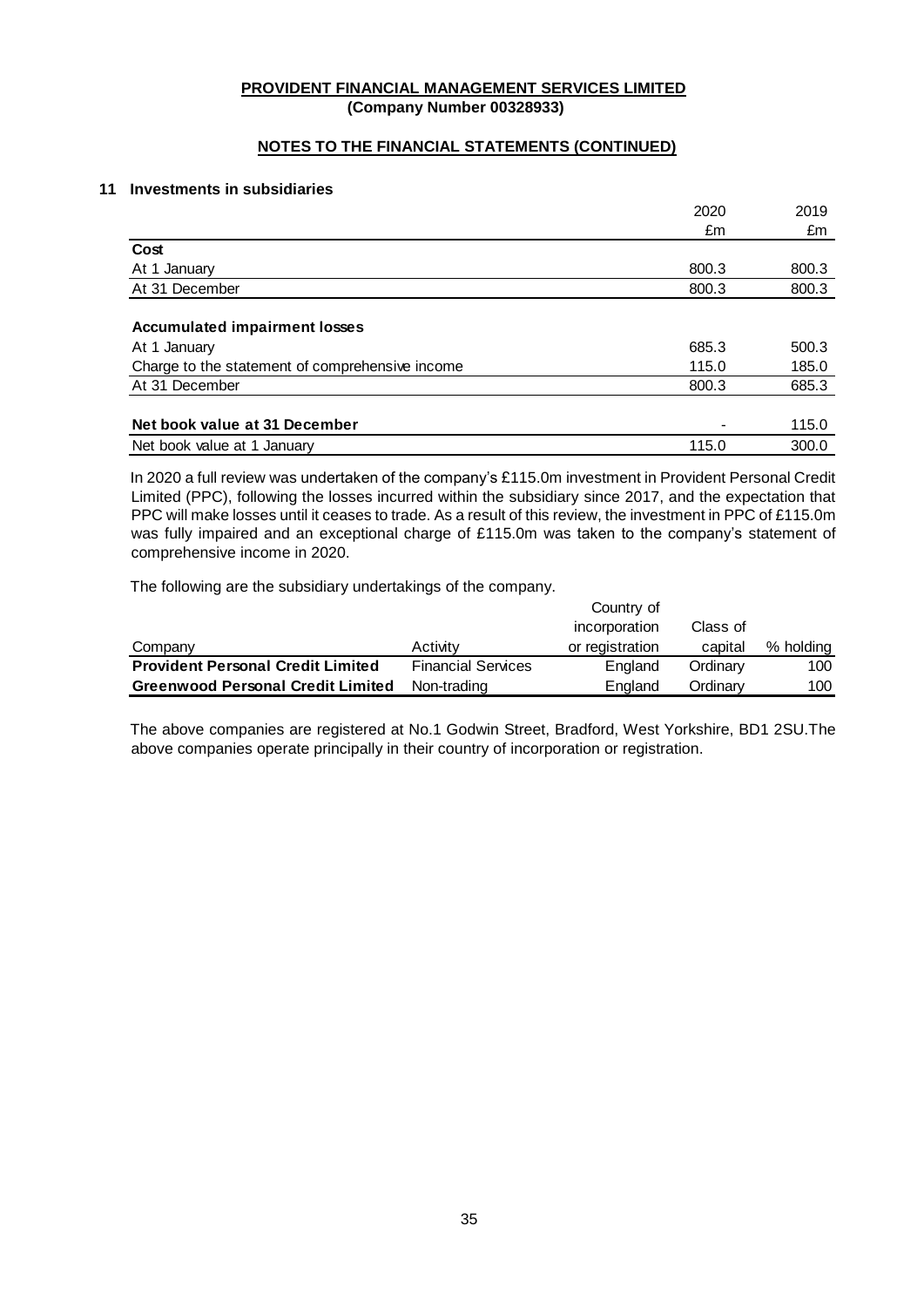# **NOTES TO THE FINANCIAL STATEMENTS (CONTINUED)**

# **12 Financial instruments**

The following table sets out the carrying value of the company's financial assets and liabilities in accordance with the categories of financial instruments set out in IFRS 9. Assets and liabilities outside the scope of IFRS 9 are shown within non-financial assets/liabilities:

|                               |                          |                          | 2020    |
|-------------------------------|--------------------------|--------------------------|---------|
|                               |                          | Non-financial            | Total   |
|                               | Amortised                | assets/                  |         |
|                               | cost                     | liabilities              |         |
|                               | £m                       | £m                       | £m      |
| <b>Assets</b>                 |                          |                          |         |
| Trade and other receivables   | 15.3                     |                          | 15.3    |
| Current tax assets            |                          | 2.5                      | 2.5     |
| Intangible assets             |                          | 3.5                      | 3.5     |
| Property, plant and equipment |                          | 1.0                      | 1.0     |
| Right of use assets           |                          | 2.2                      | 2.2     |
| Deferred tax assets           | $\overline{\phantom{a}}$ | 1.8                      | 1.8     |
| <b>Total assets</b>           | 15.3                     | 11.0                     | 26.3    |
| <b>Liabilities</b>            |                          |                          |         |
| Trade and other payables      | (147.2)                  |                          | (147.2) |
| Lease liabilities             | (2.3)                    | $\overline{\phantom{0}}$ | (2.3)   |
| <b>Total liabilities</b>      | (149.5)                  |                          | (149.5) |

The carrying value for all financial assets represents the maximum exposure to credit risk.

|                               |           |                          | 2019             |  |
|-------------------------------|-----------|--------------------------|------------------|--|
|                               |           | Non-financial            |                  |  |
|                               | Amortised | assets/                  |                  |  |
|                               | cost      | liabilities              |                  |  |
|                               | £m        | £m                       | £m               |  |
| <b>Assets</b>                 |           |                          |                  |  |
| Trade and other receivables   | 95.2      |                          | 95.2             |  |
| Current tax assets            |           | 1.5                      | 1.5              |  |
| Intangible assets             |           | 3.7                      | 3.7              |  |
| Property, plant and equipment |           | 1.4                      | 1.4              |  |
| Right of use assets           |           | 2.9                      | 2.9              |  |
| Investments in subsidiaries   |           | 115.0                    | 115.0            |  |
| Deferred tax assets           |           | 2.2                      | $2.2\phantom{0}$ |  |
| <b>Total assets</b>           | 95.2      | 126.7                    | 221.9            |  |
| <b>Liabilities</b>            |           |                          |                  |  |
| Trade and other payables      | (217.6)   |                          | (217.6)          |  |
| Current tax liabilities       | (3.0)     | $\overline{\phantom{0}}$ | (3.0)            |  |
| <b>Total liabilities</b>      | (220.6)   |                          | (220.6)          |  |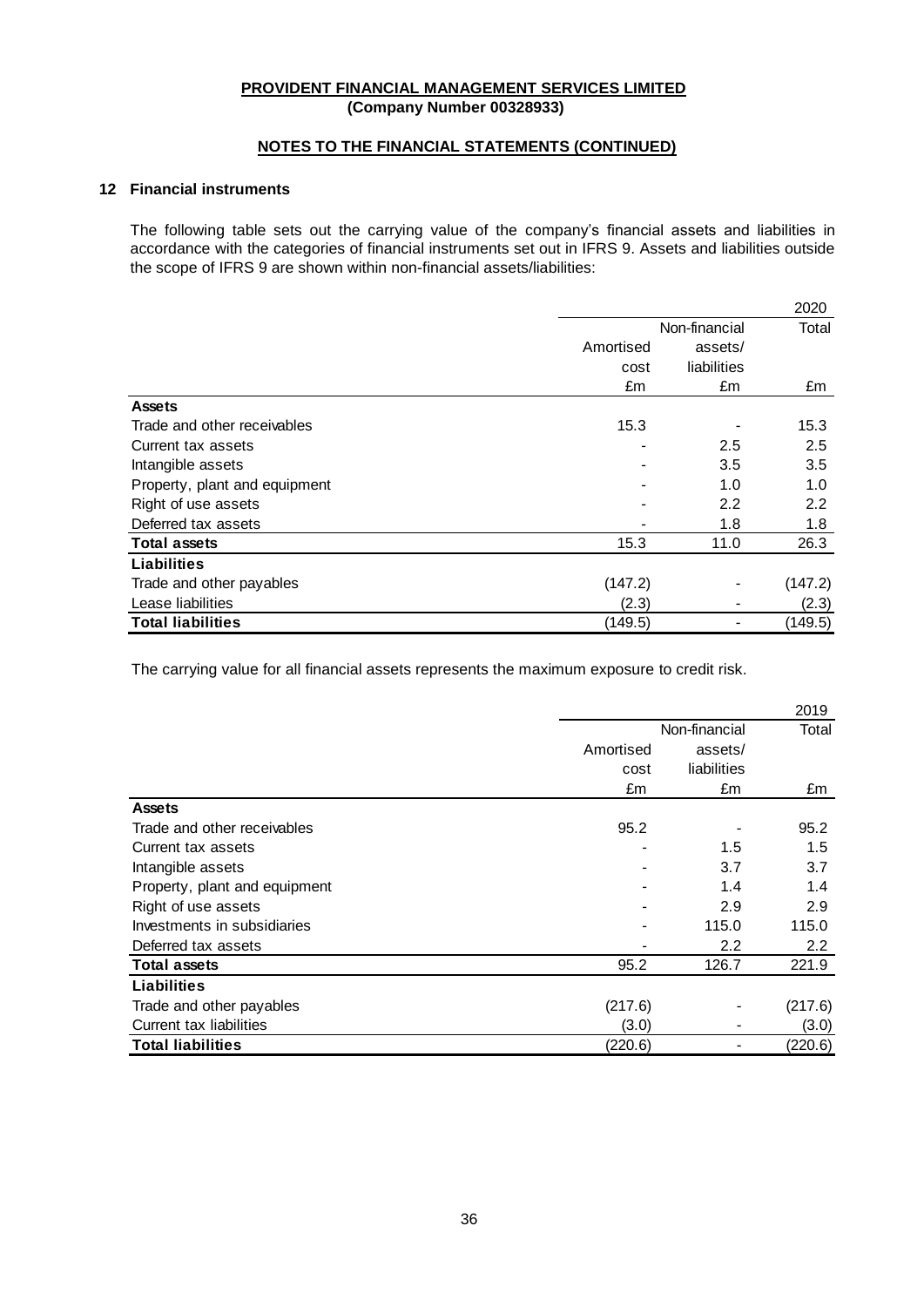# **NOTES TO THE FINANCIAL STATEMENTS (CONTINUED)**

# **13 Retirement benefits**

The company's employees participate in both defined benefit and defined contribution pension schemes.

#### **(a) Pension schemes - defined benefit**

In order to provide its employees with a defined benefit pension, the company participates in the Provident Financial Staff Pension Scheme. The scheme is of the funded, defined benefit type and has been substantially closed to new members since 1 January 2003.

All future benefits in the scheme are now provided on a 'cash balance' basis, with a defined amount being made available at retirement, based on a percentage of salary that is revalued up to retirement with reference to increases in price inflation. This retirement account is then used to purchase an annuity on the open market.

The scheme also provides pension benefits which were accrued in the past on a final salary basis, but which are no longer linked to final salary. The scheme also provides death benefits.

The scheme is a multi-employer scheme, sponsored by Provident Financial plc and, although the company participates in the scheme, there is no contractual agreement for charging the company a portion of the defined benefit costs of the plan as a whole. In accordance with IAS 19, 'Employee benefits', the company recognises the contributions payable in respect of its current employees in its individual financial statements, similar to the treatment of a defined contribution scheme. In 2020 these contributions amounted to £1.2m (2019: £0.9m). The expected contributions to the defined benefit pension scheme in the year ending 31 December 2021 are approximately £1.2m. If the plan was wound up any surplus or deficit would be allocated based on the scheme rules.

In accordance with IAS 19, the sponsoring company, Provident Financial plc, and the consolidated group, recognises the defined benefit cost and the retirement benefit asset in respect of the Provident Financial Staff Pension Scheme.

The retirement benefit asset reflects the difference between the present value of the group's obligation to current and past employees to provide a defined benefit pension and the fair value of assets held to meet that obligation. As at 31 December 2020, the fair value of the assets exceeded the obligation and hence a net pension asset has been recorded in the group's financial statements. The most recent actuarial valuation of the scheme was carried out as at 1 June 2018 by a qualified independent actuary. The valuation used for the purposes of IAS 19 'Employee benefits' has been based on the results of the 2018 valuation to take account of the requirements of IAS 19 in order to assess the liabilities of the scheme at the balance sheet date. Scheme assets are stated at fair value as at the balance sheet. The group is entitled to a refund of any surplus, subject to tax, if the scheme winds up after all benefits have been paid. As a result, the group recognises surplus assets under IAS 19.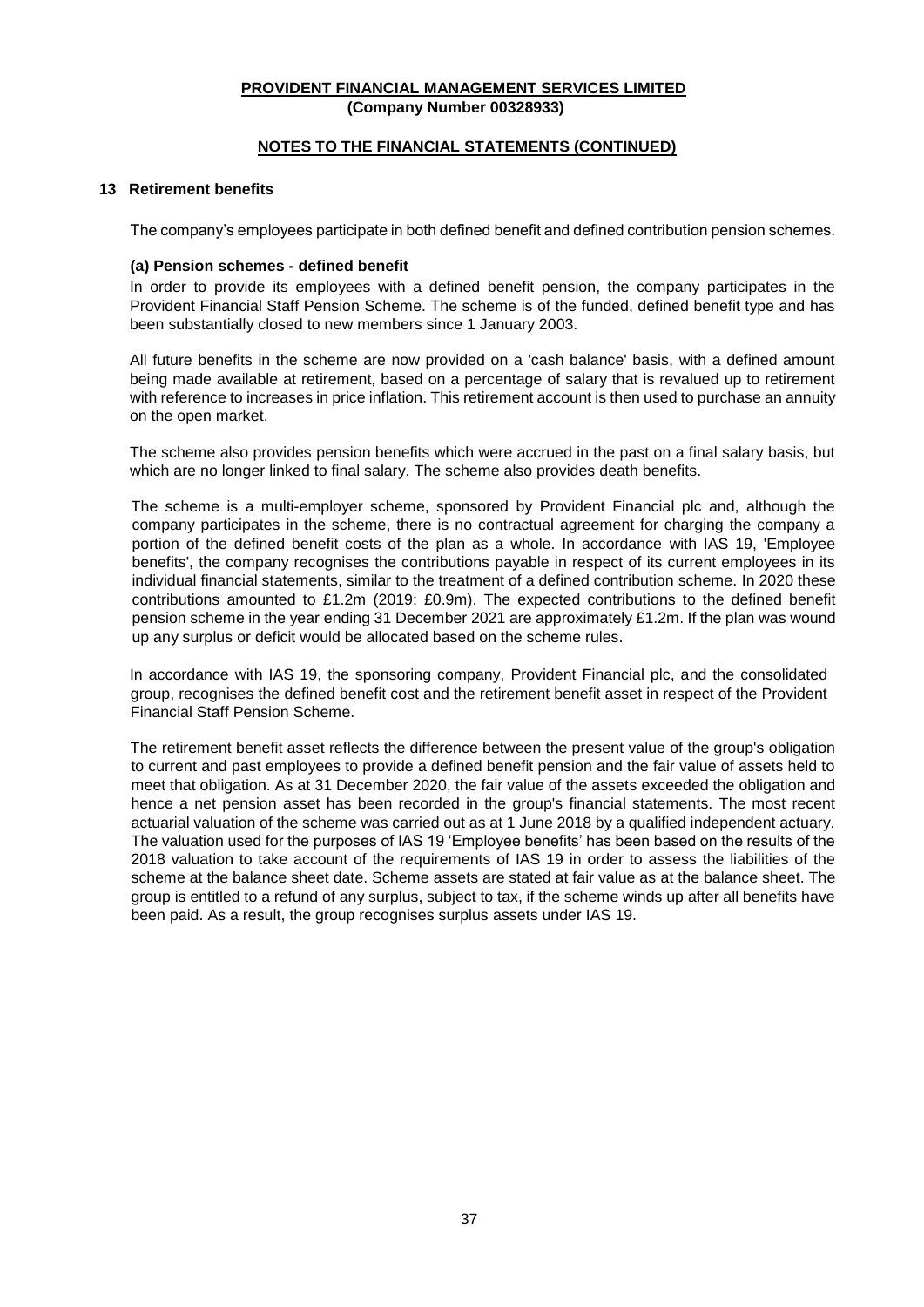# **NOTES TO THE FINANCIAL STATEMENTS (CONTINUED)**

#### **13 Retirement benefits (continued)**

# **(a) Pension schemes - defined benefit (continued)**

In participating in a defined benefit scheme, the company is exposed to a number of risks, the most significant of which are as follows:

- Investment risk the liabilities for IAS 19 purposes are calculated using a discount rate set with reference to corporate bond yields. If the assets underperform this yield a deficit will arise. The scheme has a long-term objective to reduce the level of investment risk by investing in assets that better match the liabilities.
- Change in bond yields a decrease in corporate bond yields will increase the liabilities, although this will be partly offset by an increase in matching assets.
- Inflation risk part of the liabilities are linked to inflation. If inflation increases then liabilities will increase, although this will be partly offset by an increase in assets. As part of the long-term derisking strategy, the scheme will further increase its portfolio in inflation matched assets.
- Life expectancies the scheme's final salary benefits provide pensions for the rest of members' lives (and for their spouses' lives). If members live longer than assumed, then the liabilities in respect of final salary benefits increase.

The retirement benefit asset disclosures relating to the group as a whole, as disclosed in the financial statements of Provident Financial plc, are shown below.

|                                                              |         |      |         | Group |
|--------------------------------------------------------------|---------|------|---------|-------|
|                                                              |         | 2020 |         | 2019  |
|                                                              | £m      | %    | £m      | %     |
| Equities                                                     | 80.6    | 9    | 76.4    | 9     |
| Corporate bonds                                              | 383.0   | 41   | 219.3   | 26    |
| Fixed interest gilts                                         | 275.2   | 29   | 252.9   | 30    |
| Index-linked gilts                                           | 192.7   | 21   | 284.8   | 34    |
| Cash and money market funds                                  | 1.5     |      | 9.2     |       |
| Total fair value of scheme assets                            | 933.0   | 100  | 842.6   | 100   |
| Present value of funded defined benefit obligations          | (853.3) |      | (764.6) |       |
| Net retirement benefit asset recognised in the balance sheet | 79.7    |      | 78.0    |       |

The net retirement benefit asset recognised in the balance sheet of the group is as follows:

Movements in the fair value of scheme assets were as follows:

|                                            |        | Group  |
|--------------------------------------------|--------|--------|
|                                            | 2020   | 2019   |
|                                            | £m     | £m     |
| Fair value of scheme assets at 1 January   | 842.6  | 788.3  |
| Interest on scheme assets                  | 16.7   | 21.9   |
| Actuarial movement on scheme assets        | 102.8  | 67.4   |
| Contributions by the group                 | 4.2    | 2.6    |
| Net benefits paid out                      | (33.3) | (37.6) |
| Fair value of scheme assets at 31 December | 933.0  | 842.6  |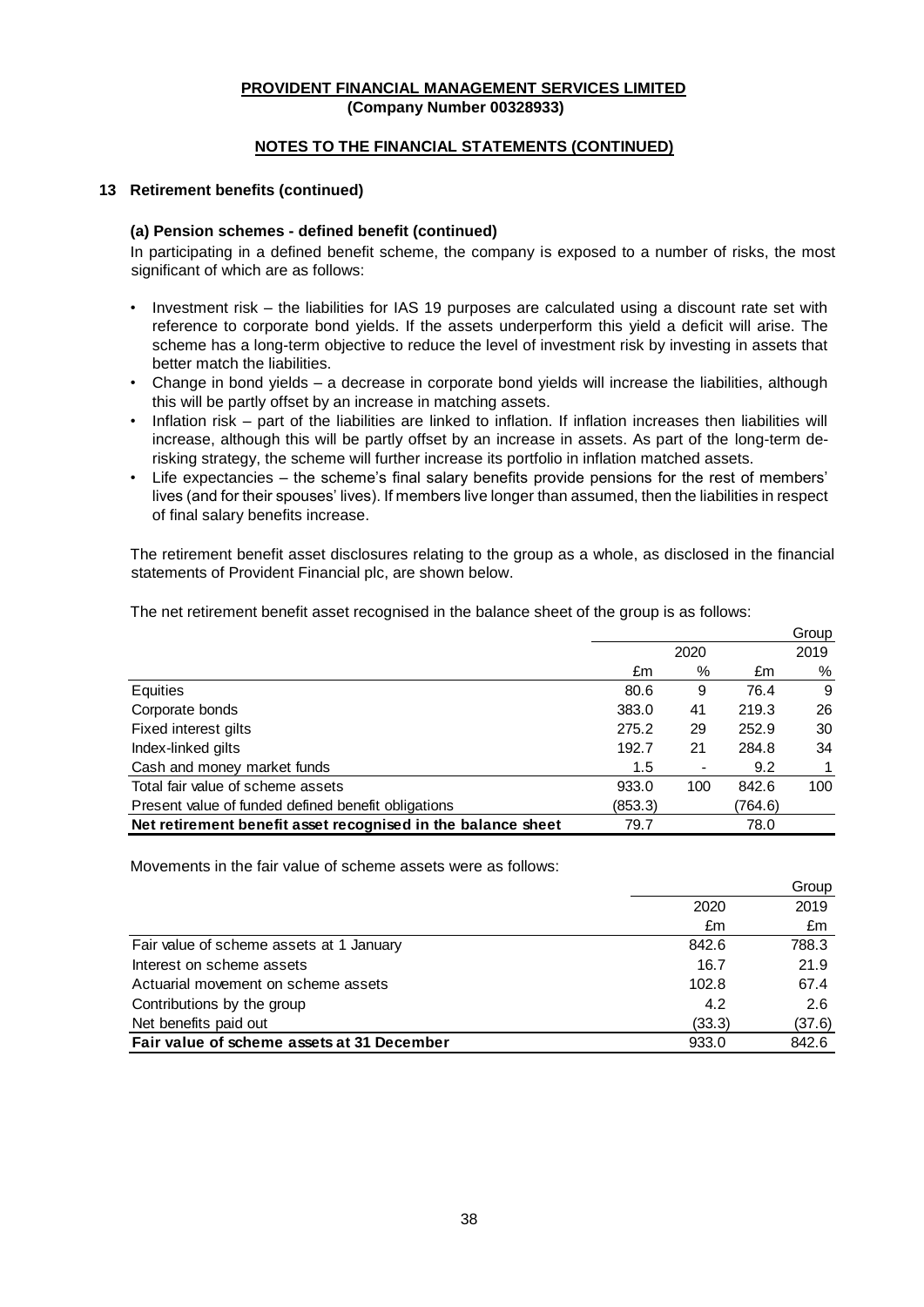# **NOTES TO THE FINANCIAL STATEMENTS (CONTINUED)**

# **13 Retirement benefits (continued)**

# **(a) Pension schemes - defined benefit (continued)**

Movements in the present value of the defined benefit obligation were as follows:

|                                                              |         | uuuu    |
|--------------------------------------------------------------|---------|---------|
|                                                              | 2020    | 2019    |
|                                                              | £m      | £m      |
| Present value of the defined benefit obligation at 1 January | (764.6) | (704.4) |
| Current service cost                                         | (1.7)   | (1.7)   |
| Interest on scheme liabilities                               | (15.1)  | (19.5)  |
| Exceptional past service credit - plan amendment             | (0.7)   |         |
| Exceptional past service credit - curtailment credit         |         | 0.5     |
| Actuarial movement - experience                              | 4.3     | 0.1     |
| Actuarial movement - demographic assumptions                 | (2.0)   | 19.9    |
| Actuarial movement - financial assumptions                   | (106.8) | (97.1)  |
| Net benefits paid out                                        | 33.3    | 37.6    |
| Present value of defined benefit obligation at 31 December   | (853.3) | (764.6) |

 $G_{\text{max}}$ 

The principal actuarial assumptions used at the balance sheet date were as follows:

|                                                |      | Group |
|------------------------------------------------|------|-------|
|                                                | 2020 | 2019  |
|                                                | %    | $\%$  |
| Price inflation - RPI                          | 2.85 | 2.95  |
| Price inflation - CPI                          | 2.25 | 2.05  |
| Rate of increase to pensions in payment        | 2.70 | 2.70  |
| Inflationary increase to pensions in deferment | 2.20 | 2.10  |
| Discount rate                                  | 1.30 | 2.00  |

# **(b) Pension schemes - defined contribution**

The group operates a stakeholder pension plan into which the company contributes a proportion of pensionable earnings of the member (typically ranging between 5.1% and 10.6%) dependent on the proportion of pensionable earnings contributed by the member through a salary sacrifice arrangement (typically ranging between 3.0% and 8.0%).

The group also operates a separate pension scheme for auto-enrolment into which the company contributes a proportion of qualifying earnings of the member of 1%.

The pension charge in the company's statement of comprehensive income represents contributions payable by the company in respect of the plan and amounted to £2.1m for the year ended 31 December 2020 (2019: £2.2m). No contributions were payable to the fund at the year end (2019: £nil).

The company made no contributions into personal pension plans in the year (2019: £nil).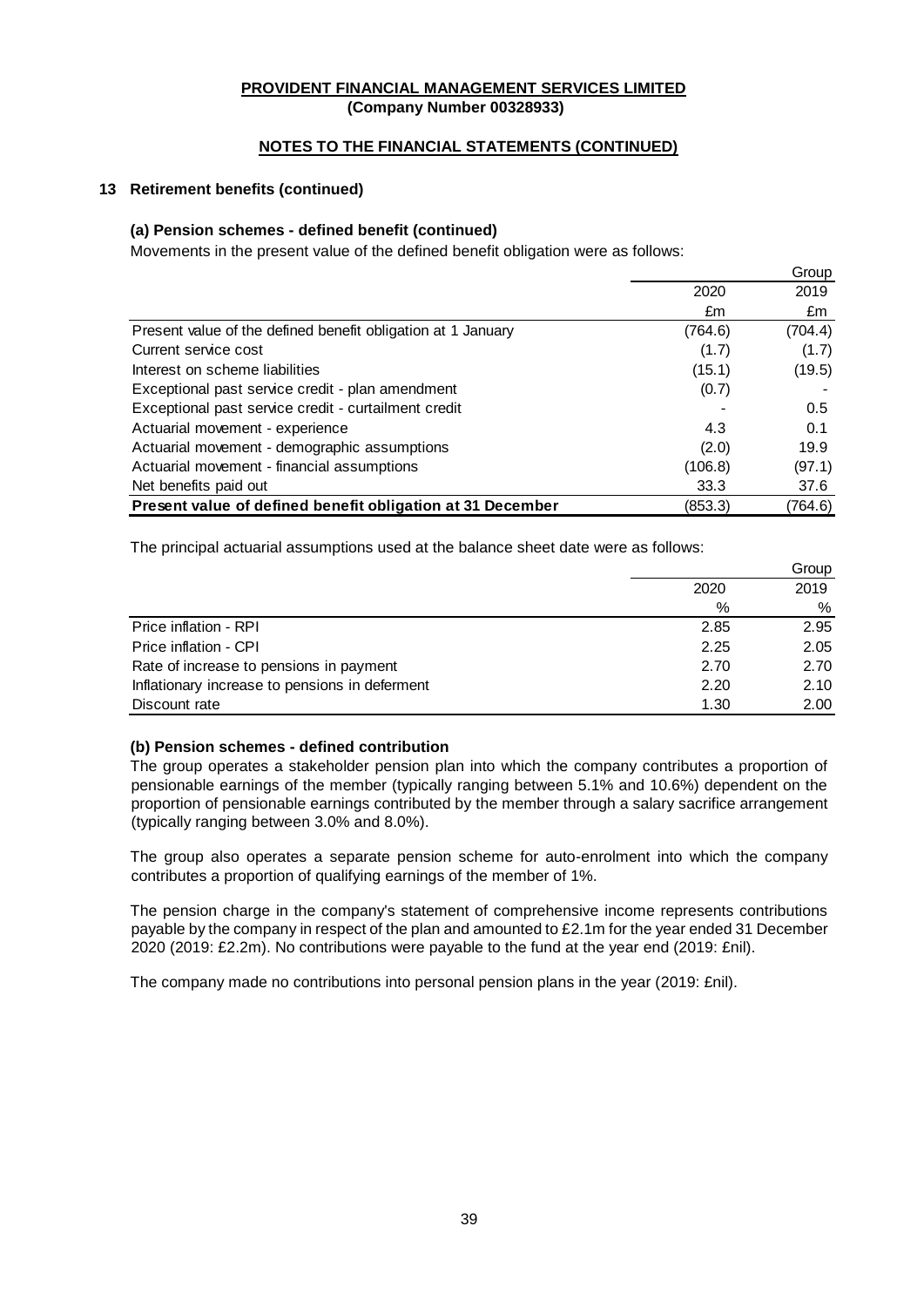# **NOTES TO THE FINANCIAL STATEMENTS (CONTINUED)**

### **14 Deferred tax**

Deferred tax is a future tax liability or asset resulting from temporary differences between the accounting value of assets and liabilities and their value for tax purposes. Deferred tax is calculated in full on temporary differences under the balance sheet liability method. During 2015, reductions in corporation tax rates were enacted, reducing the mainstream UK corporation tax rate from 20% to 19% with effect from 1 April 2017 and from 19% to 18% with effect from 1 April 2020. During 2016, a further change was enacted which further reduced the mainstream corporation tax rate from 18% to 17% with effect from 1 April 2020. In 2020, the reduction in the mainstream corporation tax rate to 17% was cancelled and the rate has remained at 19% for 2020.

Deferred tax balances at 31 December 2019 were measured at 17% to the extent that the temporary differences on which deferred tax was calculated were expected to reverse after 1 April 2020. At 31 December 2020, these deferred tax balances have been re-measured at 19%, and movements in deferred tax balances have been measured at the mainstream corporation tax rate for the year of 19% (2019: 19%). A tax credit in 2020 of £0.2m (2019: £nil) represents the statement of comprehensive income adjustment to deferred tax as a result of these changes. The movement in the deferred tax asset during the year can be analysed as follows:

|                                                                   | 2020  | 2019 |
|-------------------------------------------------------------------|-------|------|
| Asset                                                             | £m    | £m   |
| At 1 January                                                      | 2.2   | 1.8  |
| (Charge)/credit to the statement of comprehensive income (note 4) | (0.6) | 0.4  |
| Impact of change in UK tax rate:                                  |       |      |
| - credit to the statement of comprehensive income (note 4)        | 0.2   |      |
| At 31 December                                                    | 1.8   | っっ   |

An analysis of the deferred tax asset for the company is set out below:

|                                                                                          |                        |                | 2020  |                        |           | 2019  |
|------------------------------------------------------------------------------------------|------------------------|----------------|-------|------------------------|-----------|-------|
|                                                                                          | Accelerated            | Other          |       | Accelerated            | Other     |       |
|                                                                                          | capital                | temporary      |       | capital                | temporary |       |
|                                                                                          | allowances differences |                | Total | allowances differences |           | Total |
|                                                                                          | £m                     | £m             | £m    | £m                     | £m        | £m    |
| At 1 January                                                                             | 1.7                    | 0.5            | 2.2   | 1.5                    | 0.3       | 1.8   |
| (Charge)/credit to the statement of<br>comprehensive income                              | (0.2)                  | (0.4)          | (0.6) | 0.2                    | 0.2       | 0.4   |
| Impact of change in UK tax rate:<br>- credit to the statement of<br>comprehensive income | 0.2                    | $\blacksquare$ | 0.2   | $\blacksquare$         |           |       |
| At 31 December                                                                           | 1.7                    | 0.1            | 1.8   | 1.7                    | 0.5       | 2.2   |

Deferred tax arises primarily in respect of deductions for employee share awards which are recognised differently for tax purposes, property, plant and equipment which is depreciated on a different basis for tax purposes, certain cost provisions for which tax deductions are only available when the costs are paid, and the opening balance sheet adjustment in respect of the adoption of IFRS 16 which is deductible over the average period of the relevant leases.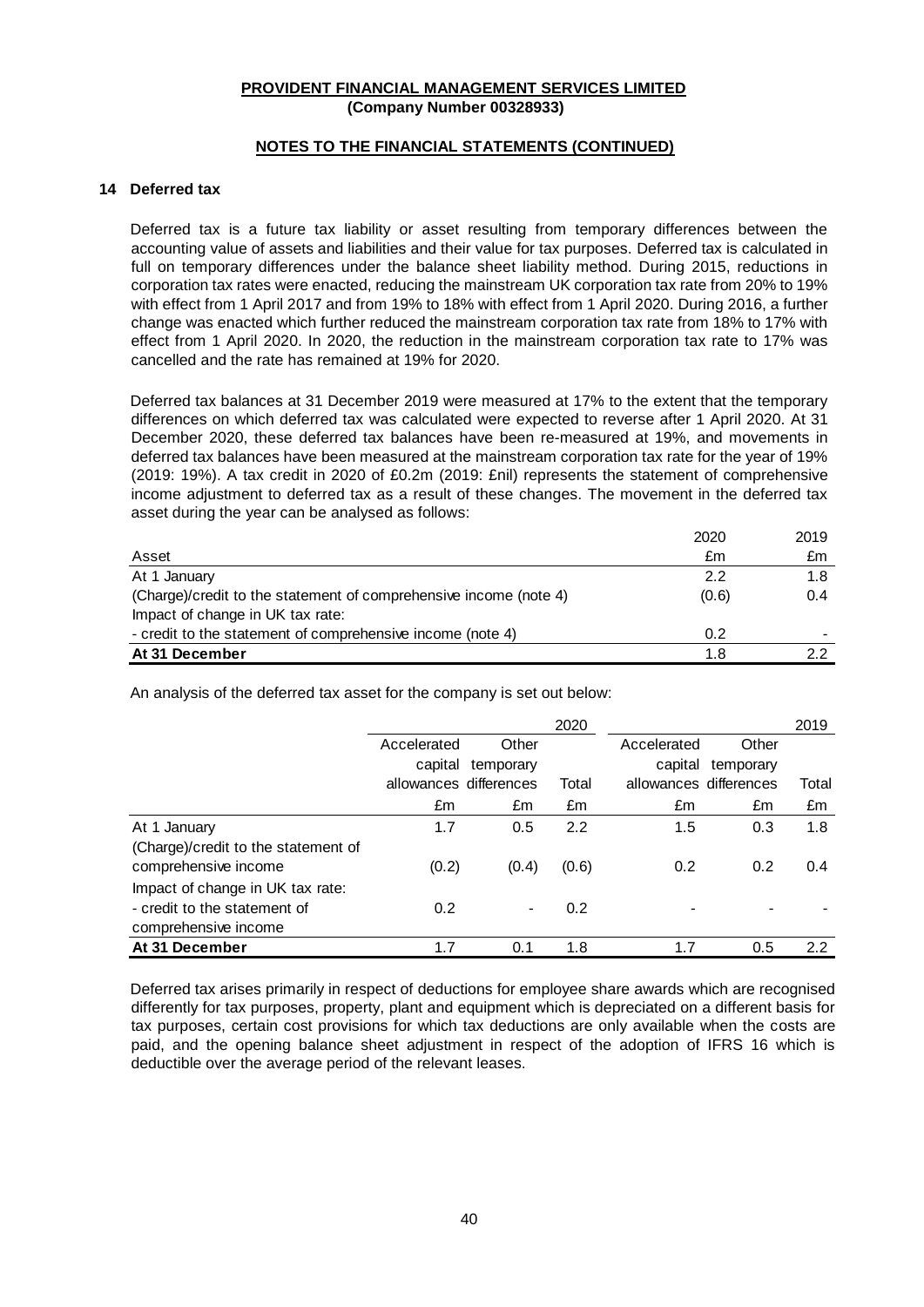# **NOTES TO THE FINANCIAL STATEMENTS (CONTINUED)**

# **15 Trade and other payables**

|                                                       | 2020  | 2019  |
|-------------------------------------------------------|-------|-------|
|                                                       | £m    | £m    |
| Trade payables                                        | 1.6   | 1.0   |
| Amounts owed to subsidiary undertaking                | 131.0 | 200.0 |
| Amounts owed to fellow subsidiary undertakings        | 8.5   | 8.5   |
| Other payables including taxation and social security | 0.9   | 0.7   |
| Accruals                                              | 5.2   | 7.4   |
| Total                                                 | 147.2 | 217.6 |

The fair value of trade and other payables equates to their book value (2019: fair value equated to book value). The amounts owed to the ultimate parent undertaking, subsidiary and fellow subsidiary undertakings are unsecured, due for repayment in less than one year and generally accrue interest at rates linked to LIBOR.

#### **16 Lease liabilities**

A maturity analysis of the lease liabilities is shown below:

|                                | 2020<br>£m | 2019<br>£m |
|--------------------------------|------------|------------|
| Due within one year            | 0.8        | 1.1        |
| Due between one and five years | 1.4        | 1.7        |
| Due in more than five years    | 0.4        | 0.6        |
| Total                          | 2.6        | 3.4        |
| Unearned finance cost          | (0.3)      | (0.4)      |
| <b>Total lease liabilities</b> | 2.3        | 3.0        |

The total cash outflow for leases in the year amounted to £1.2m (2019: £1.4m) for the company, including short-term lease cash outflows of £0.4m (2019: £0.5m). At 31 December 2020, the company is also committed to £0.2m (2019: £0.3m) for short-term leases.

# **17 Share capital**

|                              |              | 2020       |            |            | 2019       |
|------------------------------|--------------|------------|------------|------------|------------|
|                              |              |            | Issued and |            | Issued and |
|                              |              | Authorised | fully paid | Authorised | fully paid |
| Ordinary shares of 100p each | - £m         | 272.0      | 257.8      | 272.0      | 257.8      |
|                              | - number (m) | 272.0      | 257.8      | 272.0      | 257.8      |

There are no shares issued and not fully paid at the end of the year (2019: no shares).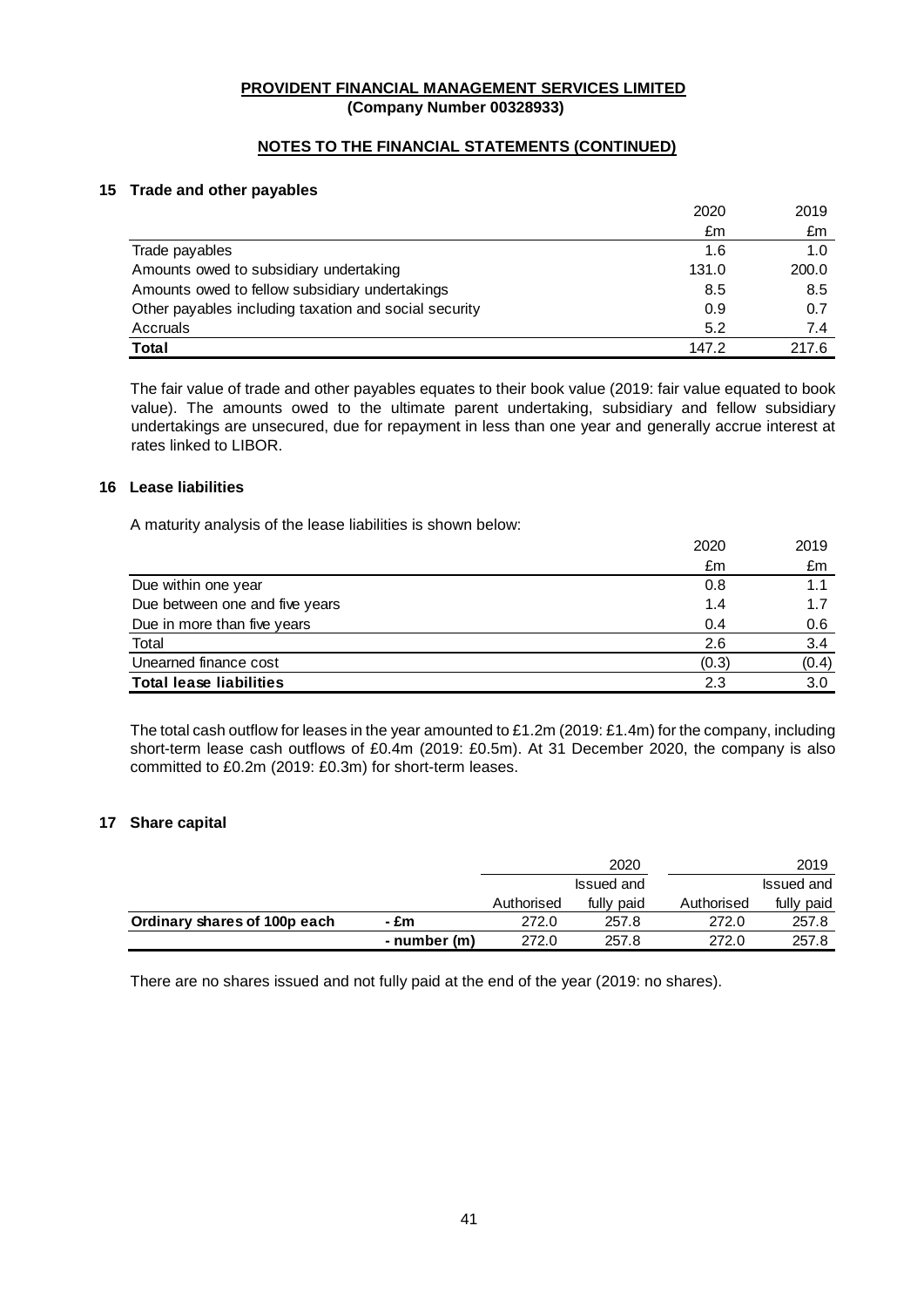# **NOTES TO THE FINANCIAL STATEMENTS (CONTINUED)**

#### **18 Share-based payments**

Provident Financial plc operates five equity-settled share schemes: the Restricted Share Plan (RSP), the Company Share option Plan Option (CSOP), the Long Term Incentive Scheme (LTIS), employee savings-related share option schemes (typically referred to as Save As You Earn schemes (SAYE)), and the Deferred Bonus Plan (DBP) where shares in the parent company are available to the employees of the company. Provident Financial plc also operates a cash-settled share incentive scheme, the Provident Financial Equity Plan (PFEP) for eligible employees based on a percentage of salary, no awards have been granted since 2018. The RSP was granted in November 2020 in conjunction with the CSOP. Any gains made by employees under the CSOP offset against the number of shares that can be exercised under the RSP. Certain employees who were granted shares under the 2020 LTIS had the option to forfeit those shares in November 2020 and replace them with an award under the RSP and CSOP. This has been treated as a modification under IFRS 2 and an incremental charge recognised for the new awards.

During 2020, awards/options have been granted under the RSP/CSOP, SAYE and LTIS schemes (2019: SAYE and LTIS schemes).

# **(a) Equity-settled schemes**

The charge to the statement of comprehensive income during the year was £0.4m (2019: £0.1m) for equity settled schemes. The assumptions to consider the appropriate fair values of options are outlined below:

|                                   |                          |             | 2020              |                 |             | 2019              |
|-----------------------------------|--------------------------|-------------|-------------------|-----------------|-------------|-------------------|
|                                   | <b>RSP/CSOP</b>          | <b>LTIS</b> | <b>SAYE</b>       | <b>RSP/CSOP</b> | <b>LTIS</b> | SAYE              |
| Grant date                        | 09-Nov-20                | 30-Mar-20   | 07-Oct-20         | ۰.              | 01-Apr-19   | 08-Oct-19         |
| Share price at grant date $(E)$   | 2.73                     | 2.02        | 2.19              |                 | 5.17        | 3.87              |
| Exercise price $(E)$              |                          |             | 1.82              |                 |             | 3.23              |
| Shares awarded/under option       |                          |             |                   |                 |             |                   |
| (number)                          | 302,983                  | 668,361     | 1,372,877         |                 | 291,507     | 607,364           |
| Vesting period (years)            | 3                        | 3           | 3 and 5           |                 | 3           | 3 and 5           |
| <b>Expected volatility</b>        | 68.2%                    | 85.0%       | 68.5% to          |                 | 74.1%       | 68.0% to          |
|                                   |                          |             | 76.0%             |                 |             | 84.9%             |
| Award/option life (years)         | 3                        | 3           | Up to $5$         |                 | 3           | Up to $5$         |
| Expected life (years)             | 3                        | 3           | Up to $5$         |                 | 3           | Up to $5$         |
| Risk-free rate                    | $\overline{\phantom{0}}$ | 0.13%       | $(0.01\%)$ to     |                 | 0.66%       | $0.2%$ to         |
|                                   |                          |             | $(0.06\%)$        |                 |             | 0.3%              |
| Expected dividends expressed as   | n/a                      | n/a         | 6.80%             |                 | n/a         | 3.00%             |
| a dividend yield                  |                          |             |                   |                 |             |                   |
| Fair value per award/option $(E)$ | 2.41                     |             | 1.35 0.71 to 0.80 |                 |             | 4.69 0.38 to 0.76 |

The expected volatility is based on historical volatility over the last three or five years as applicable. The expected life is the average expected period to exercise. The risk free rate of return is the yield on zero coupon UK government bonds of a similar duration to the life of the share option.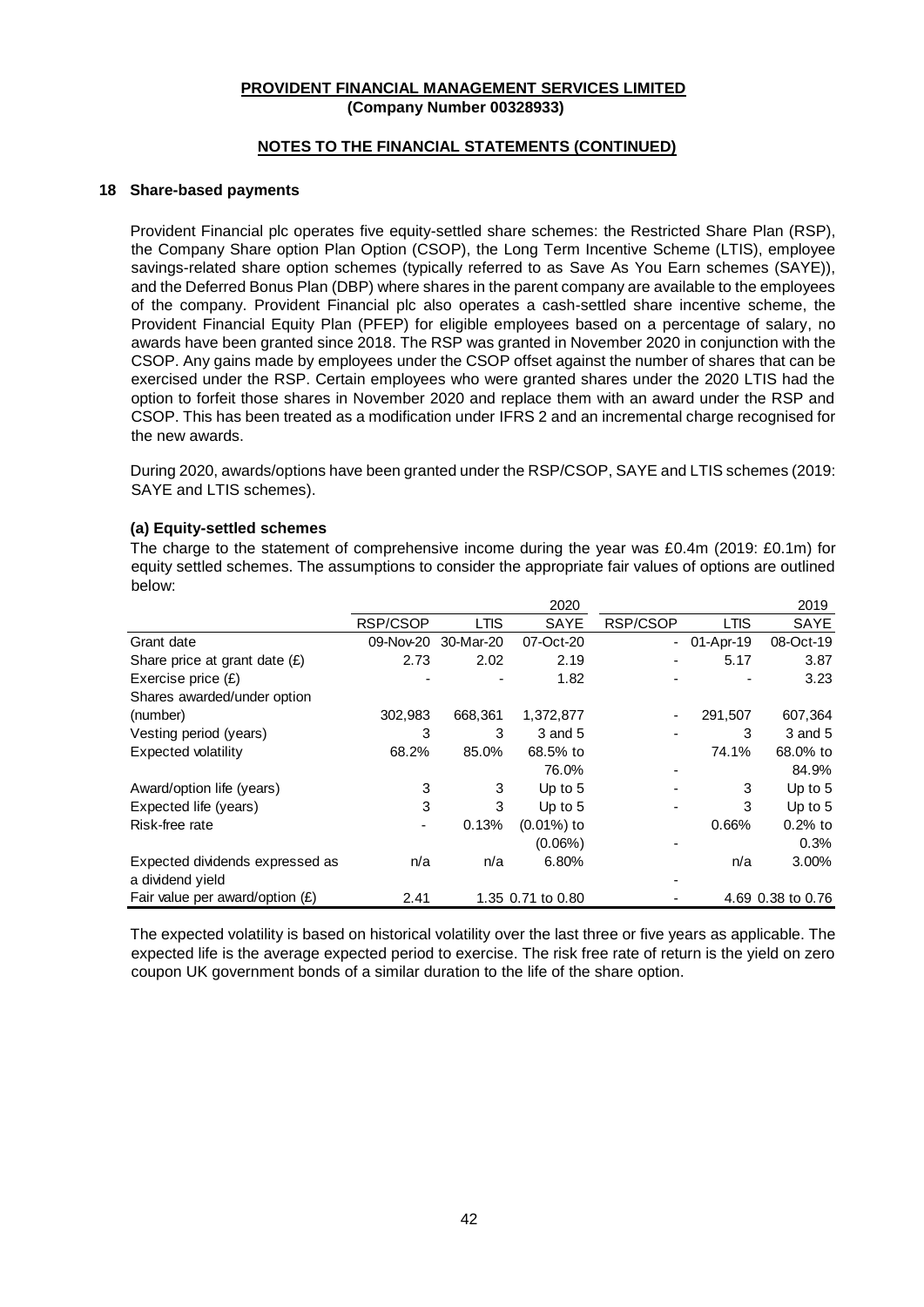# **NOTES TO THE FINANCIAL STATEMENTS (CONTINUED)**

#### **18 Share-based payments (continued)**

#### **(a) Equity-settled schemes (continued)**

A reconciliation of share option movements during the year is shown below:

|                                   | <b>RSP/CSOP</b> |          | <b>PSP</b> |                          | <b>LTIS</b> |                          | SAYE       |       |
|-----------------------------------|-----------------|----------|------------|--------------------------|-------------|--------------------------|------------|-------|
|                                   | Weighted        |          | Weighted   |                          | Weighted    |                          | Weighted   |       |
|                                   | average         |          | average    |                          | average     |                          | average    |       |
|                                   |                 | exercise | exercise   |                          | exercise    |                          | exercise   |       |
|                                   |                 | price    |            | price                    |             | price                    |            | price |
| 2020                              | Number          | £        | Number     | £                        | Number      | £                        | Number     | £     |
| Outstanding at 1 January          |                 | ۰        | 1,484      | $\overline{\phantom{0}}$ | 534,472     | ۰                        | 730.509    | 3.64  |
| Granted                           | 302.983         | -        |            | $\blacksquare$           | 668.361     | $\overline{\phantom{a}}$ | 1,372,877  | 1.82  |
| Cancelled                         |                 |          |            | $\overline{\phantom{a}}$ | (398, 730)  |                          |            |       |
| Lapsed                            |                 |          |            | $\blacksquare$           | (544, 368)  |                          | (557, 303) | 3.53  |
| Exercised                         |                 |          | (1,484)    |                          |             |                          |            |       |
| <b>Outstanding at 31 December</b> | 302.983         |          | -          | $\overline{\phantom{a}}$ | 259,735     |                          | 1,546,083  | 2.09  |
| Exercisable at 31 December        |                 |          |            |                          |             |                          |            |       |

|                                   |                     | RSP/CSOP                     |                     | <b>PSP</b>               |                     | <b>LTIS</b>    |           | SAYE                |
|-----------------------------------|---------------------|------------------------------|---------------------|--------------------------|---------------------|----------------|-----------|---------------------|
|                                   |                     | Weighted                     | Weighted            |                          | Weighted            |                | Weighted  |                     |
|                                   | average<br>exercise |                              | average<br>exercise |                          | average<br>exercise |                |           | average<br>exercise |
|                                   |                     | price                        |                     | price                    |                     | price          |           | price               |
| 2019                              | Number              | £                            | Number              | £                        | Number              | £              | Number    | £                   |
| Outstanding at 1 January          |                     | ۰                            | 10,146              | $\overline{\phantom{a}}$ | 277,884             | $\blacksquare$ | 851,212   | 5.22                |
| Granted                           |                     | ۰                            | -                   | $\overline{\phantom{a}}$ | 291,507             | $\blacksquare$ | 607.364   | 3.23                |
| Lapsed                            |                     | ۰                            | (5, 859)            | ٠                        | (34, 919)           | ۰              | (723,285) | 5.20                |
| Exercised                         |                     | ۰                            | (2,803)             |                          |                     |                | (4,782)   | 5.01                |
| <b>Outstanding at 31 December</b> |                     | $\qquad \qquad \blacksquare$ | 1,484               | $\overline{\phantom{a}}$ | 534,472             |                | 730,509   | 3.64                |
| Exercisable at 31 December        |                     |                              | -                   |                          |                     |                | 1.524     | 15.77               |

The amounts includes in the RSP/CSOP table reflect the total amount of shares awarded under both schemes.

Share awards outstanding under the LTIS scheme at 31 December 2020 had an exercise price of £nil (2019: £nil) and a weighted average remaining contractual life of 0.9 years (2019: 1.8 years). Share options outstanding under the SAYE schemes at 31 December 2020 had exercise prices ranging from 182p to 353p (2019: 323p to 1,760p) and a weighted average remaining contractual life of 3.2 years (2019: 3.0 years). Share awards outstanding under the PSP schemes at 31 December 2020 had an exercise price of £nil (2019: £nil) and a weighted average remaining contractual life of nil years (2019: 0.2 years). Share awards outstanding under the RSP at 31 December 2020 had an exercise price of £nil and a weighted average remaining contractual life of 2.9 years. Shares outstanding under the CSOP at 31 December 2020 have an exercise price of £2.41 and a weighted average remaining contractual life of 2.9 years.

# **(b) Cash-settled schemes**

Cash awards were granted under the PFEP to eligible employees that require the company to pay amounts linked to a combination of salary, financial performance and share price performance of Provident Financial plc. The credit to the statement of comprehensive income in 2020 was £0.5m (2019: £0.1m) and the company has a liability of £nil as at 31 December 2020 (2019: £0.5m).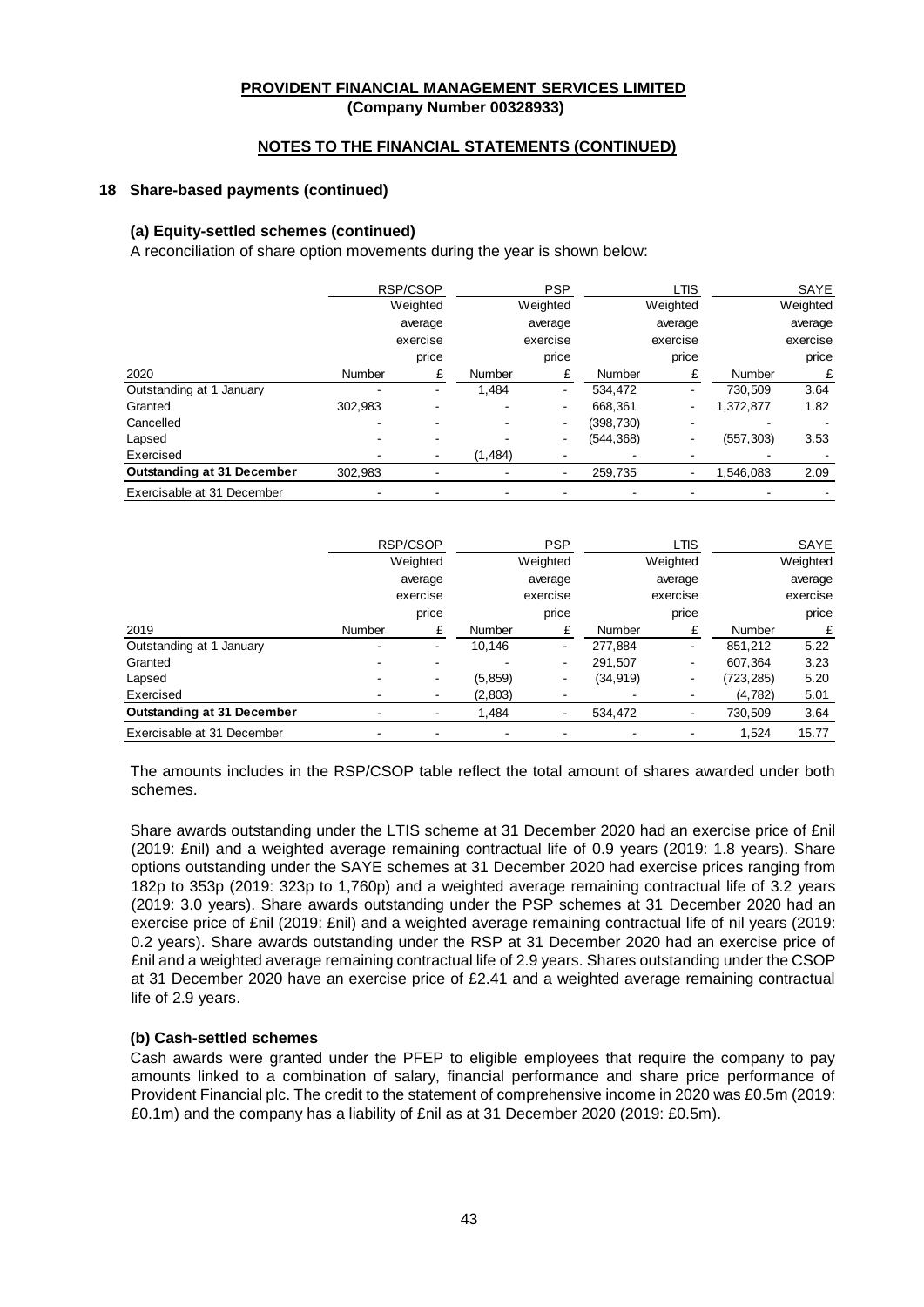# **NOTES TO THE FINANCIAL STATEMENTS (CONTINUED)**

#### **19 Related party transactions**

Details of the transactions between the company and other group undertakings, which comprise management recharges and interest (income)/charges on intra-group balances, along with any balances outstanding at 31 December are set out below:

|                             |            |          | 2020        |            |          | 2019        |
|-----------------------------|------------|----------|-------------|------------|----------|-------------|
|                             | Management | Interest | Outstanding | Management | Interest | Outstanding |
|                             | recharge   | charge   | balance     | recharge   | charge   | balance     |
|                             | £m         | £m       | £m          | £m         | £m       | £m          |
| Ultimate parent undertaking | 6.6        | (0.1)    | 11.0        | 8.5        | (0.5)    | 64.0        |
| Subsidiary undertakings     | (75.8)     | 14.2     | (131.0)     | (95.7)     | 12.6     | (172.5)     |
| Other group undertakings    | (0.5)      | $\,$     | (6.4)       | (0.5)      |          | (8.2)       |
| Total                       | (69.7)     | 14.1     | (126.4)     | (87.7)     | 12.1     | (116.7)     |

The outstanding balance represents the gross intercompany balance receivable to/(payable by) the company.

During 2020, the company no longer met the threshold to be classified as a material subsidiary of Provident Financial plc as set out in the respective agreements of the group's revolving credit facility and bonds issued under the £2bn Guaranteed Euro Medium Term Note Programme. In accordance with the provisions of the relevant agreements, the company was released from all obligations and ceased to be a Guarantor with effect from 17 December 2020.

# **20 Reconciliation of loss after taxation to cash generated from operations**

|                                                                 |             | 2020    | 2019    |
|-----------------------------------------------------------------|-------------|---------|---------|
|                                                                 | <b>Note</b> | £m      | £m      |
| Loss after taxation                                             |             | (124.9) | (191.7) |
| Adjusted for:                                                   |             |         |         |
| - tax credit                                                    | 4           | (2.4)   | (1.5)   |
| - finance costs                                                 | 2           | 14.5    | 12.6    |
| - share-based payment charge                                    | 18          | 0.4     | 0.1     |
| - amortisation of intangible assets                             | 8           | 2.1     | 3.9     |
| - loss on disposal of intangible assets                         | 8           |         | 0.9     |
| - exceptional loss on disposal of intangible assets             | 8           |         | 1.9     |
| - depreciation of property, plant and equipment                 | 9           | 0.6     | 1.3     |
| - loss on disposal of tangible assets                           | 9           | 0.2     |         |
| - exceptional loss on disposal of property, plant and equipment | 9           |         | 0.1     |
| - depreciation of right of use assets                           | 10          | 1.0     | 1.3     |
| - exceptional impairment of investments in subsidiaries         | 11          | 115.0   | 185.0   |
| Changes in operating assets and liabilities:                    |             |         |         |
| - trade and other receivables                                   |             | 81.9    | 6.8     |
| - trade and other payables                                      |             | (70.4)  | (6.8)   |
| Cash generated from operations                                  |             | 18.0    | 13.9    |